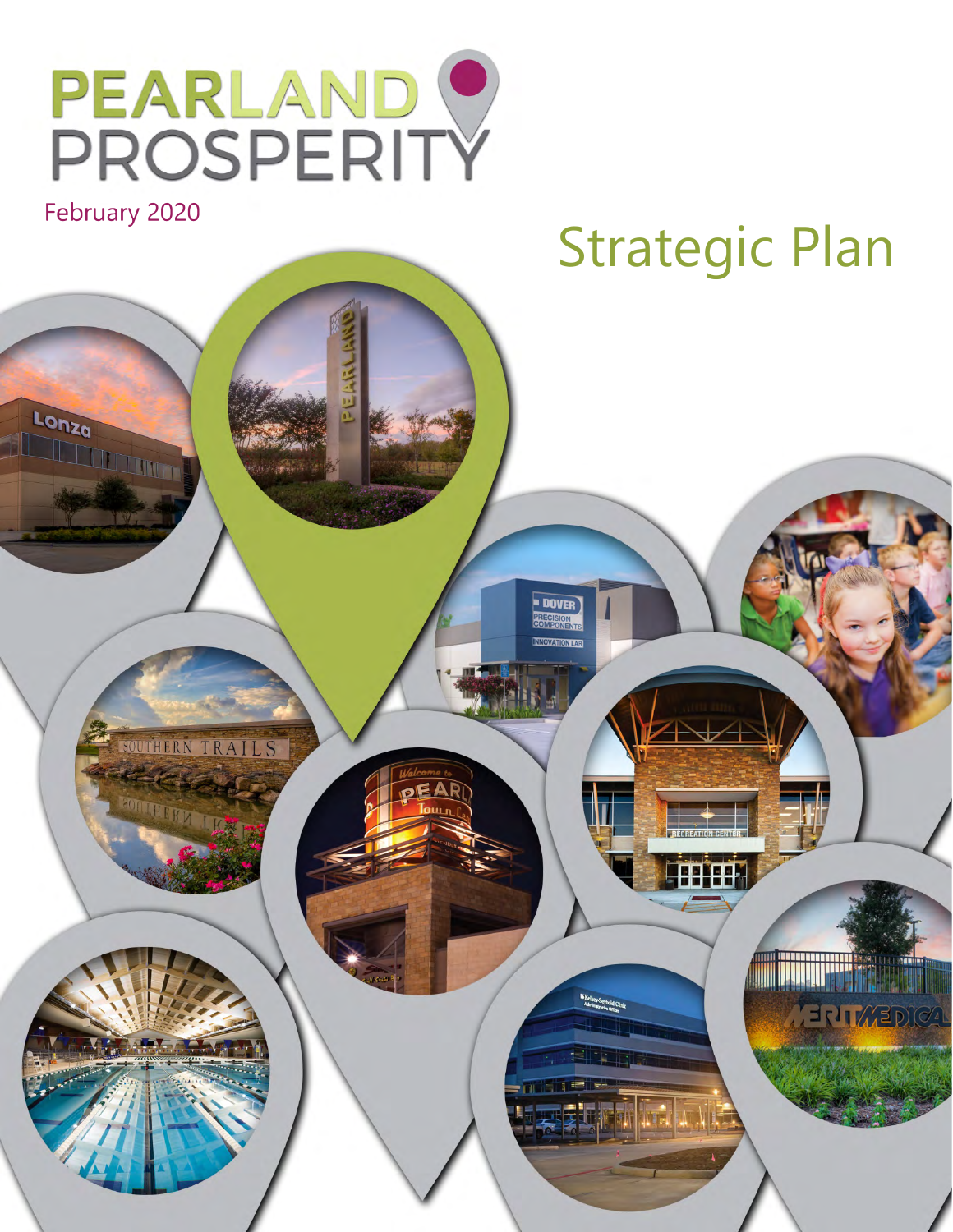# **TABLE OF CONTENTS**

To view the entire plan and updates, visit www.pearlandprosperity.com.

Prepared by Market Street Services, Inc.

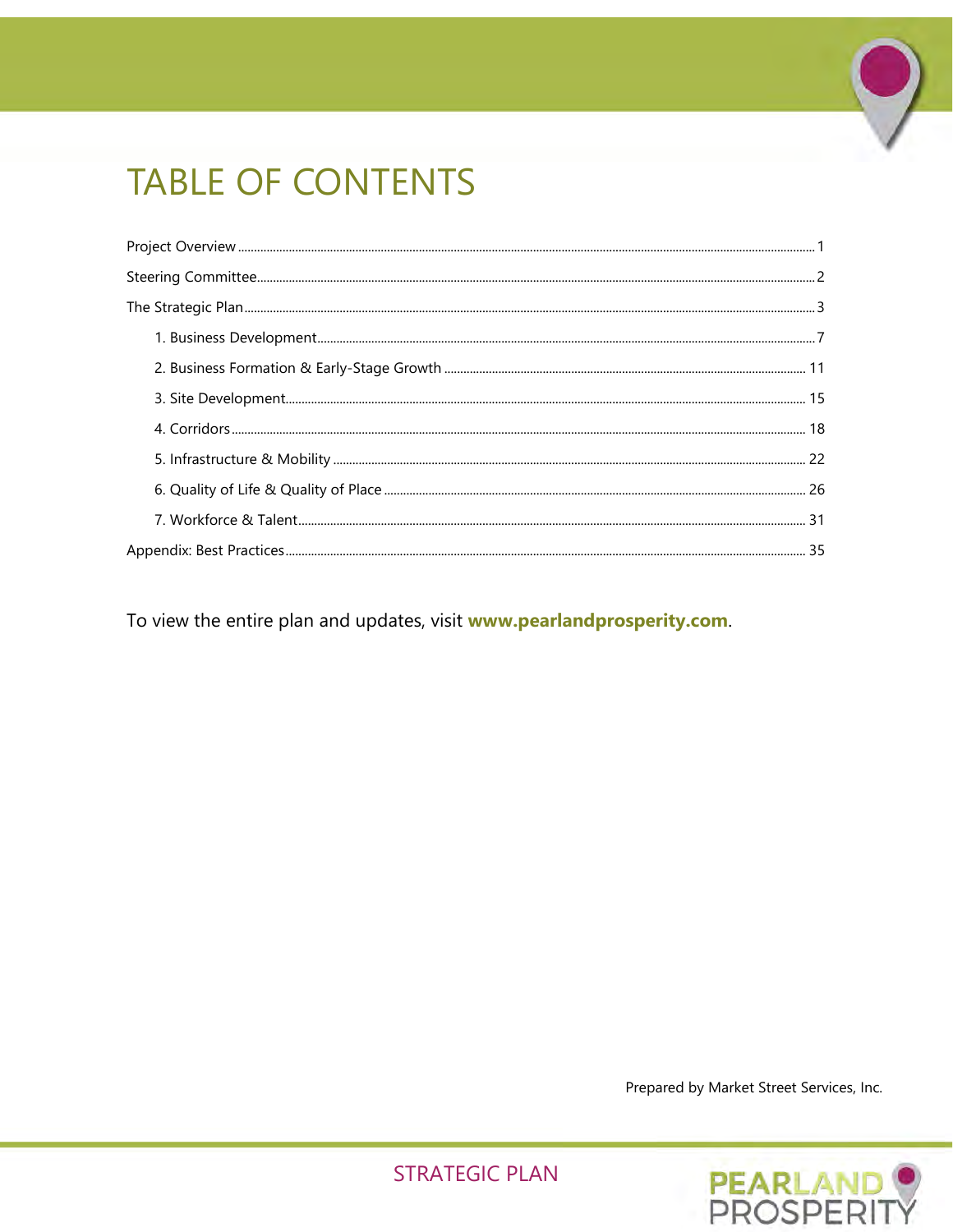

# <span id="page-2-0"></span>PROJECT OVERVIEW

### *Phase 1: Stakeholder and Community Engagement (July)*

Qualitative feedback is a vital component that was used to identify strategic priorities for the city of Pearland with the understanding that much has been accomplished during the implementation of Pearland 20/20. Engagement involved as many community stakeholders as possible through an online survey, individual interviews, and multiple focus groups in order to assess how the city has changed in recent years and identify its emerging strengths, weaknesses, challenges, and opportunities.

### *Phase 2: Community Assessment (July)*

The Community Assessment provided a detailed examination of the trends that have shaped Pearland's growth in recent years as well as its competitiveness as a place to live, work, and do business. The Assessment combined qualitative feedback from phase one with deep quantitative data findings into a set of "stories" that provided a concise narrative of the city's opportunities and challenges. When relevant, trends in the Greater Houston region, particularly pertaining to economic diversification, were utilized to identify potential areas of economic opportunity.

### *Phase 3: Implementation Assessment (August)*

The Implementation Assessment provided an evaluation of Pearland 20/20's implementation activities in order to gain a firm understanding of those areas where progress has been made and goals have been met, those areas where clear progress remains to be achieved, and any barriers that have historically impeded effective implementation. The assessment also updated Pearland 20/20's performance metrics to give perspective on the degree to which Pearland 20/20 implementation has made progress towards performance goals.

### *Phase 4: Economic Development Strategic Plan (September – November)*

This Strategic Plan represents the culmination of all the quantitative and qualitative research findings and strategic implications. The Strategic Plan will guide the community's collective actions and will be geared towards addressing challenges and capitalizing on opportunities. The plan is holistic, actionable, and measurable. Examples of best practice programs, policies, and initiatives from communities around the country have been included when appropriate.

### *Phase 5: Implementation Guidelines (December)*

The Implementation Guidelines will provide an important complement to the Strategic Plan. If the Strategic Plan represents what the city of Pearland and its partners will pursue to enhance its economic development, the Implementation Guidelines will define how the community and its partners can achieve objectives. These guidelines will ensure that the community's current approach to implementation is leveraged and built upon where appropriate, and revised and adjusted where necessary.

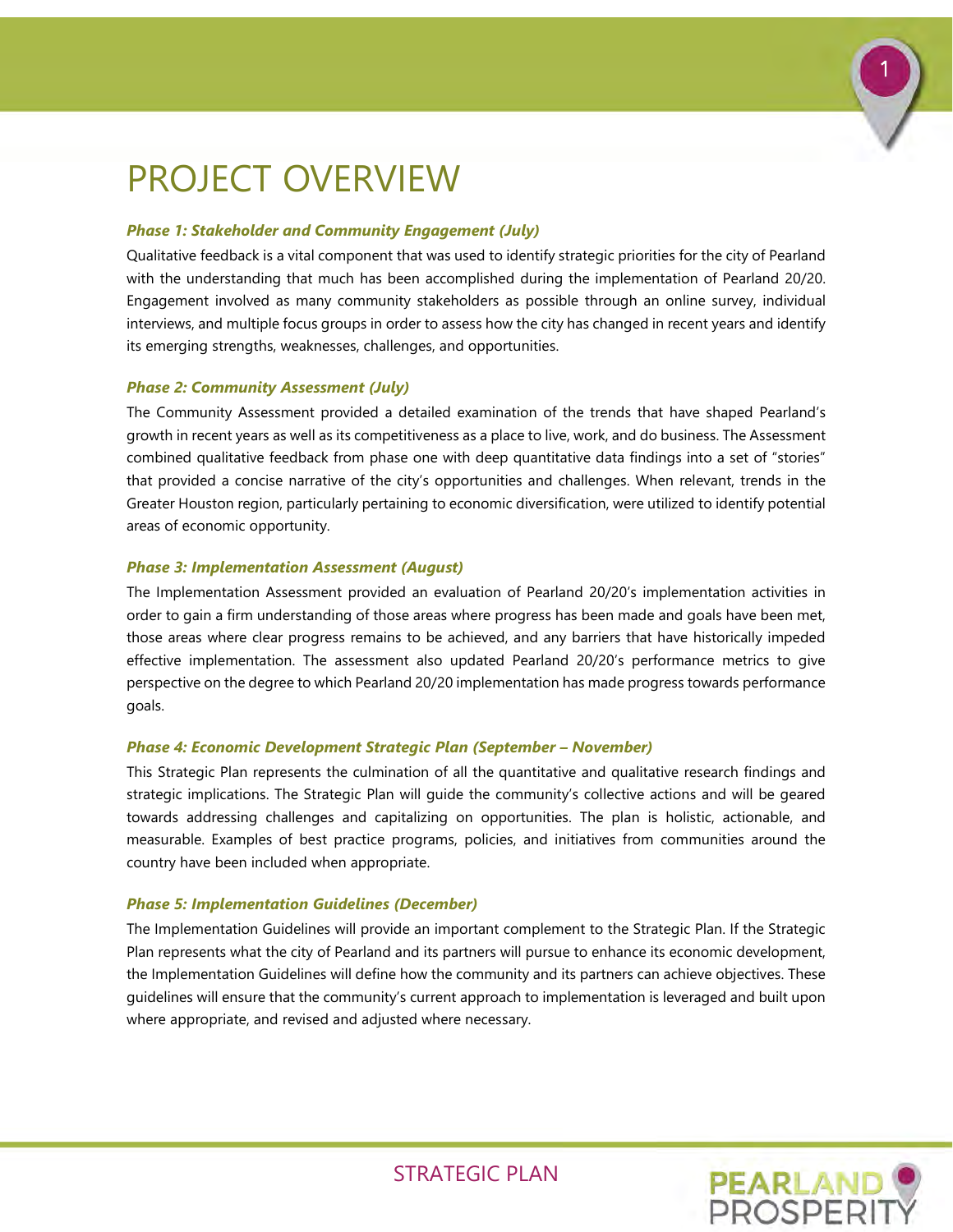# <span id="page-3-0"></span>STEERING COMMITTEE

This process was guided by a Steering Committee comprised of representatives from the public, private, and non-profit sectors. The following individuals generously volunteered their time to serve the community and this process by providing strategic guidance, input, and oversight throughout the process.

### **INDIVIDUAL REPRESENTING ORGANIZATION, TITLE**

| Brandon Dansby (Chair) | Chair, PEDC Board of Directors                              |
|------------------------|-------------------------------------------------------------|
| <b>Stacy Adams</b>     | Commissioner, Brazoria County                               |
| Dr. Christal Albrecht  | President, Alvin Community College                          |
| Carol Artz-Bucek       | President, Pearland Chamber of Commerce                     |
| Charisse Barry         | Barry Insurance                                             |
| Dr. Ira Blake          | President, University of Houston Clear Lake                 |
| Matt Buchanan          | President, PEDC                                             |
| Mona Chavarria         | <b>PEDC Board of Directors</b>                              |
| Dr. Daniel Combs       | Assistant Superintendent, Alvin Independent School District |
| Donna Coneley          | Chair, Pearland Chamber of Commerce                         |
| John Hare              | Vice-President, FloWorks International                      |
| Dr. John Kelly         | Superintendent, Pearland Independent School District        |
| <b>Ernest Lewis</b>    | President & CEO, Adult Education Center                     |
| J. David Little        | Councilmember, City of Pearland                             |
| John Loessin           | Ace Hardware                                                |
| John Lyle              | <b>PEDC Board of Directors</b>                              |
| John McDonald          | Director of Community Development, City of Pearland         |
| Alan Mueller           | Vice President, Gromax Development                          |
| Luke Orlando           | Councilmember, City of Pearland                             |
| Clay Pearson           | City Manager, City of Pearland                              |
| <b>Trent Perez</b>     | Councilmember, City of Pearland                             |
| Mark Smith             | Incoming Chair, Pearland Chamber of Commerce                |
| David Wagner           | <b>HCA Houston Healthcare Pearland</b>                      |



2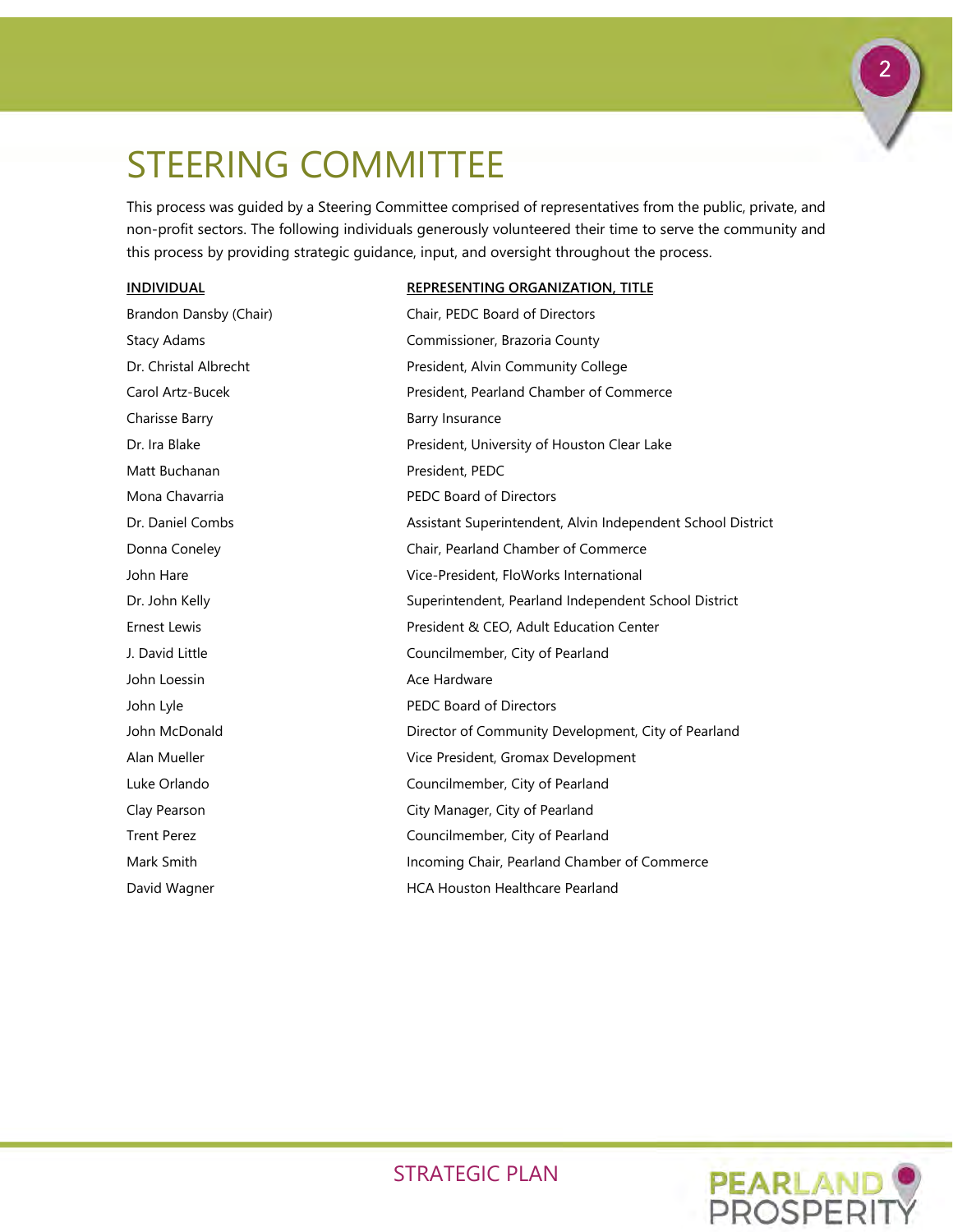# <span id="page-4-0"></span>THE STRATEGIC PLAN

Public, private, and non-profit leaders have come together around a strategic planning process to make Pearland a more prosperous and successful place. This process has resulted in **Pearland Prosperity**, a new holistic Economic Development Strategic Plan that will guide the collective actions of the Pearland Economic Development Corporation (PEDC) and its partners in the coming years. The remainder of this section describes how this consensus blueprint was developed and outlines the structure of its strategic framework.

### HOW THE STRATEGIC PLAN WAS DFVFI OPFD

The strategic planning process began with the development of two foundational research documents that directly informed the creation of Pearland Prosperity. The **Community Assessment** evaluates Pearland's competitiveness as a place to live, work, and do business. It is based on in-depth data analysis covering demographic, socioeconomic, economic, and quality of life trends as well as extensive public input gathered through focus groups, interviews, and an online survey that received 2,390 responses from community stakeholders. Key findings from research and input are woven together into seven key "stories" that explain the city's current realities, key successes, and remaining challenges. Collectively, they take stock of conditions in Pearland as they presently exist and identify initial areas that may warrant strategic attention. The seven key stories are as follows:

- 1. Introduction: Embracing a New Phase of Progress
- 2. A Continued Destination of Choice in Greater Houston
- 3. Pearland's People: Educated, Young, and Diverse
- 4. Implications of a Local-Serving Economic Composition
- 5. Economic Diversification: Opportunities and Challenges
- 6. Traffic, Transportation, and the Jobs-Skills Mismatch
- 7. Enhancing a "Sense of Place" in Pearland

This **Implementation Assessment** offers a high-level evaluation of the implementation of Pearland 20/20. It revealed that the overall implementation of Pearland 20/20 was successful in helping to advance work that boosted the community's competitiveness for talent, jobs, and investment. Summaries of key findings from the Community Assessment and Implementation Assessment can be found in the Executive Summaries of the respective documents. **Several key themes stand out, however, as having significant bearing on the type of strategic approach that Pearland should pursue.**

**The public input process revealed that many stakeholders believe that Pearland is at an inflection point.** Throughout much of its recent history, Pearland has been defined by transformative population growth and developing the infrastructure, services, and systems to accommodate it. While additional work remains, the progress the community has made in recent years "catching up" to this growth has been commendable.

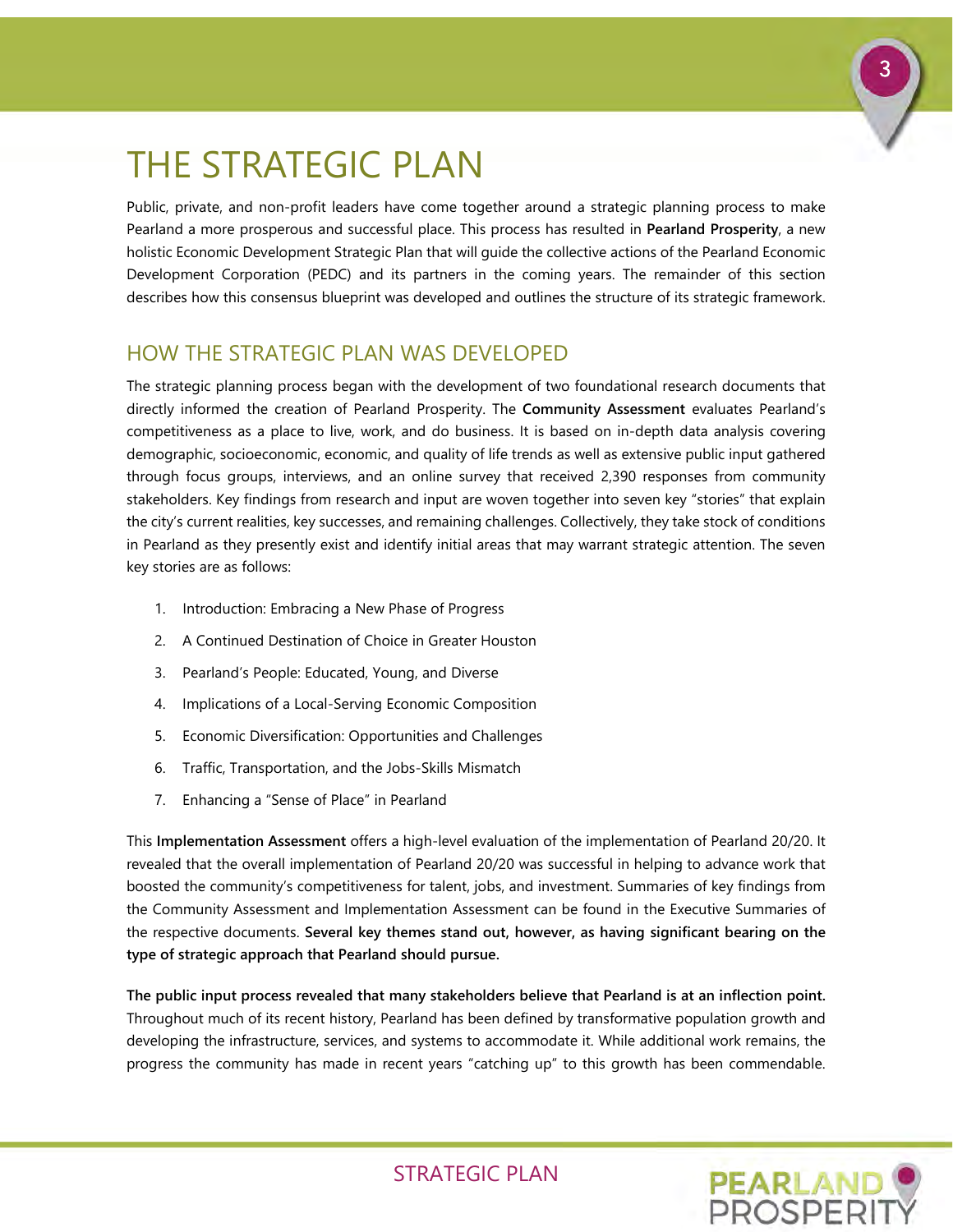

Accordingly, the question of "what's next?" was a key theme during the public input process. With Pearland having made significant progress toward adding needed infrastructure and services, stakeholders contacted through the input process said that Pearland's residents are beginning to have discussions about the community's future. **These discussions can be synthesized and distilled into a key question: How will Pearland ensure its sustainability and maintain or even improve its status as a highly desirable destination as its era of rapid growth draws to a close and the community begins to mature?**

The public input process and Steering Committee feedback revealed that Pearland has a strong value proposition, with excellent schools, relatively affordable housing, proximity to employment hubs such as the Texas Medical Center, and a highly diverse and educated population. **Supporting these existing assets and advantages will be an important strategic aim, as will continuing ongoing work that emerged from Pearland 20/20 and other strategic planning processes.** 

**That said, stakeholders understand that maintaining and enhancing Pearland's status as a community of choice will require additional work and investment.** For one, competition for jobs and talent is intense, and Pearland is maturing. As one stakeholder put it, "in two decades, some other place will be the shiny new suburb." **Accordingly, Pearland must act with urgency to address several issues that have important longterm competitive implications. One such issue is economic diversification.** Pearland's economy is still largely comprised of local-serving business sectors, and the community has not developed into a dynamic job center with a base of "primary employers" that bring new wealth into a community. To raise levels of prosperity and ensure a broad, sustainable tax base, Pearland must take actions today that can grow and diversify its economy in the coming years.

**Another key issue is the development of the type of quality of life and quality of place amenities that talented individuals and families increasingly seek out when deciding where to live.** Stakeholders said that relative to other communities in the Greater Houston region, Pearland lacks amenities such as walkable mixed-use built environments and entertainment options. Stakeholders said they feared that if investments are not made in these areas, the community's competitive status could be at risk. Conversely, if investments are made, they can help catalyze a virtuous cycle in Pearland where the community's fiscal sustainability and attractiveness for jobs, investment, and talent increases. **Accordingly, Pearland should pursue a strategic framework that blends the need to build on the successes of recent years while also looking ahead to ensure that the community will maintain its competitive edge far into the future.**

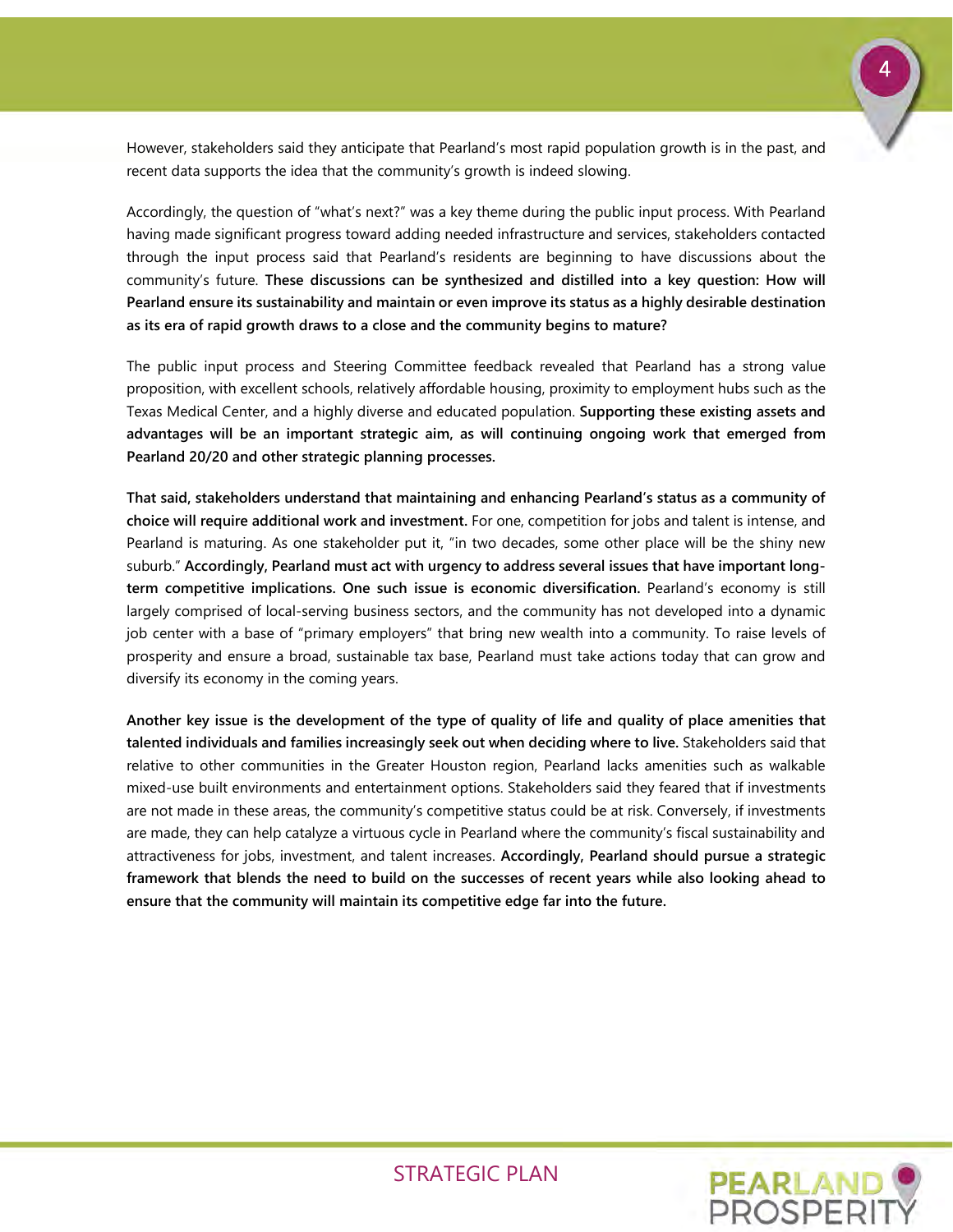

### THE STRATEGIC FRAMEWORK

The research, public input, and Steering Committee feedback summarized on the preceding pages led to the determination of a strategic framework that organizes the efforts that Pearland will advance in the coming years. At the center of the Pearland Prosperity framework are two **Community Goals** that broadly identify the desired outcomes of Pearland's holistic economic development effort. These Goals are:

- 1. **Economic Growth & Diversification:** Provide opportunities for residents to prosper and enhance Pearland's fiscal sustainability through a holistic approach to economic development.
- 2. **A Community of Choice in Greater Houston:** Ensure Pearland's quality of life and quality of place continue to attract and retain diverse individuals and families.

These Goals can be pursued through a number of **Strategic Initiatives** grouped into seven high-level **Focus Areas**. Each Initiative corresponds to an action, program, effort, or investment that can help move Pearland toward its desired future. The Focus Areas provide organizational clarity and readily communicate to a wide variety of audiences the issues that Pearland will seek to address through collective action. The relationship between Community Goals and Focus Areas is depicted in the graphic on the opposite page. The circular structure and lines connecting the Focus Areas and Community Goals reflect the interdependent nature of the strategic framework.

The remainder of this document describes this framework in greater detail. Each Focus Area begins with a brief introduction that establishes its connection to research and input and support for the Community Goals. Strategic Initiatives are introduced with a brief justification and description, followed by a bulleted list of Potential Actions that can activate each program, effort, or initiative. While the Community Goals, Focus Areas, and Initiatives are numbered for the purposes of organization, **this order does not imply hierarchy or priority. The Pearland Prosperity framework is interdependent and connected, and no single element can in isolation advance the community toward a more prosperous and successful future.**

It should be noted that a significant amount of work is already underway in Pearland related to many elements of Pearland Prosperity. When relevant, this document references and incorporates these ongoing efforts. This is by design, as no community can or should start completely from scratch, and in many respects, Pearland will be "jumping on a moving train" to leverage existing capacity. Yet, more can always be done with adequate resources, committed leadership, and a spirit of cooperation. Additionally, while some portions of this document touch on how a given program or initiative might take shape, **this document is not intended to formally establish how things will be done or who will do them. Those issues are addressed in the accompanying Implementation Guidelines document.**

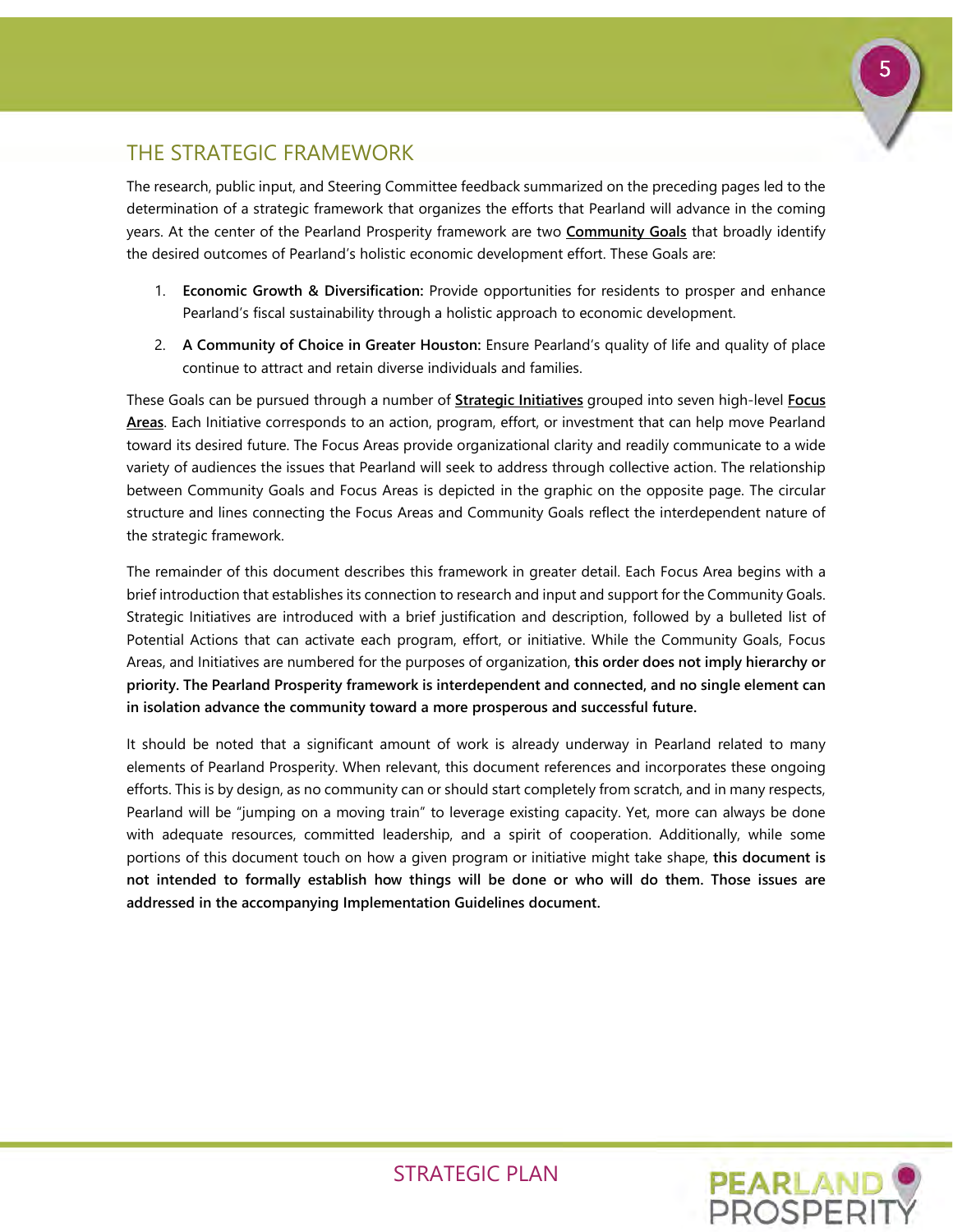# THE PEARLAND PROSPERITY STRATEGIC FRAMEWORK



STRATEGIC PLAN



6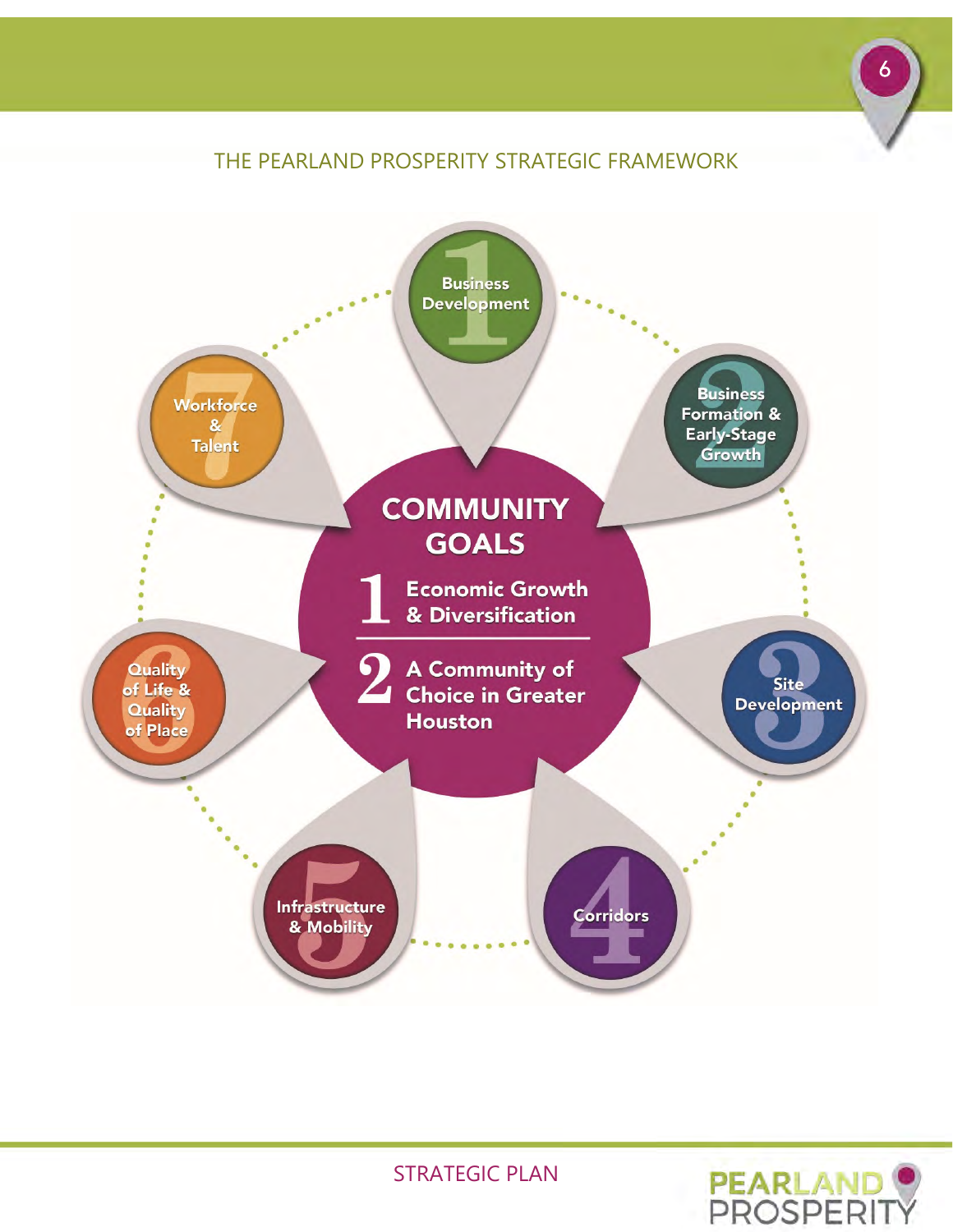

# <span id="page-8-0"></span>1. Business Development

Thanks to proactive efforts from the PEDC, the City of Pearland, and their partners, Pearland's base of large private employers has grown significantly in recent years. Between 2009 and 2018, firms such as Kelsey Seybold, Kemlon, Lonza, Dover Energy, Merit Medical, and Mitsubishi Heavy Industries have added nearly 1,900 combined jobs and provided numerous economic and fiscal benefits to the community. But data reveals that Pearland's economy is still largely comprised of of local-serving business sectors such as government, retail trade, and food services. Unlike some peer communities, Pearland has not developed into a dynamic job center with a large base of "primary employers" that export goods and services to other domestic and foreign markets, thereby increasing local prosperity. This economic composition has numerous implications. Among them is the fact that Pearland's tax base is heavily dependent on residential property taxes and retail sales taxes. This poses a potential long-term risk as the community's housing stock ages and the national bricks-and-mortar retail sector faces an uncertain future.

With its rapid growth in recent years, Pearland's development pattern has largely been established as an attractive "bedroom community" for individuals seeking proximity to other major employment centers. But, even marginal increases in economic diversity can have a variety of positive impacts, including improved fiscal sustainability, more demand for retail, dining, and entertainment options, the opportunity for shorter commutes for some Pearland residents, and a strengthened local business community that can support a stronger civic culture. Accordingly, Pearland should build upon the location and expansion success of recent years and pursue the growth of primary jobs within its borders through a holistic approach to economic development.

For decades, "economic development" was often synonymous with "business recruitment." But, best-practice communities understand that job growth and diversification actually comes through three different avenues: business attraction and marketing, business retention and expansion (BRE), and entrepreneurship. This Focus Area addresses efforts to grow primary jobs through business attraction and marketing and existing business care; entrepreneurship is addressed in the next Focus Area. Growing primary jobs is essential to diversifying Pearland's economy and ensuring long-term fiscal sustainability. However, it also should be noted that retail sales are crucial to the community's existing tax base. Accordingly, this Focus Area also encompasses support for a thriving retail sector that can balance the local tax digest and provide desired amenities to residents and businesses.

# STRATEGIC INITIATIVES

### **1.1 Engage in a targeted approach to business attraction and marketing**

While data suggests that existing businesses and new startups account for the bulk of job creation within most communities, business recruitment remains an integral part of a balanced approach to economic development. The most important factor in attracting outside jobs and investment is a community's "product" consisting of its workforce, existing sector composition, location, infrastructure, sites and buildings, place-based assets, and other factors. Other Focus Areas within Pearland Prosperity focus on improving and leveraging Pearland's competitive position with regard to these factors.

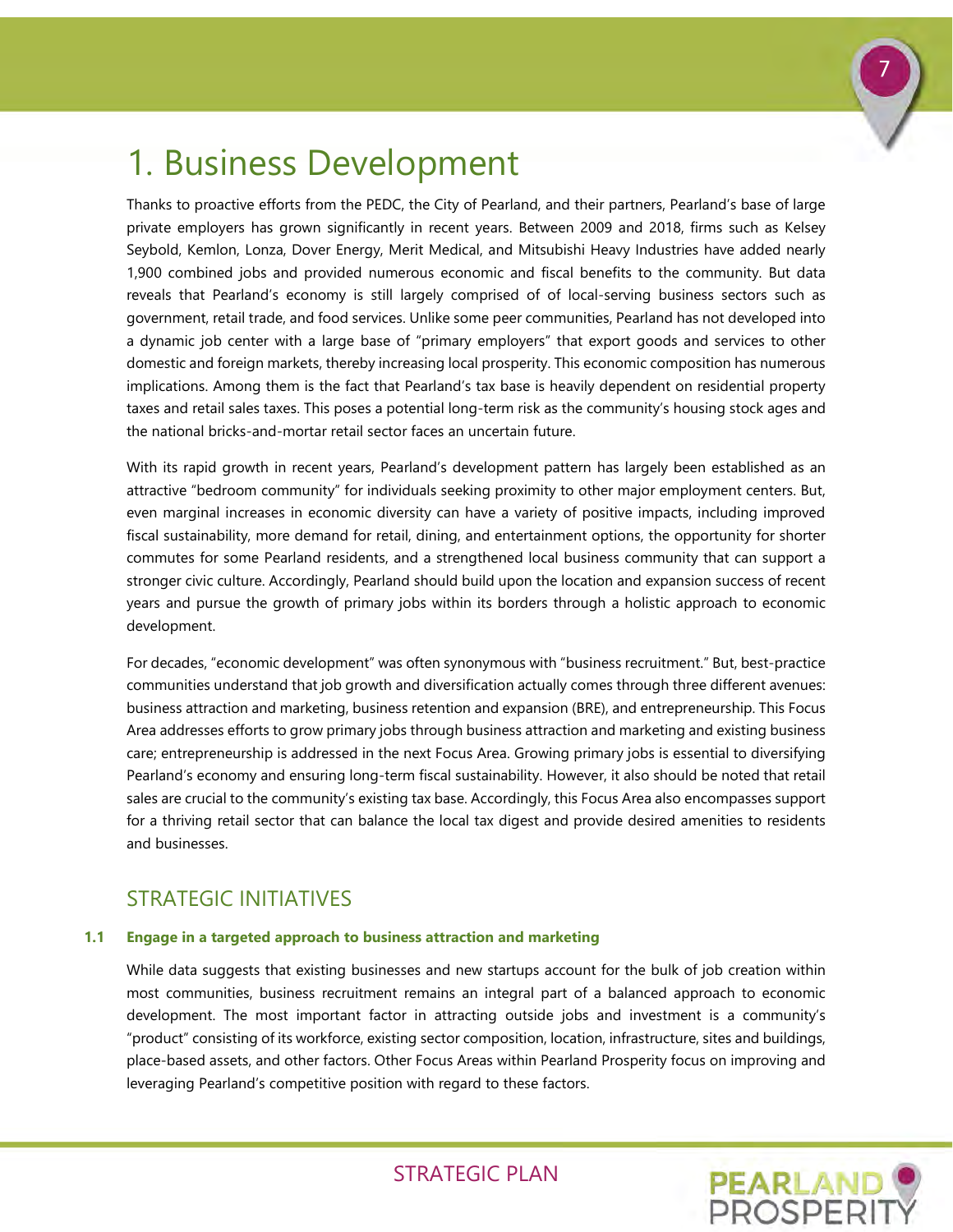

That said, best-practice communities also proactively pursue new primary jobs and capital investment through a variety of activities including marketing, relationship building, project management, project support, the provision of incentives, and so on. Since its formation in 1995, the Pearland Economic Development Corporation (PEDC) has provided these services on behalf of Pearland. The PEDC and its partners have strengthened the community's business attraction and marketing efforts in recent years and have achieved strong outcomes. This Initiative focuses on continuing and enhancing this work.

### **Potential Actions:**

- $\angle$  Through the PEDC, continue to manage economic development projects throughout their lifecycle and, if needed, through post-project assistance
- $\angle$  Continue to position the PEDC as the primary point of contact for prospective businesses and work collaboratively with the City of Pearland's Community Development team to connect businesses to local government
- $\angle$  Regularly evaluate economic development incentives to ensure that they support primary job growth and deliver a positive return on investment for Pearland; consider the potential to create targeted incentives that support other Initiatives in the strategic framework (e.g. activation of mixed-use districts)
- $\angle$  Task economic development professionals with continuing to build and maintain strong relationships with all relevant economic development partners, including but not limited to Team Texas and Texas One, the Greater Houston Partnership, the Economic Alliance Houston Port Region, the Economic Development Alliance for Brazoria County, industry and real estate trade groups, and brokers
- $\angle$  Advance recommendations related to the Targeted Communications Campaign articulated in Pearland's brand strategy to communicate Pearland's brand and value proposition to key decision makers and prospective businesses in the Greater Houston region and beyond
- $\angle$  Outreach to key contacts in target business sectors (Health & Life Sciences, Energy, Manufacturing, and Business & Professional Services) through targeted digital communications, attendance at high-value industry events and meetings, and other outbound marketing activities (e.g. participating in state-led trade delegations or site selector events)

### **1.2 Help existing businesses grow and thrive through a collaborative, action-oriented approach to business retention and expansion (BRE)**

Communities of all types engage in business retention and expansion (BRE) programs aimed at helping existing businesses grow and thrive. In Pearland, BRE activities are carried out through the BizConnect program, a partnership between PEDC and the Pearland Chamber of Commerce. BRE is about more than conducting regular visits and maintaining positive relationships with key local employers. A successful approach requires a formal, collaborative program involving multiple organizations that can influence the business climate and respond to employer needs. A best-practice BRE program should seek to understand the challenges and opportunities that existing businesses face, building up a "knowledge base" of issues, opportunities, and threats to specific firms and/or the community's overall business climate as a whole. Partners must then work collaboratively to alleviate barriers to competitiveness, identify and support

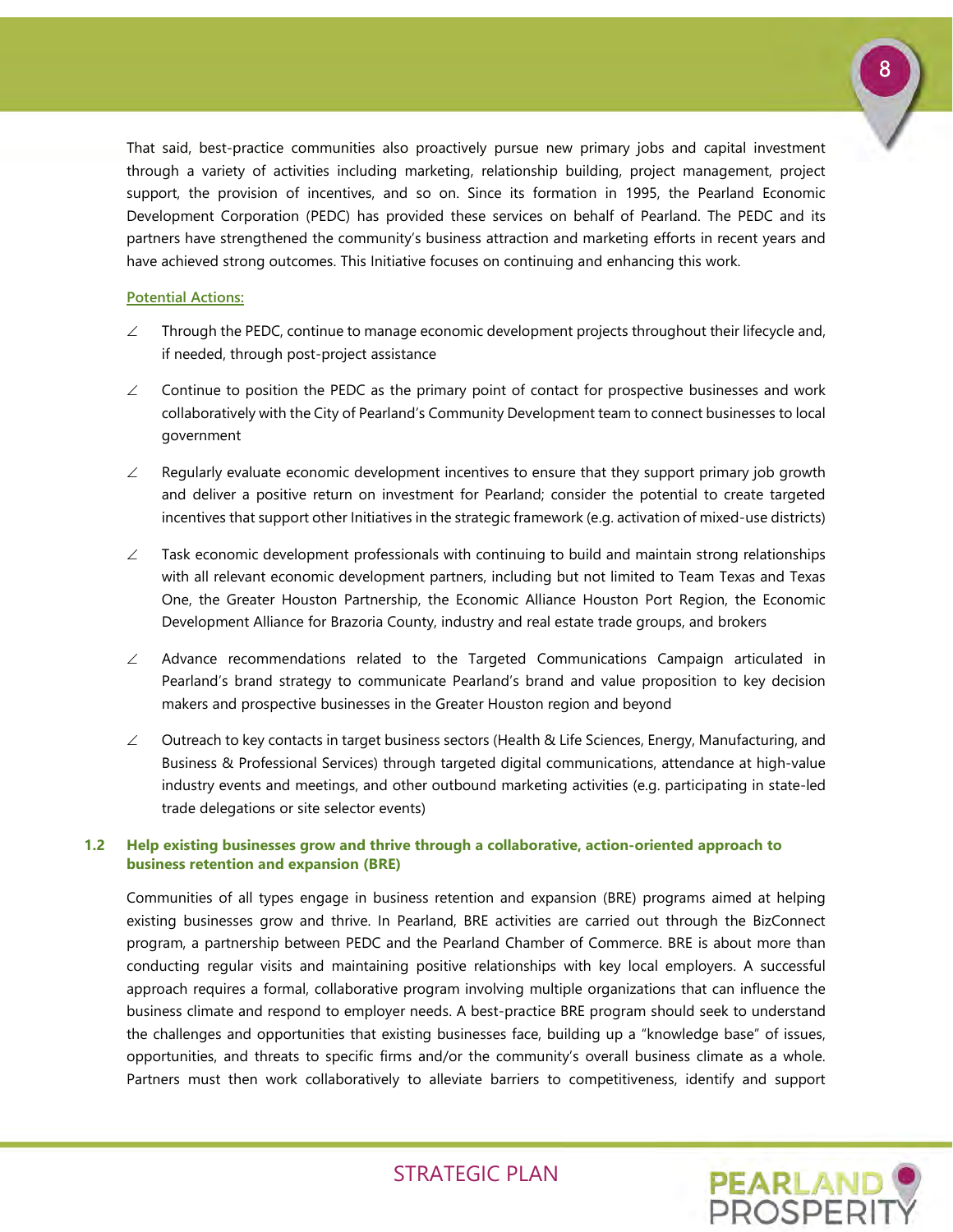

businesses with plans or potential to expand, prevent existing businesses from relocation elsewhere, and respond to opportunities for business recruitment based on relationships with local firms. This Initiative focuses on continuing this work and ensuring that Pearland is leveraging findings from BizConnect to actively assist existing employers and enhance the overall local business climate.

### **Potential Actions:**

- $\angle$  Continue to conduct regular on-site interviews with key local employers through the BizConnect program
- ∠ Leverage BizConnect activities to build up a "knowledge base" of issues, opportunities, and threats from interactions with employers; utilize a standard battery of questions and software to track activities as well as assign and manage follow-up tasks for partners
- $\angle$  With a core collaborative team consisting of representatives from the Chamber, PEDC, the City of Pearland, and any other key partners, meet regularly to address any competitive issues or assistance opportunities that require supportive action; develop protocols for immediately responding to major challenges and/or planned or suspected closings or relocations
- $\angle$  Complement economic development marketing and business attraction activities by seeking to identify opportunities for business expansions and/or locations through BRE efforts; work with existing businesses to determine whether suppliers or other connected firms could benefit from locating in Pearland
- $\angle$  Develop an annual online business survey for all Pearland businesses regardless of size or business sector to understand the needs of small businesses that cannot reasonably be contacted through inperson interviews geared toward primary employers and other large firms
- $\angle$  Using relationships established through BRE activities, enlist executives and other key representatives from existing businesses to support business attraction efforts (e.g. assistance during site visits)

**BEST PRACTICE #1:** Business First (Richmond, VA)

### **1.3 Support a vibrant retail sector in Pearland**

Attracting primary employers that export goods and services to other markets is essential to growing and diversifying Pearland's economy. But as previously discussed, it is important to note the impact that the retail sector has in supporting the community's fiscal sustainability. In recent years, stakeholders in Pearland have worked with retailers and retail developers to expand shopping and dining opportunities and grow the local tax base and enhance amenities and social offerings for residents. The public input process revealed that stakeholders in Pearland believe the time is right to take an even more proactive approach. Stakeholders noted that the future of the national "bricks-and-mortar" retail climate is uncertain. At the same time, input participants said they expected that Pearland's "market area" will continue to add population as new residential developments come online in and around the community, particularly in rapidly growing areas to the south. To help guide its actions, Pearland should conduct additional market research and pursuing opportunities that are underrepresented or missing from the community.

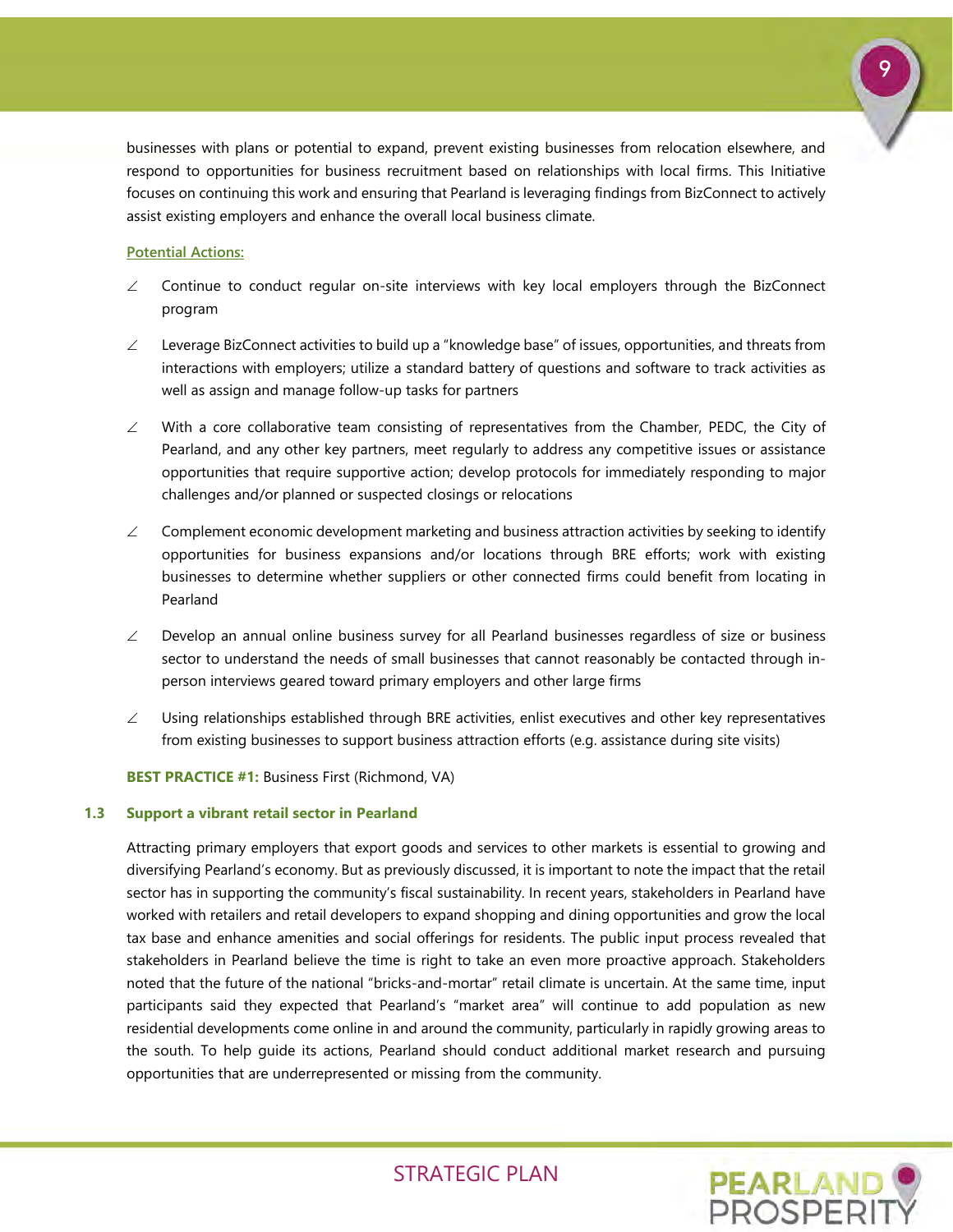

### **Potential Actions:**

- ∠ Conduct regular assessments of the retail climate in Pearland and/or the local market area, including demand, leakage, demographics, etc.; the assessment should include a public survey component to solicit feedback about residents' habits and desired retail options
- $\angle$  Based on the assessment, identify gaps in the local retail landscape and engage relevant stakeholders (e.g. corporate real estate professionals and brokers) to explore options for locations and expansions
- $\angle$  Ensure that the initial retail climate assessment examines how an entertainment district could support and be supported by catalytic "anchor" amenities, namely an indoor sports facility and hotel/conference center (see Initiatives 6.1 and 6.2); ensure that the City of Pearland's Convention & Visitor's Bureau (CVB) is engaged as a key partner in this research
- $\angle$  Leverage findings from the assessment to support creating an optimal climate for local small businesses (see Initiative 2.1)
- ∠ Ensure that Pearland is well-networked within regional and national organizations focused on retail trade and commercial real estate

### **1.4 Proactively communicate the economic development value proposition to the Pearland community**

In Market Street's experience, successful communities view economic development as a "team sport" where individuals and organizations from the public, private, and non-profit sectors work together to advance a common agenda. A critical aspect of this work is ensuring that all key partners and the general public understand the importance of the various programs, initiatives, and investments outlined in an economic development strategy and how these actions will have a positive impact on the community's success, prosperity, and quality of life. Stakeholders in Pearland understand the importance of a collaborative, coordinated approach to economic development. That said, stakeholders also said the community would benefit from an increased emphasis on communicating specific goals, initiatives, and metrics to internal audiences. This Initiative focuses on taking a proactive approach to communicating the importance of economic development activities and their return on investment (through job growth, fiscal impact, etc.) to key community partners and the community's residents.

### **Potential Actions:**

- $\angle$  Maintain regular dialogues with elected and appointed officials from the City of Pearland and other relevant public entities on economic development and strategy implementation activities
- $\angle$  Prepare monthly or quarterly one- or two-page summaries of highlights related to economic development activities and strategy implementation for distribution to key partners in the public, private, and non-profit sectors; when relevant, highlight progress on key metrics that will be provided in the Implementation Guidelines phase of the strategic planning process
- $\angle$  Communicate progress to the general public through quarterly updates, annual reports, regular social media posts, earned media (e.g. story placements in *Community Impact* and other local sources), etc.

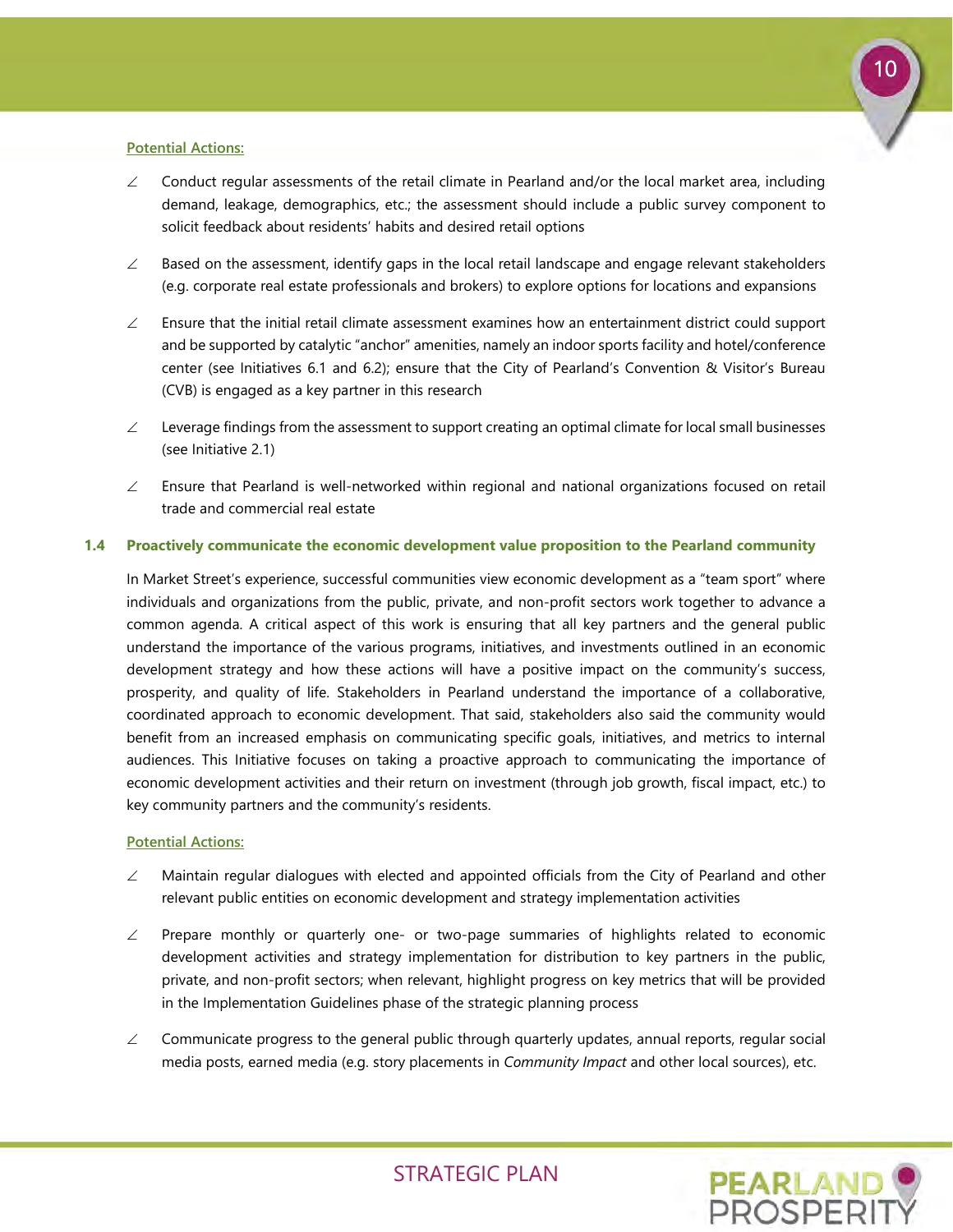

# <span id="page-12-0"></span>2. Business Formation & Early-Stage Growth

The preceding Focus Area in this strategic framework includes recommendations related to business attraction and business retention and expansion (BRE). These activities constitute two-thirds of the "threelegged stool" of economic development. The third component of a holistic approach to economic development is the "entrepreneurial ecosystem." An entrepreneurial ecosystem consists of the individuals, organizations, institutions, and programs that encourage and support the formation and growth of new businesses. During the public input process, stakeholders said they would like to see an increased emphasis on supporting startup activity and growth in Pearland. Stakeholders noted that Pearland has several advantages that could be supportive of such activity, namely a highly educated and diverse resident population and a nascent group of businesses engaged in research and development and innovation activities. This Focus Area offers a realistic approach for enhancing the local entrepreneurial ecosystem.

Before proceeding, it is necessary to note three important considerations that influence the proposed strategic direction of this Focus Area. First, there are many different types of entrepreneurs, startups, and small businesses. Because of these differences, one new venture might have very different needs than another. For instance, a small firm that has developed a new piece of technology with high growth potential will likely require executive expertise and access to significant amounts of capital in order to grow and thrive. On the other hand, a sole proprietor running a boutique store or lawn care business might instead require assistance with crafting an initial business plan or navigating local business licensing requirements.

Second, while Pearland has significant resources to invest in various economic development activities through the PEDC, by law these funds must be used to grow primary employment and supportive amenities. Accordingly, the PEDC is not the appropriate entity to directly assist non-primary employers. The PEDC can support these non-primary employers indirectly, however, by bringing new jobs and wealth into the community that can in turn lead to increased sales and new customers for local-serving businesses.

Third, encouraging the formation and development of high-growth firms works best at scale and with the backing of significant intellectual capital and investment. The Greater Houston region already boasts a welldeveloped entrepreneurial and innovation ecosystem consisting of dozens of incubators, accelerators, university research centers, venture funds, seed and angel investors, and related organizations. When considering how to support new business formation in Pearland, stakeholders should seek to connect to and complement this system rather than attempt to duplicate existing resources or offerings.

Given these factors, the following strategic approach is proposed as a realistic yet impactful way for Pearland to promote business formation and growth in the context of Greater Houston's entrepreneurial ecosystem. It involves ensuring that Pearland has an optimal business climate and support services to aid business formation and growth. Such optimization would also benefit all types of business regardless of size, longevity, or primary/non-primary status. It also entails creating a physical "hub" to serve as a focal point for entrepreneurship in Pearland, expanding programing to help businesses scale locally, and enhancing incentives and capital availability. Through such actions, Pearland can position itself as an attractive destination for entrepreneurs and new and growing firms in the Greater Houston region.

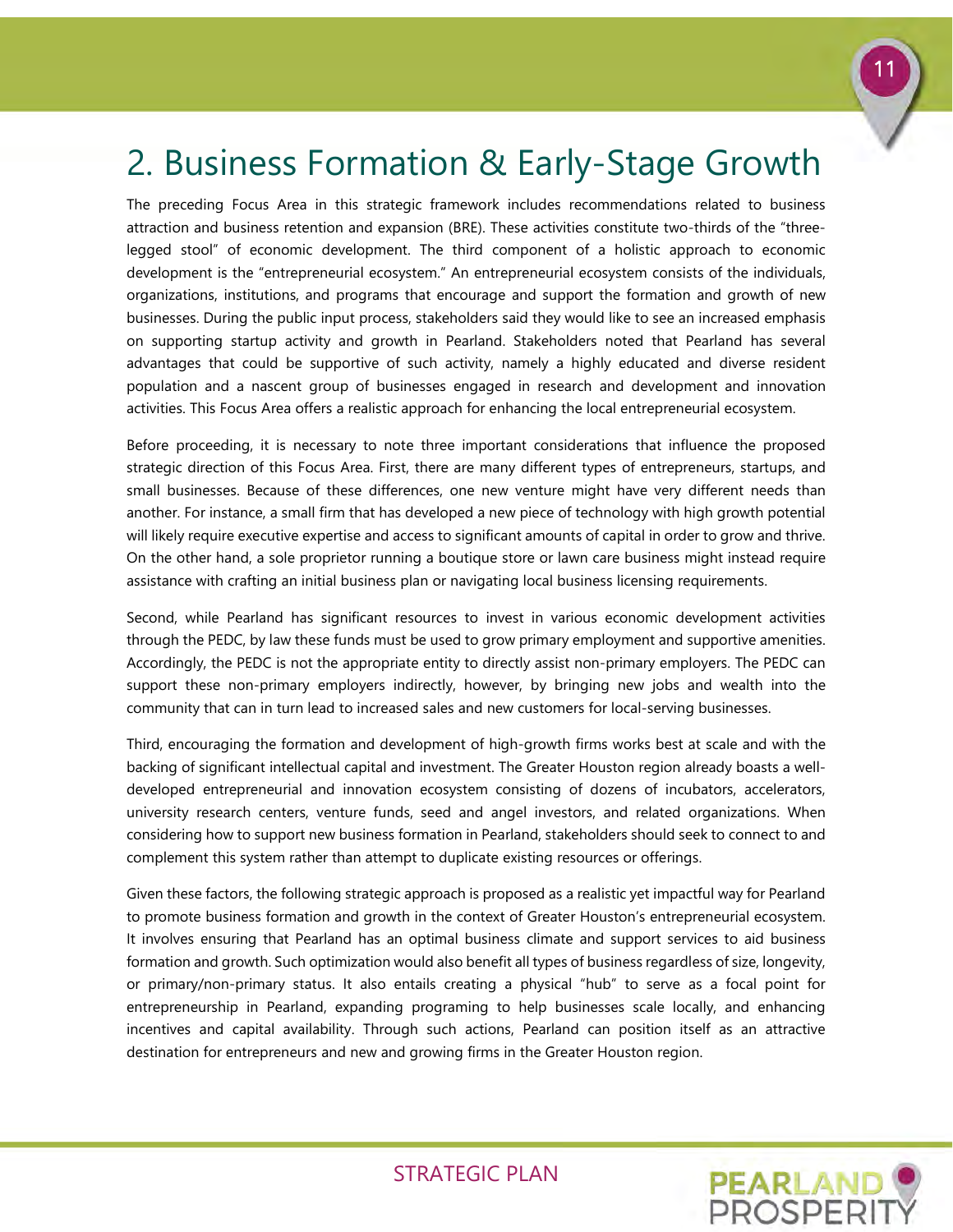

### STRATEGIC INITIATIVES

### **2.1 Ensure that Pearland's business climate and support services are optimized for enterprise formation and growth**

All businesses regardless of size, type, or longevity must comply with the regulations of the jurisdiction or jurisdictions in which they operate. But for entrepreneurs, startups, and small businesses, navigating regulatory processes related to business licensure, permitting, and so on can represent a significant challenge. This Initiative is premised on making Pearland an optimal place to start and grow a business. This entails continuing work to make the permitting and regulatory processes as easy to navigate as possible and promoting existing resources for entrepreneurs and small businesses.

### **Potential Actions:**

- $\angle$  Regularly review regulations and permitting processes to ensure they are easy to understand and conducive to business formation; leverage the City's Development Services Manager to assist entrepreneurs and small businesses in this process
- $\angle$  Conduct pre-development meetings for prospective developments and redevelopments
- ∠ Promote existing resources for entrepreneurs and small businesses, including the San Jacinto College Small Business Development Center (SBDC) and support services offered through the Adult Education **Center**
- $\angle$  Develop a "one-stop" website with excellent mobile functionality to serve as a "virtual front door" for starting or expanding a business in Pearland; promote the website through social media and search engine optimization and devote staff resources to ensure that it is regularly updated with relevant information
- $\angle$  Develop a targeted online marketing campaign highlighting the ease of doing business in Pearland; utilize social media, paid social media, and earned media to reach entrepreneurs and small business owners in Greater Houston and connect individuals to the appropriate points of contact

### **2.2 Establish a hub for entrepreneurship to concentrate local services and connect to the regional ecosystem**

Greater Houston is home to a robust entrepreneurship and innovation ecosystem. Houston Exponential (HX), a non-profit organization created to accelerate the growth of the region's innovation ecosystem, identified dozens of organizations, entities, and assets that support the formation and development of high-growth businesses. Many (but certainly not all) are clustered in the "Innovation Corridor," a branded geographic area that encompasses Downtown and Midtown Houston and the campuses of Rice University and the Texas Medical Center. While competition exists within the region's ecosystem, collectively, its many components offer a supportive environment for innovation and entrepreneurship.

Input participants suggested, however, that there is untapped potential for startup activity in Pearland. The community has a highly educated and diverse population, is located within relative proximity to major research centers, and has a growing number of businesses engaged in research and development and/or

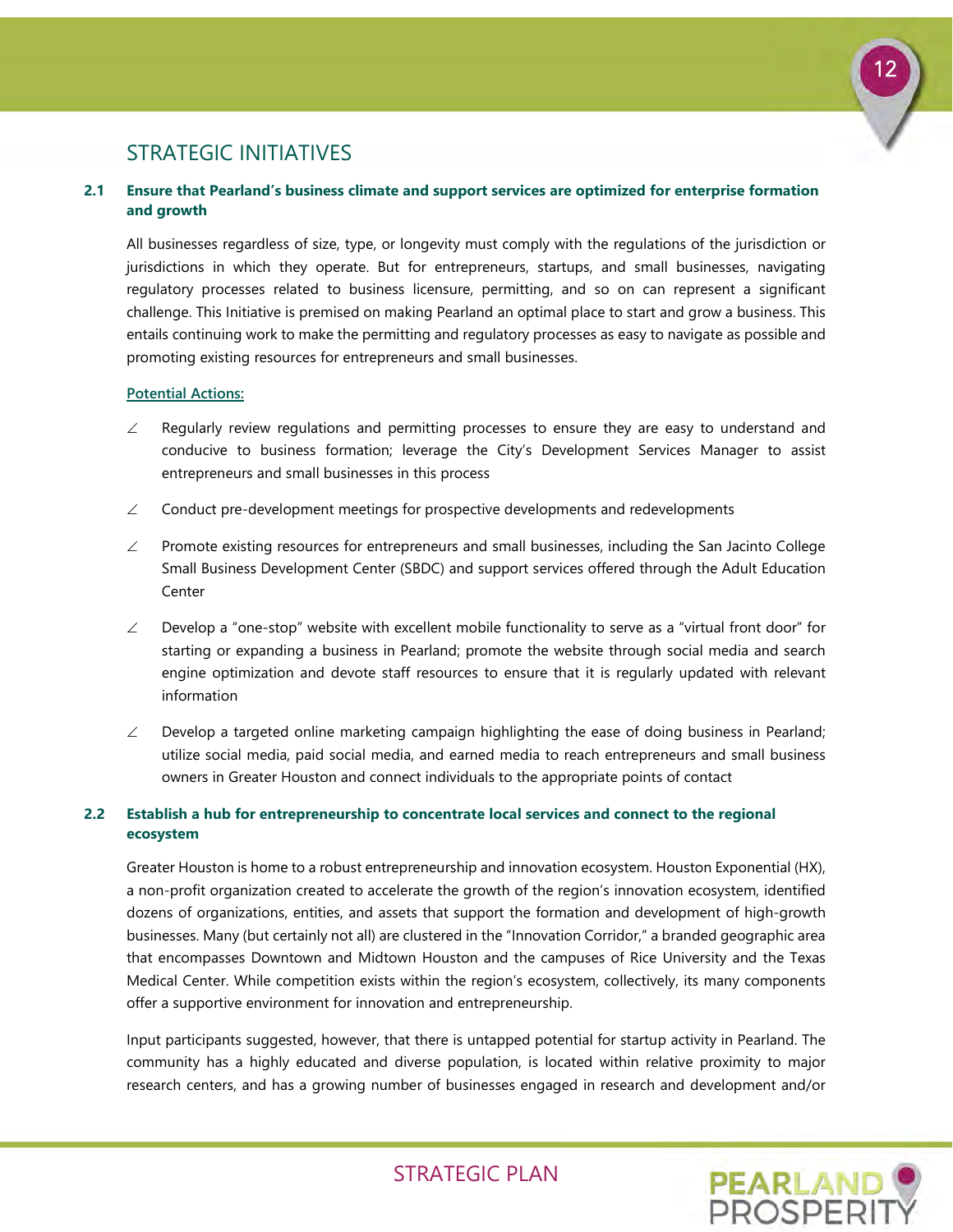

high tech activities locally. Accordingly, Pearland is likely home to numerous "prospective entrepreneurs" with ideas for high-growth businesses. To tap into this latent potential, this Initiative proposes that partners work collaboratively to evaluate the feasibility of a physical "hub" for entrepreneurship and small business assistance in Pearland. Such a facility could serve as a gathering space, a focal point for services, and a conduit to the regional entrepreneurial ecosystem. The Pearland Chamber of Commerce is currently in the process of evaluating one potential approach to creating such a hub. The Chamber recently commissioned a feasibility study for an entrepreneurial community in partnership with The Cannon, a Houston-based co-working environment backed by Work America Capital.<sup>[1](#page-14-0)</sup>

### **Potential Actions:**

-

- $\angle$  Continue the Chamber-led study to evaluate the viability of an incubator or entrepreneurial community in Pearland; evaluate the need to research additional business models or approaches
- $\angle$  With research complete, convene partners from the public sector, business community, and regional ecosystem to determine options for resourcing and operating a physical hub; create a development plan that includes a range of desired initial programming and potential opportunities for expansion, an operation structure, an assessment of physical space and resource needs, facility branding, and an initial budget and resource development strategy
- $\angle$  Design new programming so that it supports startups for a sufficient period (likely two to three years) to maximize the chances for success; ensure that companies based at the hub have access to other supportive services such as the new revolving loan fund (see Initiative 2.3)
- $\angle$  If feasible, co-locate the entrepreneurial hub with existing assets that could be supportive of business formation and growth (e.g. the UHCL Campus)
- $\angle$  Create an "interim access point" for entrepreneurship utilizing existing office and meeting space; program this interim space with offerings such as "office hours" for the SBDC and other partners, volunteer mentoring from professionals and/or college and university faculty, and "entrepreneurial education" classes for individuals seeking to learn business skills and principles
- $\angle$  Ensure that any new programs or investments are not duplicative of established services and operations in Greater Houston; engage partners in the regional entrepreneurial ecosystem to connect Pearland entrepreneurs to established networks

**BEST PRACTICE #2:** Tech Alpharetta Innovation Center (Alpharetta, GA)

<span id="page-14-0"></span><sup>1</sup> Witthaus, Jack. "\$70M mixed-use project to start construction near I-10 and the Beltway." *Houston Business Journal.* November 3, 2017. Retrieved from: https://www.bizjournals.com/houston/news/2017/11/03/70m-mixed-use-project-to-start-constructionnear.html

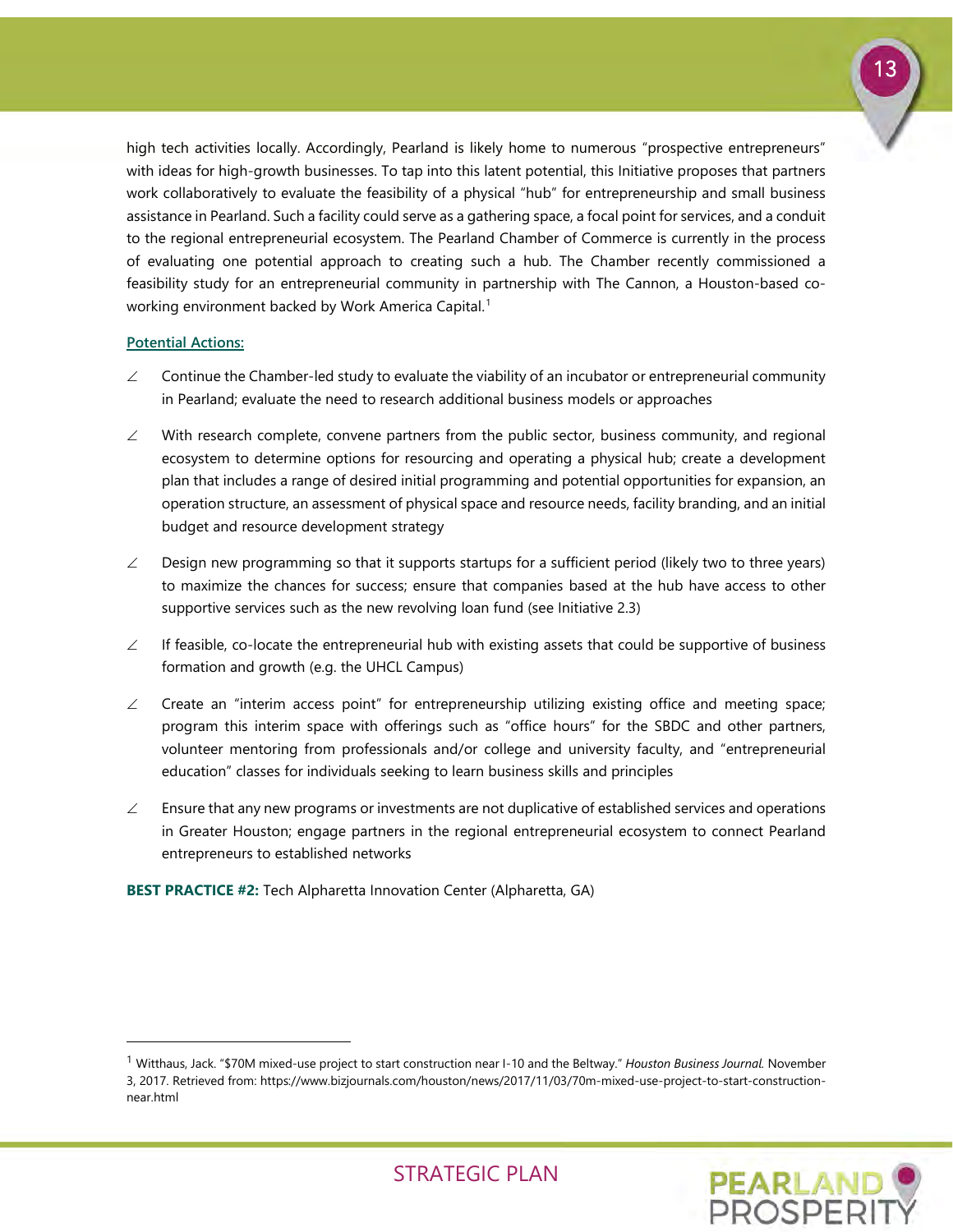# 14

### **2.3 Establish a revolving loan fund (RLF) to incentivize primary business formation and growth**

Competition for startup business with high growth potential is understandably intense. Additionally, these firms often co-locate in close proximity to one another and to supportive resources such as research universities and established entrepreneurial networks. That said, communities such as Pearland could be attractive to startups seeking to grow their operations. By making incentives available to startups with strong potential to grow jobs in primary business sectors, Pearland could become an attractive destination for new firms in the Greater Houston region that are "off the ground" but have yet to scale. One potential way to assist such firms is through a revolving loan fund (RLF). Such funds are typically used to issue relatively small loans (e.g. ranging from \$25,000 to \$200,000) at competitive interest rates to entrepreneurs and small businesses to make initial capital investments, support the development of new products, and test market viability. Loan funds can be especially helpful to businesses with established ideas and models that have yet to generate revenue needed to secure traditional financing. While some risk is inherent in any form of lending, RLFs are, as the name suggests, intended to be self-replenishing, with repayments from initial recipients providing the capital for additional loans.

#### **Potential Actions:**

- ∠ Bring together economic development and entrepreneurship professionals, local financial institutions, foundations, and other potential funding partners to identify options to evaluate the feasibility of an revolving loan fund (RLF) to attract startups with the potential to grow primary jobs in Pearland
- $\angle$  Establish criteria and loan terms, define acceptable uses of monies, and establish a loan review committee; require companies that receive funding to seek guidance from the region's small business and entrepreneurial assistance services
- $\angle$  Establish relationships with entrepreneurs and startups in the Greater Houston ecosystem to raise awareness about the RLF and other available incentive offerings and encourage firms with high growth potential to locate their operations in Pearland
- $\angle$  Base the RLF at the proposed entrepreneurial hub (see Strategic Initiative 2.2) to ensure strong connectivity to the community's entrepreneurial community

**BEST PRACTICE #3:** Revolving Loan Fund program (Pharr, TX)

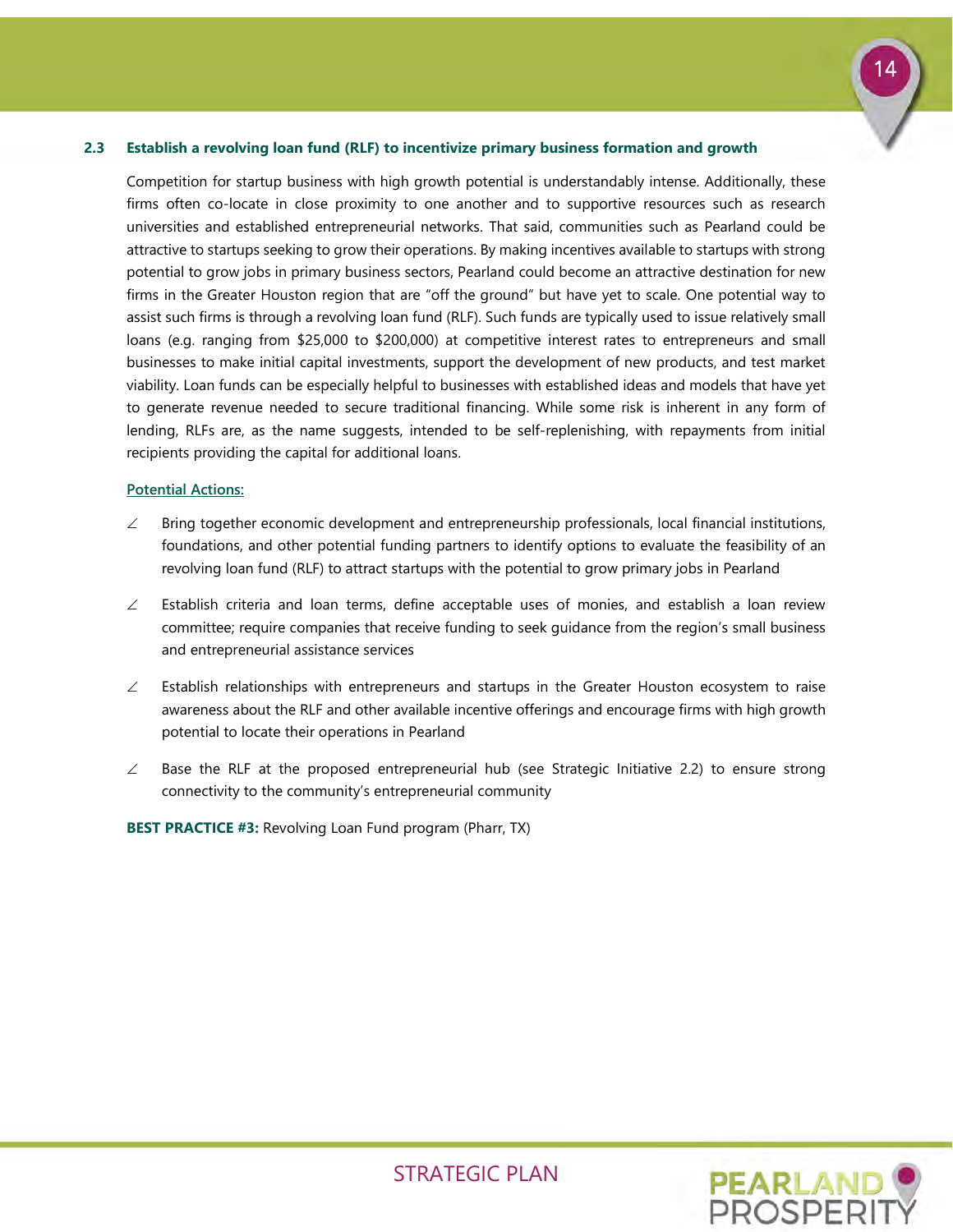

# <span id="page-16-0"></span>3. Site Development

One important aspect of a community's economic development "product" is the availability of readily developable land. In order to accommodate many competitive business locations and expansions, communities must have suitable sites that are available for acquisition and development on a tight timeframe; such sites are sometimes referred to as being "shovel ready." This Focus Area involves ensuring that Pearland has a competitive, highly visible supply of shovel-ready development sites. Part of this work involves effectively marketing prime districts and ensuring that sites are well-served by needed infrastructure and desirable amenities, topics that were addressed in the Pearland 20/20 Strategic Plan.

Public input also revealed that Pearland should take a more proactive approach to increasing the supply of development-ready sites. Pearland is by no means "built out" and there are tracts of land that could be suitable for commercial or industrial development or redevelopment. Many of these sites are located in prime areas for development such as the Lower Kirby District and the SH 35 corridor. However, stakeholders with knowledge of local real estate conditions said that many of these sites face barriers to development such as fractured ownership that would make them challenging to assemble and/or prepare for prospective endusers working on a tight timeline. To remedy these issues and to maximize its chances of economic growth and diversification, Pearland must adopt a proactive approach to site development. Specifically, Market Street recommends that the PEDC acquire and prepare prime shovel-ready development sites. Because of the inherent challenges and risks associated with site assembly and preparation, this approach will require careful research, planning, and commitment on the part of the PEDC and community leaders. A more proactive approach is needed in order to ensure the community's competitiveness and "unlock" sites that may not be activated in the near term through market forces alone.

### STRATEGIC INITIATIVES

### **3.1 Position the Lower Kirby District and the SH 35 Corridor as priority areas for development**

Through extensive research and the development of the Lower Kirby Urban Center Master Plan and the SH 35 Corridor Redevelopment Plan, the PEDC and its partners have identified several prime sites for commercial and/or industrial development in Pearland, namely the Lower Kirby District and two areas along the SH 35 commonly referred to as "North Main Business Park" and "South Main Business Park." Market Street recommends that the PEDC and its partners continue to position these districts as priority areas for development and redevelopment.

### **Potential Actions:**

- $\angle$  Utilize all relevant channels to market the Lower Kirby District and areas along the SH 35 Corridor such as the proposed North Main Business Park and South Main Business Park as destinations for development in Pearland; when possible, seek opportunities for public-private partnerships to further development in these areas
- ∠ Through the PEDC, seek opportunities to develop Class A office space in the Lower Kirby District, along the SH 288 corridor, and other prime office development sites

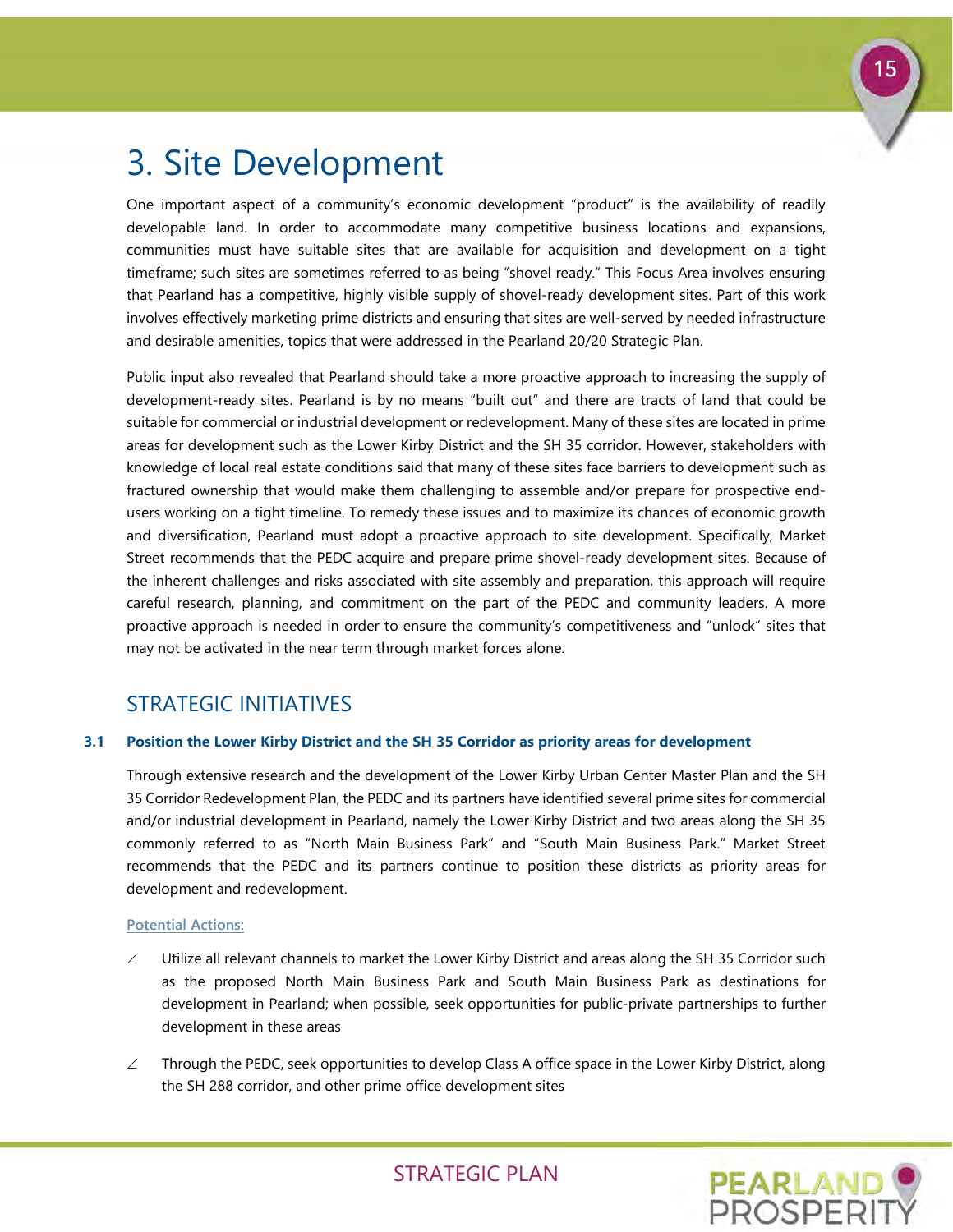

- ∠ Implement recommendations in the Lower Kirby Urban Center Master Plan and the SH 35 Corridor Redevelopment Plan that increase the competitiveness of these areas for development
- ∠ With the City of Pearland and PEDC, evaluate potential uses for the city-owned property near the UHCL Campus
- $\angle$  Ensure that these areas have shovel ready sites and are served by competitive infrastructure and amenities (see Initiatives 3.1 and 3.2, respectively)

### **3.2 Proactively assemble and prepare sites to eliminate burdens related to acquisition and development**

Certain conditions can make sites less well-suited for time-sensitive economic development projects or otherwise difficult for private-sector actors to develop alone. For instance, sites with fractured ownership can be difficult to acquire in a short timeframe given the need to negotiate and coordinate with multiple parties. Sites that lack needed infrastructure such as sufficient road or highway access, water/sewer, or utilities are also not considered to be shovel ready. Additionally, some sites have conditions such as drainage challenges or environmental conditions that require some form of mitigation before they are ready to accommodate development. As previously referenced, stakeholders with knowledge of real estate dynamics in Pearland said there are numerous sites in the community, including those in prime areas such as the Lower Kirby District and the North and South Main Business Parks, that face such challenges. In order to more competitively position the community for economic development projects and the fiscal benefits associated with them, Pearland should leverage its economic development resources to take a proactive approach to site assembly and preparation.

### **Potential Actions:**

- $\angle$  Through the PEDC, convene public and private stakeholders to examine potential development sites in Pearland and identify those that have the highest potential for development in the next 5-10 years; prioritize sites located in the Lower Kirby District and SH 35 Business Parks (see Initiative 3.1)
- $\angle$  Potentially with the assistance of a neutral real estate services firm or site consultant, evaluate the conditions at each potential development site and identify barriers such as fractured ownership and missing infrastructure; determine whether a proactive approach is necessary and appropriate in order to make a site viable for near-term development
- $\angle$  When appropriate, leverage the PEDC and/or other resources to assemble sites with fractured ownership; leverage the PEDC and potentially other tools such as Management Districts to provide needed infrastructure or mitigation for prime sites
- $\angle$  Proactively market shovel-ready sites through the PEDC

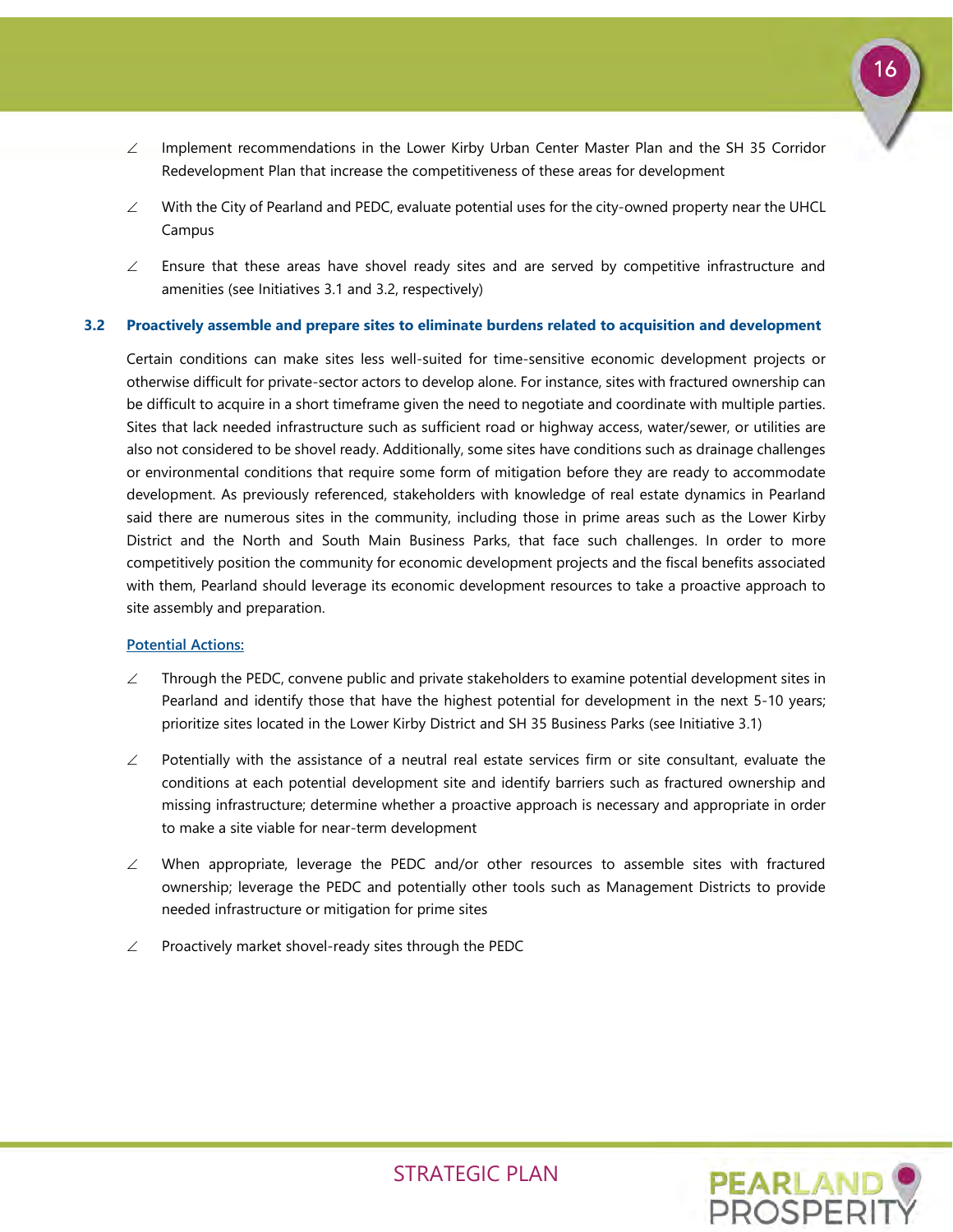### **3.3 Ensure that best-in-class infrastructure and amenities are in place to support site development**

High-quality infrastructure is an important pre-requisite for site development. As previously referenced, sites must have sufficient road and/or highway access, water/sewer capacity, utilities, and drainage in order to be marketable. Additionally, many businesses and prospective "end users" are increasingly evaluating a site's quality of place and access and proximity to desirable amenities such as restaurants and retail, walkable mixed-use centers, trails and multi-use paths, parks, and so on. Stakeholders in Pearland have recognized this trend. For example, the PEDC and its public sector partners have been pursuing a regional stormwater detention strategy in the Lower Kirby District in order to make the area viable for development. As part of this approach, partners have sought to integrate parks and trails in order to leverage drainage ditches and detention ponds as amenities rather than mere afterthoughts. Stakeholders said this approach has already begun to pay dividends as employers in the area have cited these planned and ongoing developments as factors that influenced their location decisions. Accordingly, Market Street recommends that Pearland continues to promote and invest in quality of place amenities in proximity to key development sites in order to make them more competitive.

### **Potential Actions:**

- ∠ Continue to leverage the PEDC and other resources to ensure that development sites are well-served by required infrastructure; continue to ensure that entrances to development sites are attractive, wellmaintained, and effectively branded
- ∠ Implement recommendations in the Lower Kirby Urban Center Master Plan and the SH 35 Corridor Redevelopment Plan (see Initiative 4.1) related to beautification and amenity development and seek the advancement of mixed-use districts proximate to development sites (see Initiative 6.1)
- $\angle$  Ensure that opportunities for park, trail, and sidewalk development in the Lower Kirby District and the SH 35 Corridor are represented in the Parks and Multi-Modal Master Plans (see Initiative 6.3)
- ∠ Leverage the PEDC, the Lower Kirby Pearland Management District, the Pearland Municipal Management District No. 1, and other resources to include park and trail amenities



17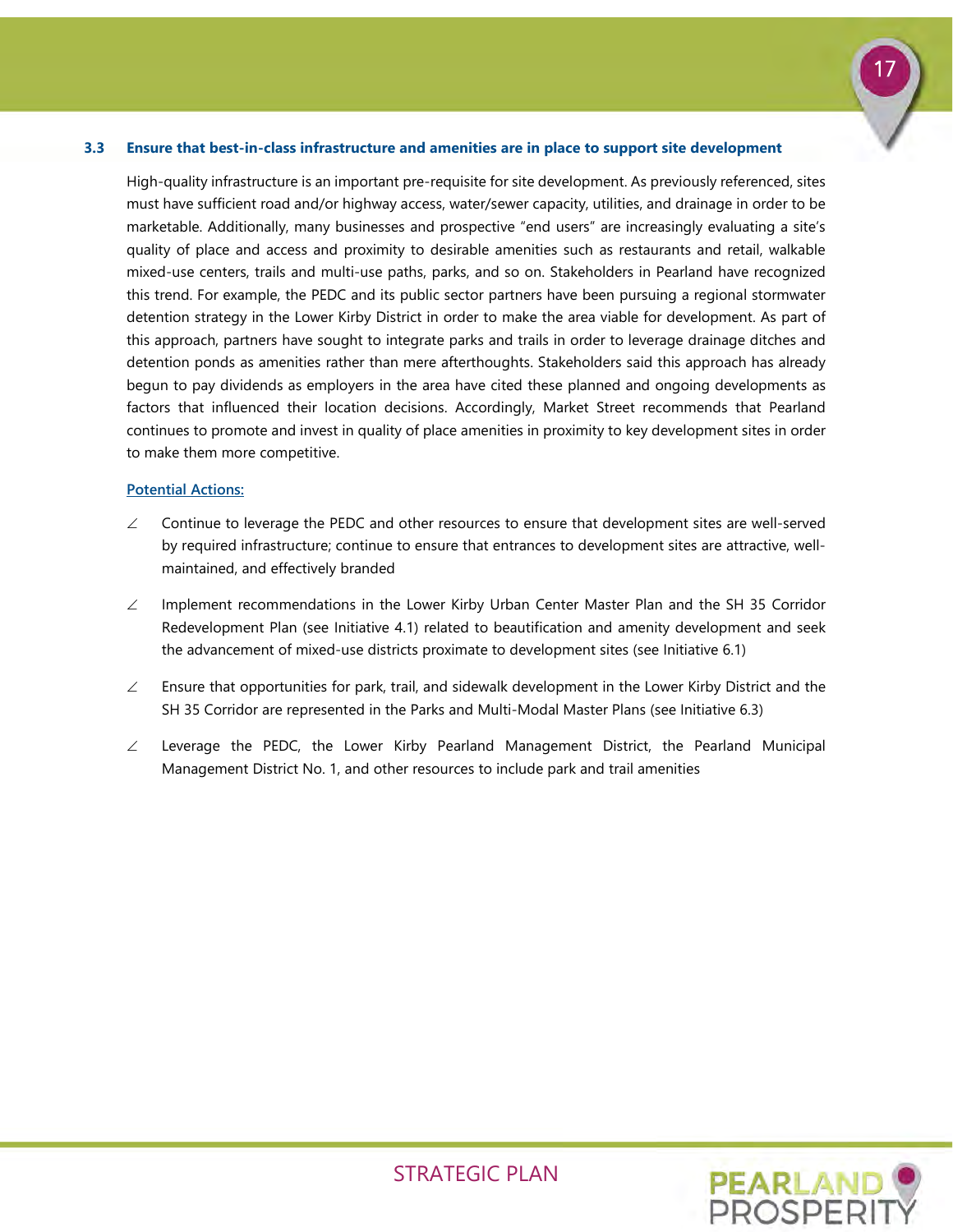

# <span id="page-19-0"></span>4. Corridors

As Pearland seeks to grow and diversify its economy and ensure a broader tax base, its primary corridors will play a vital role. The bulk of the community's available development and redevelopment sites suitable for commercial and/or industrial development are concentrated around three primary corridors: SH 288, FM 518/Broadway, and SH 35. Additionally, as shown in the below map, many of Pearland's existing jobs are already clustered along these corridors. Simply put, Pearland must invest in its key corridors to ensure that they are efficient, aesthetically pleasing, and well maintained in order to ensure that they are attractive destinations for jobs and investment.

As part of the implementation of Pearland 20/20, the PEDC, City of Pearland, and other stakeholders have significantly advanced efforts related to quality corridor development and redevelopment. The nearly completed widening of SH 288 and related beautification efforts were cited by stakeholders as one of the community's key successes in recent years. The community created the Pearland Municipal Management District No. 2 (PMMD No. 2) to advance landscaping, maintenance, streetscaping, and "landmark" features along the corridor. Stakeholders in Pearland have also carried out master planning activities for the SH 35 corridor and are in the process of doing the same for FM 518/Broadway. This Focus Area recommends continuing to plan for and implement corridor improvements that increase the community's competitiveness for jobs, talent, and investment.



# **Figure 1: Employment Density by Location in Pearland for All Jobs in 2017**

Source: United States Census Bureau OnTheMap

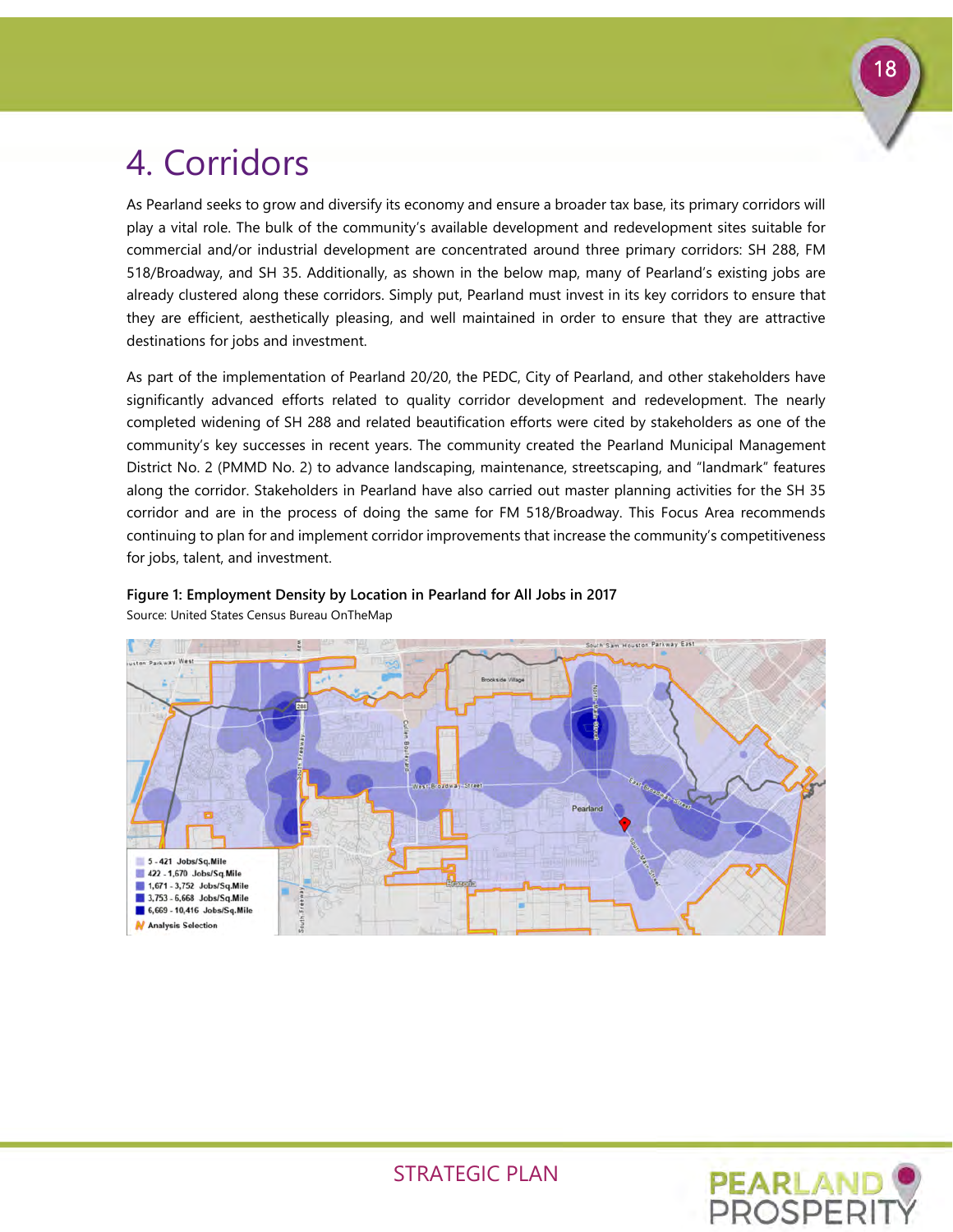### STRATEGIC INITIATIVES

### **4.1 Implement the 288 Corridor Master Improvement Plan**

As part of the implementation of Pearland 20/20, stakeholders developed the 288 Corridor Master Improvement Plan that called for long-term improvements to the corridor including hardscaping, landscaping, and other aesthetic improvements along the corridor. In recent years, the PEDC and its community partners have implemented numerous recommendations from this plan in conjunction with Brazoria County and TxDOT's widening and reconstruction of the highway. As previously referenced, stakeholders contacted through the public input process frequently cited these enhancements as major positive additions to the community and expressed a desire to see the master plan fully implemented.

### **Potential Actions:**

- $\angle$  Implement proposed enhancements along the length of the 288 corridor (see Initiative 4.4); work with PMMD No. 2 to resource maintenance and upkeep of aesthetic enhancements in the corridor
- ∠ Coordinate with TxDOT and other relevant entities to ensure the advancement and smooth integration of needed road upgrades (see Initiative 5.1)

### **4.2 Implement the SH 35 Corridor Redevelopment Plan**

The Pearland 20/20 Strategic Plan identified the need for a plan to guide redevelopment efforts along SH 35, the principal north-south corridor on the community's east side and an area with significant potential for commercial and/or industrial development. The PEDC and its partners commissioned a redevelopment master plan for SH 35 that was completed in 2016. The plan envisions the corridor as "a high-quality and consistently designed employment and business environment with compatible land uses and supportive amenities." It is built around five catalysts: northern gateway streetscape improvements; Business Park North; Business Park South; a Restaurant and Entertainment Destination including main street design elements in southeast Old Town; and an Old Town Esplanade and a new neighborhood-oriented development on the former Alvin Community College Campus site directly south of Zychlinski Park. This Initiative focuses on continuing to implement these catalysts for change along the corridor. (It should be noted, however, that leveraging the Alvin Community College campus may need to be put on hold indefinitely as it was recently purchased by a private party that will utilize the facility as a school.)

### **Potential Actions:**

- $\angle$  Continue streetscaping work at key gateways and along the length of the SH 35 corridor (see Initiative 4.4)
- ∠ Coordinate with TxDOT and other relevant entities to ensure the advancement and smooth integration of needed road upgrades (see Initiative 5.1)
- ∠ Advance work to activate the North Main Business Park and South Main Business Park (see Initiative 3.1) and promote a restaurant and entertainment district in Southeast Old Town (see Initiative 6.1)



19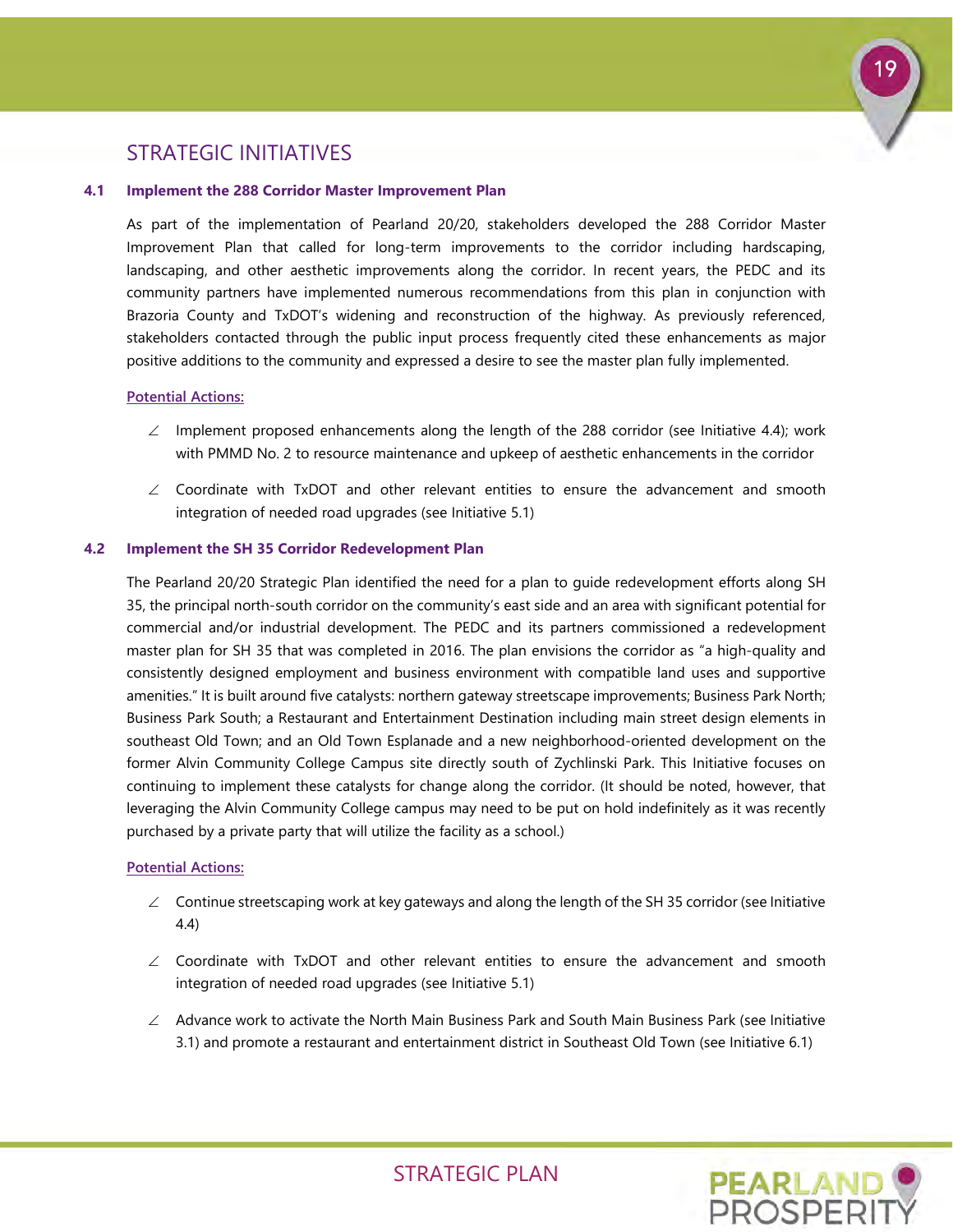

 $\angle$  Consistent with the vision of the SH 35 corridor as a "high quality and consistently designed" district, work with the City of Pearland, the business community, and other partners to ensure that zoning and other development controls are in place to create a welcoming and attractive gateway to Pearland

### **4.3 Develop the FM 518/Broadway Corridor Development Plan (SH 288 to SH 35)**

In 2019, the PEDC entered into an agreement with a planning firm to examine potential mobility, infrastructure, and economic development improvements along the FM 518/Broadway corridor. Recommendations from this process are expected to advise TxDOT as it prepares to upgrade and widen FM 518 between SH 288 and SH 35. The ongoing planning process will be built around extensive stakeholder feedback, with input gathered from workshops and interviews, meetings with TxDOT and other key agencies, a committee meeting, and an online community survey. The final plan is expected to include a road reconstruction and widening impact analysis, concept layouts of reuse/redevelopment target areas, a conceptual plan to connect a reconstructed Veterans Drive north to Mykawa Road, and a corridor development plan. The plan is also expected to evaluate the potential to increase capacity and efficiency by utilizing "one-way pair" configuration with Walnut Street.

### **Potential Actions:**

- ∠ Develop the FM 518/Broadway Corridor Development Plan; prepare to work with TxDOT and other stakeholders to implement recommendations as appropriate
- $\angle$  Ensure that all strategic interests outlined in this and other plans are considered as part of the process; ensure that issues related to aesthetics, pedestrian infrastructure, high-quality development standards, and other factors that are important to Pearland's overall economic competitiveness and quality of life are prioritized in the process
- $\angle$  Engage all relevant partners to ensure broad stakeholder participation in the process to generate buyin for concepts in the plan

### **4.4 Beautify Pearland's corridors and gateways**

The primary transportation corridors and entry points or "gateways" into a community play an important role in shaping internal and external perceptions of a place. Gateways and major corridors are typically the areas that potential residents, businesses, and investors first see when they arrive in a community and are thus the references from which they form their first impressions of a community. Accordingly, many communities recognize that attractive gateways and corridors are integral to holistic economic development. Stakeholders in Pearland have recognized this fact and have engaged in efforts to beautify corridors and gateways as part of redevelopment plans and other efforts. This Initiative involves continuing this work.

### **Potential Actions:**

 $\angle$  Continue beatification efforts at key gateways and corridors as outlined in various existing redevelopment plans, including the City Gateways Strategy, Lower Kirby District Beautification Strategy: Gateways & Corridor Enhancements document, the SH 35 Corridor Redevelopment Plan, and the 288 Corridor Master Improvement Plan

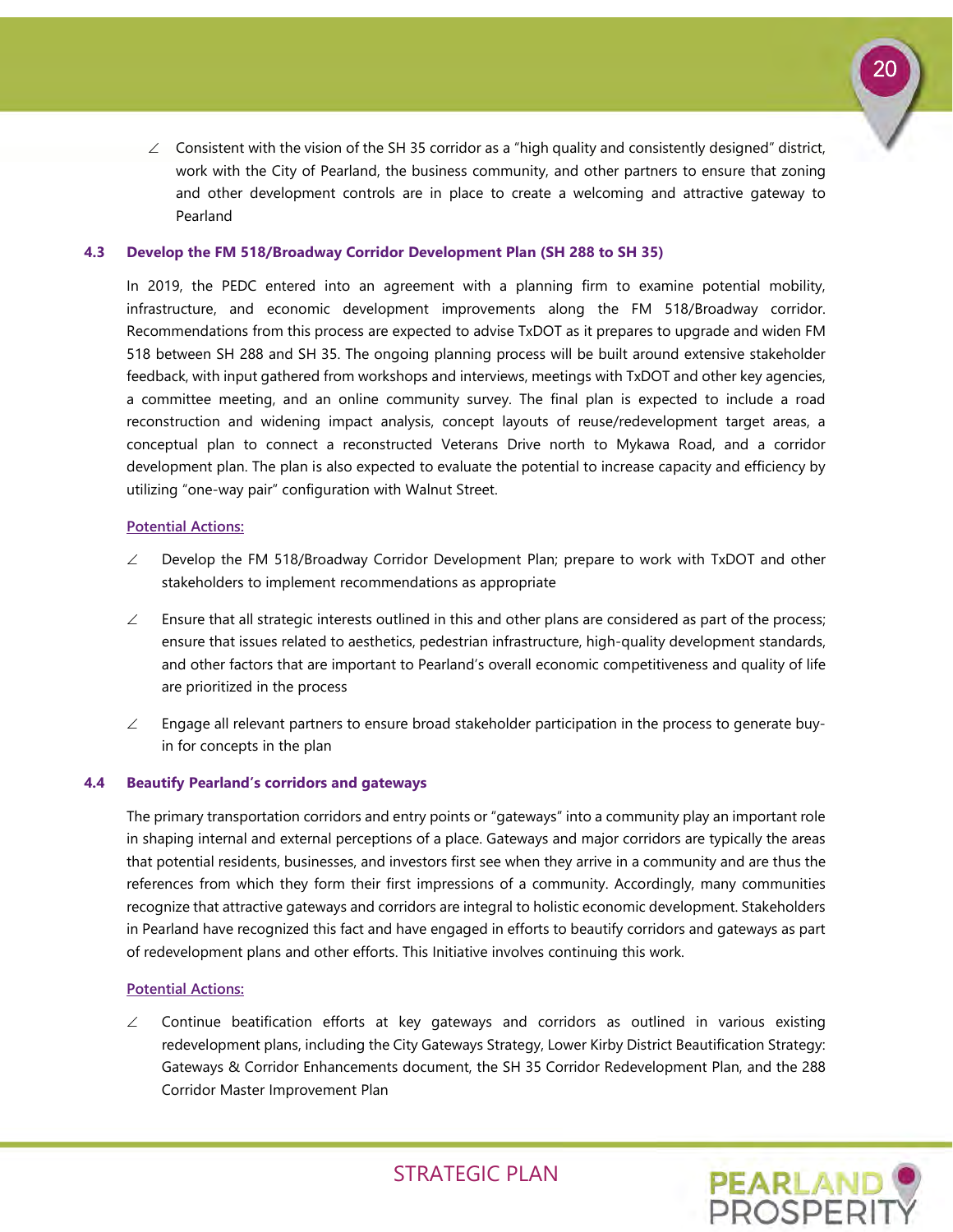

- ∠ Work with TxDOT and other relevant partners to ensure that future road and highway projects include aesthetically pleasing elements including landscaping, wayfinding signage, high-quality lighting, art installations, etc.
- ∠ Support Keep Pearland Beautiful, the City of Pearland, and other Partners in their upkeep and cleaning of key corridors in Pearland

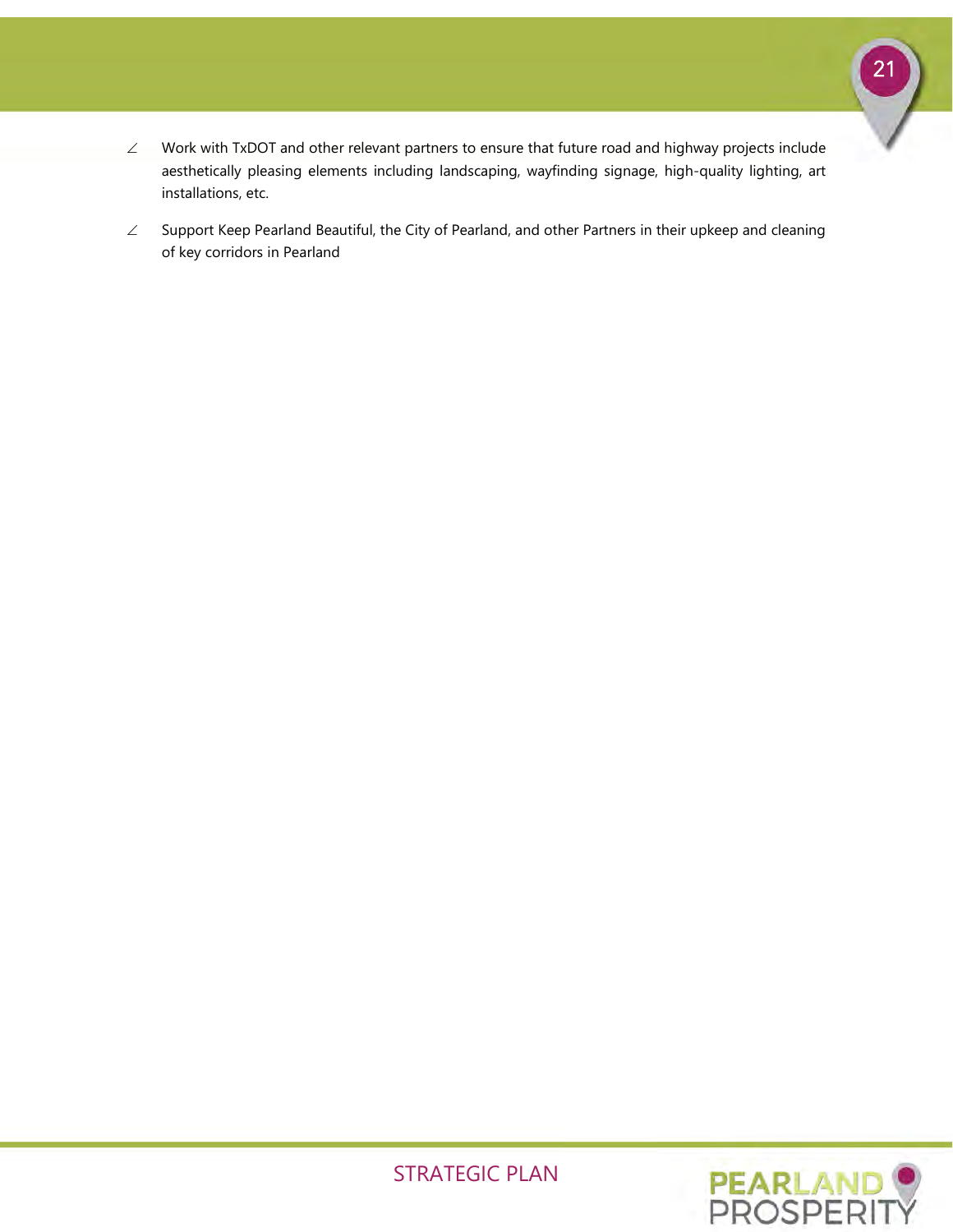

# <span id="page-23-0"></span>5. Infrastructure & Mobility

During the public input process, issues related to traffic and mobility emerged as major challenges in Pearland. This is supported by the latest data from The National Citizen Survey, which collected a representative sample of views held by Pearland residents in 2017 and revealed that issues related to traffic and mobility received the least positive ratings from respondents. A variety of data indicators provide insight into why these issues figure so prominently into residents' feedback. The vast majority of Pearland residents who are employed commute to work via car, and for many of these individuals, commutes are long and getting longer. Issues such as traffic congestion and long commute times can be difficult to address, particularly for a municipality that is part of a large metropolitan area. However, Pearland has made significant progress in recent years on a variety of road and highway projects aimed at improving internal mobility within Pearland and easing commutes to key job centers. Stakeholders said continuing this work will be crucial to maintaining the community's attractiveness for jobs and talent.

This Focus Area recommends advancing high-priority road and highway projects and advocating for and developing additional resources needed to fund them. It also includes an Initiative that seeks to advance options for expanding transit connectivity to major employment centers, which could boost Pearland's attractiveness to prospective residents. It should also be noted that enhancing walking and biking capacity could help address mobility issues in Pearland by allowing residents to make more trips (e.g. a short journey to a nearby restaurant or store) without accessing a car. Enhancing multimodal connectivity within Pearland is addressed in Initiative 6.3 "Develop and implement the Parks and Multi-Modal Master Plans."

Finally, this Focus Area also includes recommendations related to infrastructure and public works projects that address stormwater drainage. According to input participants, conversations related to natural disaster preparedness and resiliency have been at the forefront since Hurricane Harvey and other recent rain events. Stakeholders praised the community's recent efforts to improve drainage and stormwater management and said they would like to see investments continue in these areas.

# STRATEGIC INITIATIVES

### **5.1 Advance the planning, design, and construction of priority road and highway projects**

Pearland has made significant progress in recent years on major road and highway projects. Stakeholders praised the widening of SH 288 and the extension of McHard Road as significant "wins" for the community. Since the inception of Pearland 20/20, the City of Pearland and the PEDC have worked with partners to secure more than \$180 million in county, state, and federal funding to advance projects on Bailey Road, Mykawa Road, and the SH 288 northbound Frontage Road, among others. In addition to completing work underway or near completion, stakeholders expressed a desire to see Pearland continue to advance projects that enhance road and highway capacity and connectivity within the community. This Initiative identifies priority projects that emerged through conversations with stakeholders in the community.

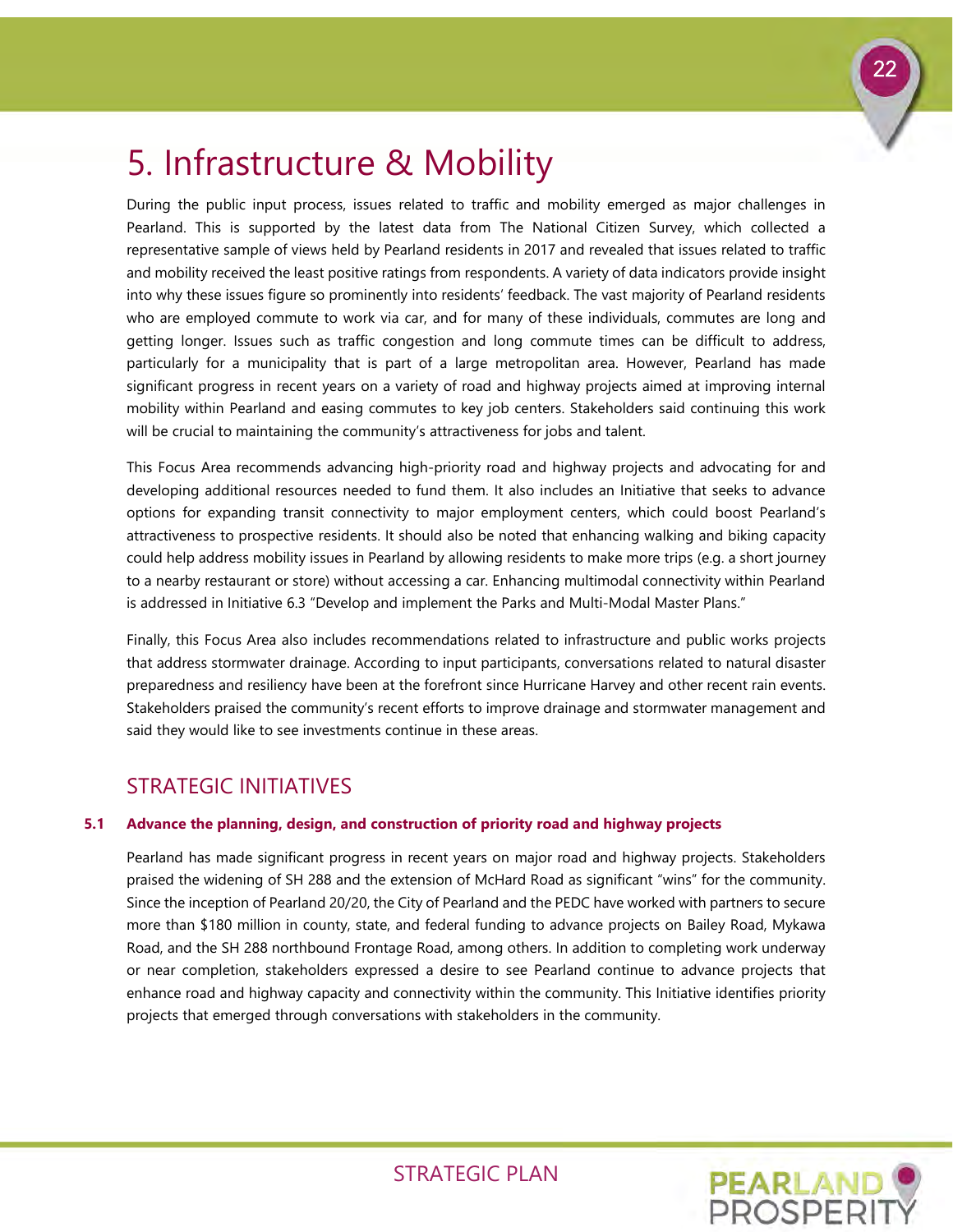

### **Potential Actions:**

- ∠ Work with TxDOT and all relevant partners to advance priority state-led projects, namely the reconstruction of FM 518 from SH288 to the Galveston County line, SH 35 south of FM 518, and FM 1128 south of Broadway
- $\angle$  Advance local priority projects that enhance connectivity within Pearland, including the following in no particular order:
	- o The extension of Kingsley Drive from Clear Creek to Beltway 8
	- o The extension of Reid Road (formerly Max Road) north to Beltway 8
	- o The extension of Pearland Parkway from Dixie Farm Road to the Galveston County line
	- o The extension of Dixie Farm Road/CR 100 from SH 35 to FM 1128
	- o Reconstructing Veterans Drive between Bailey Road and Broadway with a connection to Mykawa Road to the north
- $\angle$  Consistent with stakeholder input and the community's overall commitment to enhancing its primary corridors, emphasize the importance of aesthetic upgrades, pedestrian infrastructure, and high-quality development in all transportation projects (see Initiative 4.4)

### **5.2 Pursue federal, state and local funding for transportation projects**

Transportation infrastructure improvements are among the most resource-intensive projects a community can pursue. Much of the work required to advance them involves identifying and securing needed funds. This frequently entails engaging regional, state, and federal officials to pursue and advocate for available monies. According to stakeholders, Pearland has been highly successful in recent years securing outside funding for a variety of road and highway projects. However, stakeholders said they anticipated that state and federal funding will not be available for all priority transportation needs in Pearland. Accordingly, educating and informing voters about the need for infrastructure upgrades and the bond initiative(s) required to fund them will be an important consideration. Overall, advocating for and securing local, state, and federal funds will be essential to enhancing mobility and connectivity within Pearland and achieving other key strategic aims including corridor redevelopment and economic diversification.

### **Potential Actions:**

- ∠ Continue to build and maintain excellent relationships with key elected and appointed officials; engage all relevant partners to identify and secure state and federal funds to advance priority road and highway projects in Pearland
- $\angle$  Ensure that messaging among community partners with public policy and/or advocacy agendas (e.g. the Chamber) is aligned so that Pearland "speaks with one voice" on issues of infrastructure

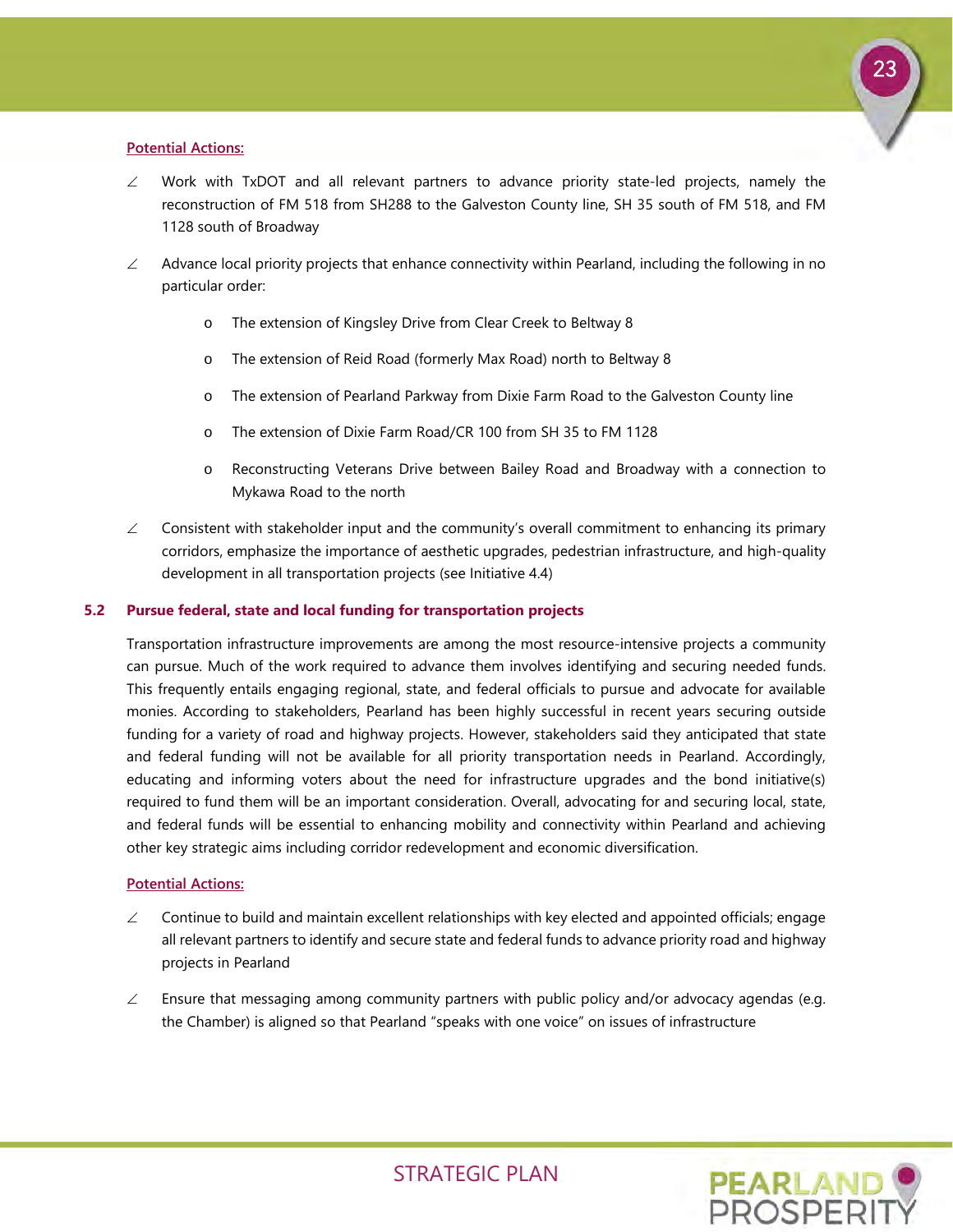

- $\angle$  Maintain ongoing dialogues with elected and appointed officials and other relevant partners in neighboring communities and throughout the Greater Houston region to explore possibilities to advance multi-jurisdictional transportation projects
- $\angle$  Engage a wide variety of community partners to create a multi-faceted campaign to educate and inform Pearland residents about the potential need to raise local funds to resource transportation projects

### **5.3 Pursue near- and long-term options to expand transit connectivity to major employment centers**

During the public input process, stakeholders cited Pearland's proximity to job centers such as the Texas Medical Center (TMC) as a key competitive strength. Various data sources indicate that thousands of Pearland residents commute to TMC for work, underscoring the importance of this proximity for attracting and retaining residents. Input participants said they further expected managed toll lanes on SH 288 to help ease car commute times to key office markets such as TMC and Downtown Houston. Many stakeholders said they would also like to see transit links between Pearland and these key job centers to provide additional options to out-commuters and enhance the community's overall competitiveness. Accordingly, Market Street recommends that stakeholders in Pearland engage the Metropolitan Transit Authority (METRO) and other key partners in a dialogue about the long-term future of regional transportation in Greater Houston. Pearland should also seek near-term opportunities to enhance transit connectivity. This includes support for a pilot Park & Ride program that launched in 2019. The program is a partnership between the City of Pearland and a private operator that offers weekday rush hour express bus service between the Shadow Creek Ranch Sports Complex, TMC, and Downtown Houston.

### **Potential Actions:**

- $\angle$  Work with METRO, regional partners, elected and appointed officials, and other key stakeholders to encourage a dialogue about the future of transit in the Greater Houston region and opportunities to expand service (e.g. express busses) to suburban communities
- $\angle$  Work with METRO to explore options to create express bus or other transit service linking Pearland to the TMC and the Fannin South Transportation Center, a transit hub served by the METRORail Red Line and several bus lines located just off SH 288 approximately six miles north of Beltway 8
- $\angle$  Continue to support the pilot Park & Ride program and seek opportunities to pursue federal funds to help sustain its operations
- $\angle$  With all relevant stakeholders, identify strategies to maximize ridership and ensure the fiscal sustainability of the program; develop a multi-channel marketing push to promote the Park & Ride service to coincide with the opening of managed toll lanes on SH 288 in 2020; highlight the fact that buses will be able to access the managed lanes thereby significantly shortening commute times

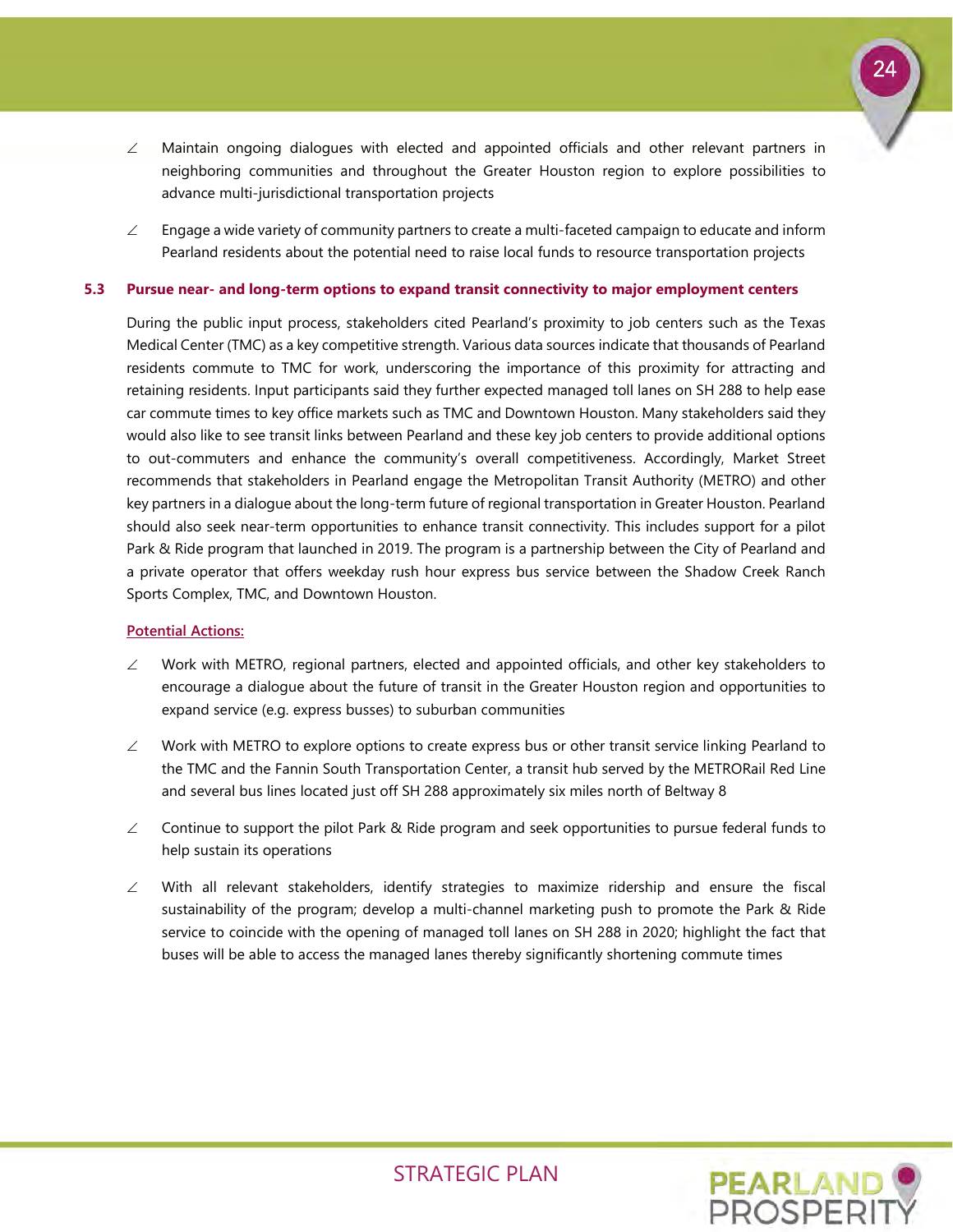### **5.4 Advance infrastructure projects that improve drainage and stormwater management in Pearland**

As previously referenced, the public input process revealed that stakeholders in Pearland wish to see the community and its partners continue to invest in drainage and stormwater management improvements in order to ensure that the community is prepared for future rain events. Stakeholders praised recent work by the City of Pearland and other public partners to address these issues and noted the need to continue supporting this work. In particular, input participants expressed support for a planned U.S. Army Corps of Engineers (USACE) project to improve Clear Creek to enhance drainage in significant portions of Pearland. This Initiative focuses on continuing these and other efforts.

### **Potential Actions:**

- ∠ Continue to work collaboratively with all relevant public and private partners to plan, resource, and implement drainage improvement projects
- $\angle$  Continue to support the planned reconstruction of Clear Creek for drainage purposes led by the U.S. Army Corps of Engineers (USACE) and with the involvement of the Harris County Flood Control District, Brazoria County Drainage District No. 4, the City of Pearland, and others
- ∠ Prioritize projects in the Master Drainage Plan that can help ensure that sites are shovel-ready in priority areas for development (see Initiatives 3.1 and 3.2)



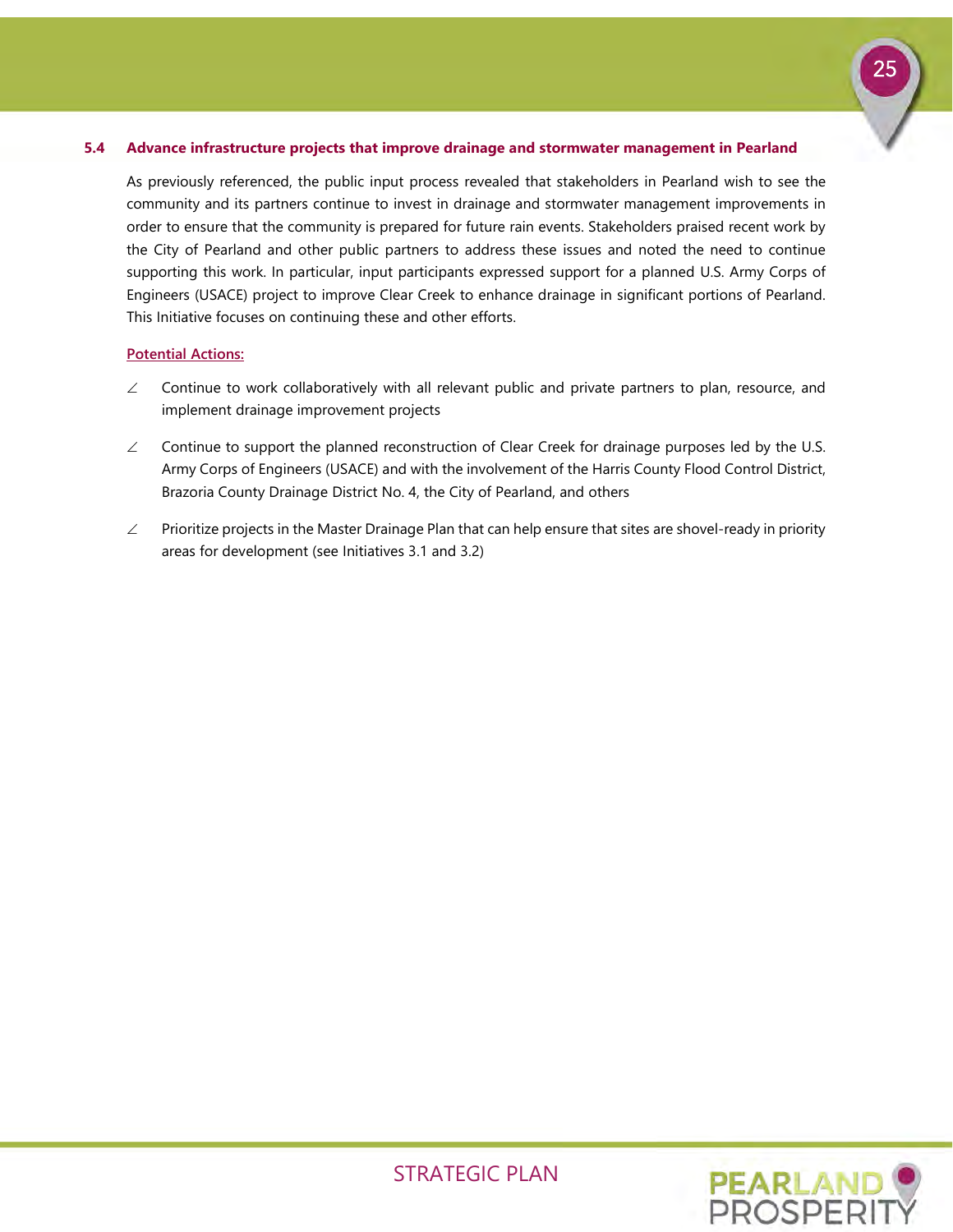# <span id="page-27-0"></span>6. Quality of Life & Quality of Place

A prominent theme to emerge from the public input process is that issues related to quality of life and quality of place are important to Pearland residents. Stakeholders in particular said they would like to see their community expand and enhance its supply of mixed-use environments to complement the Pearland Town Center. Stakeholders said they desire vibrant, walkable, environments that blend restaurants, retail, residential, commercial uses, and potentially other amenities. Such environments can offer the kind of entertainment options and "every day" places to gather and socialize that Pearland stakeholders value.

Expanding mixed-use environments and quality of place amenities is also important from a competitive perspective. Research from the Urban Land Institute reveals that a generational shift is occurring when it comes to community preferences, with younger residents increasingly desiring to live in cities or suburbs that can offer city-like amenities such as walkability. Research from the Knight Foundation further reveals that "social offerings" – e.g. entertainment options and places to meet people – are an important factor that "attaches" individuals to a community. Pearland has been successful in its recent history in attracting talented individuals and families, and the community's overall population remains relatively young. But, highly successful suburbs around the country, including some in the Houston region, have or are creating the kind of walkable, mixed-use activity hubs that are now needed to attract talent and, accordingly, jobs and investment. This Focus Area includes recommendations related to advancing mixed-use developments and catalytic quality of place amenities that can help Pearland maintain its status as a community of choice within Greater Houston. It also covers other additional issues that emerged from the public input process related to quality of life and quality of place.

# STRATEGIC INITIATIVES

### **6.1 Pursue the development of dynamic, walkable mixed-use districts**

As previously discussed, during the public input process, stakeholders in Pearland expressed a desire for the community to create walkable, mixed-use districts to serve as "focal points" for gathering, socializing, and recreating. Market forces play an important role in determining the quantity and type of social amenities available in a given place. But many communities have successfully leveraged public-private partnerships and developed enhanced programming to attract new private developments and business activities that help make vibrant and attractive places. There are a variety of approaches that communities have used to create vibrant districts. In older communities, historic downtowns serve this function. Newer suburbs without historic downtowns have sought to create mixed-use developments that combine retail and residential components along with other uses such as offices, hotels, government buildings, etc. Because resources are limited, these types of investments must be targeted. Accordingly, it makes sense to focus resources on areas with the best chance for near-term development.

Over the years, stakeholders in Pearland have identified several areas that show promise as potential mixeduse destinations. The eastern third of the Lower Kirby District (the areas south of Bass Pro) and the Ivy District represent prime sites for a development incorporating residential, retail, entertainment, and commercial uses. A portion of the Old Town area was identified in the SH 35 Corridor Redevelopment Plan as a potential site



26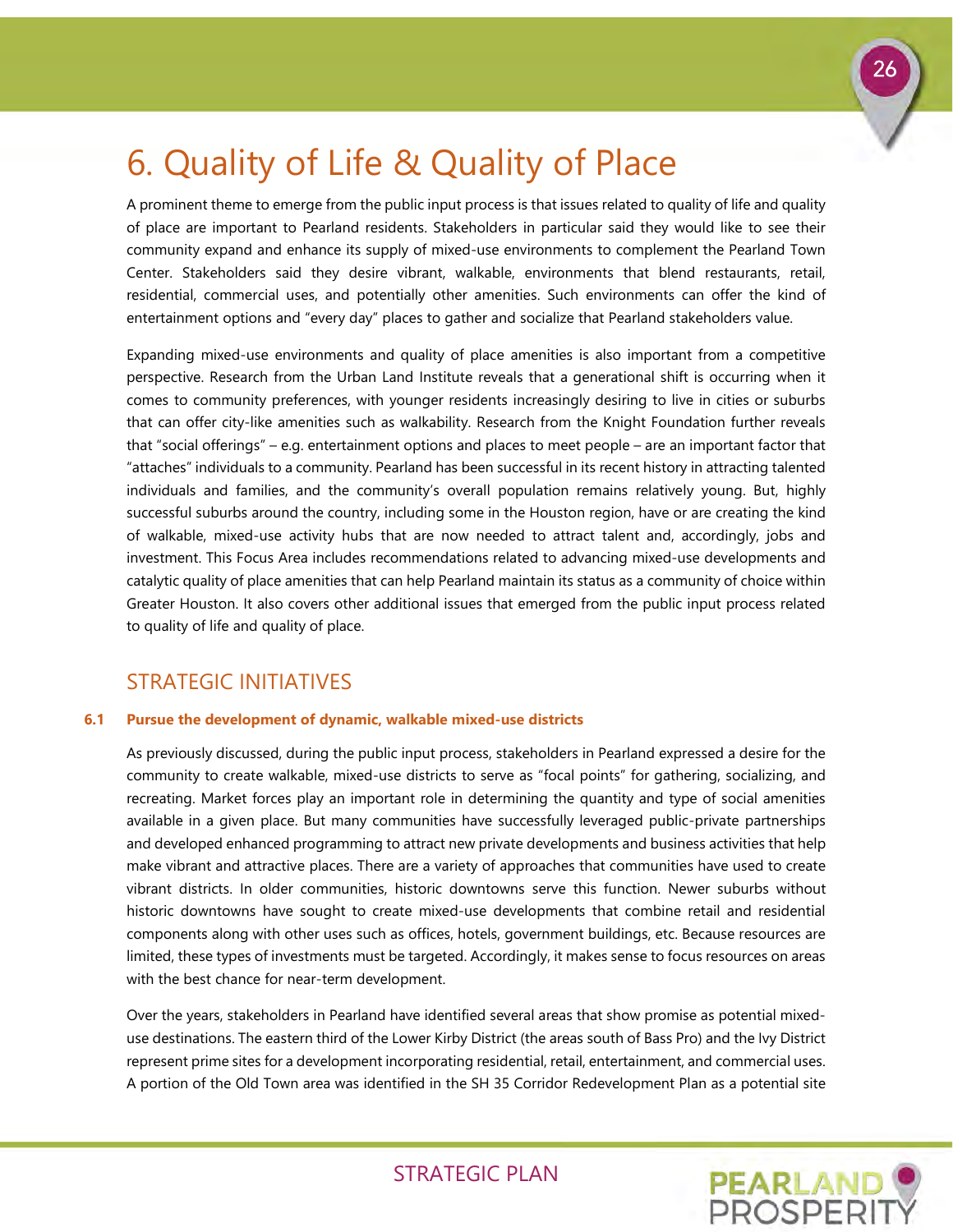

for a "restaurant and entertainment district." Stakeholders said the intersection of FM 518/Broadway and Cullen Boulevard could be an attractive destination for future investment. Finally, the Pearland Town Center, already home to a mixture of uses, has additional opportunities for development and redevelopment. Given Pearland's location, household incomes, educational attainment levels, and diversity, the community would likely be an attractive destination for investment. By proactively pursuing investment in support of a dynamic mixed-use district, the community can take an important step toward increasing its economic competitiveness and enhancing quality of life for residents.

### **Potential Actions:**

- ∠ Continue to work with the private owners of sites on the eastern third of the Lower Kirby District and the Ivy District to advance opportunities for mixed-use developments; identify potential public-private partnerships that could catalyze development in the area while delivering a positive return on investment for the community
- $\angle$  Seek to advance projects that could catalyze development in Lower Kirby, such as transit service (see Initiative 5.3) or a catalytic anchor amenity (see Initiative 6.2).
- $\angle$  Advance recommendations in the SH 35 Corridor Redevelopment Plan to activate Old Town as a center for dining and shopping; work with all relevant partners to improve the environment for pedestrians and pair redevelopment in Old Town with strategies to support housing (see Initiative 6.4)
- ∠ Through the development of the FM 518/Broadway Corridor Development Plan, examine options for mixed-use developments around the intersection of FM 518 and Cullen Boulevard, including potential uses for publicly owned sites in the area
- ∠ Continue to work with representatives from Pearland Town Center to identify high-quality development options for remaining undeveloped parcels; evaluate long-term opportunities to deck parking to allow for the redevelopment of surface parking lots at Pearland Town Center to create a larger walkable environment
- $\angle$  Convene the business community and other stakeholders to pursue and advocate for the repeal of the 51/49 rule in Pearland to ease regulatory restrictions on alcohol sales within the Brazoria County portions of Pearland; ensure that zoning and other regulations are in place to continue to disallow uses and business establishment types that are incompatible with existing development in Pearland

### **6.2 Advance catalytic "anchor" projects to support vibrant mixed-use districts in Pearland**

The desire among stakeholders in Pearland for major quality of place amenities is not new. During the public input process for Pearland 20/20, stakeholders in Pearland expressed a strong desire to see significant investment in cultural and lifestyle amenities in their community that could serve as gathering places, points of community pride, and catalysts to generate "built-in market for restaurants, retail, and other establishments" in surrounding areas. That said, there was a lack of consensus about the exact type of amenity or amenities that Pearland should pursue. Accordingly, Pearland 20/20 proposed that the community study options for a "multi-use events center." Since that time, the PEDC and its partners have conducted significant research and planning activities in support of this recommendation.

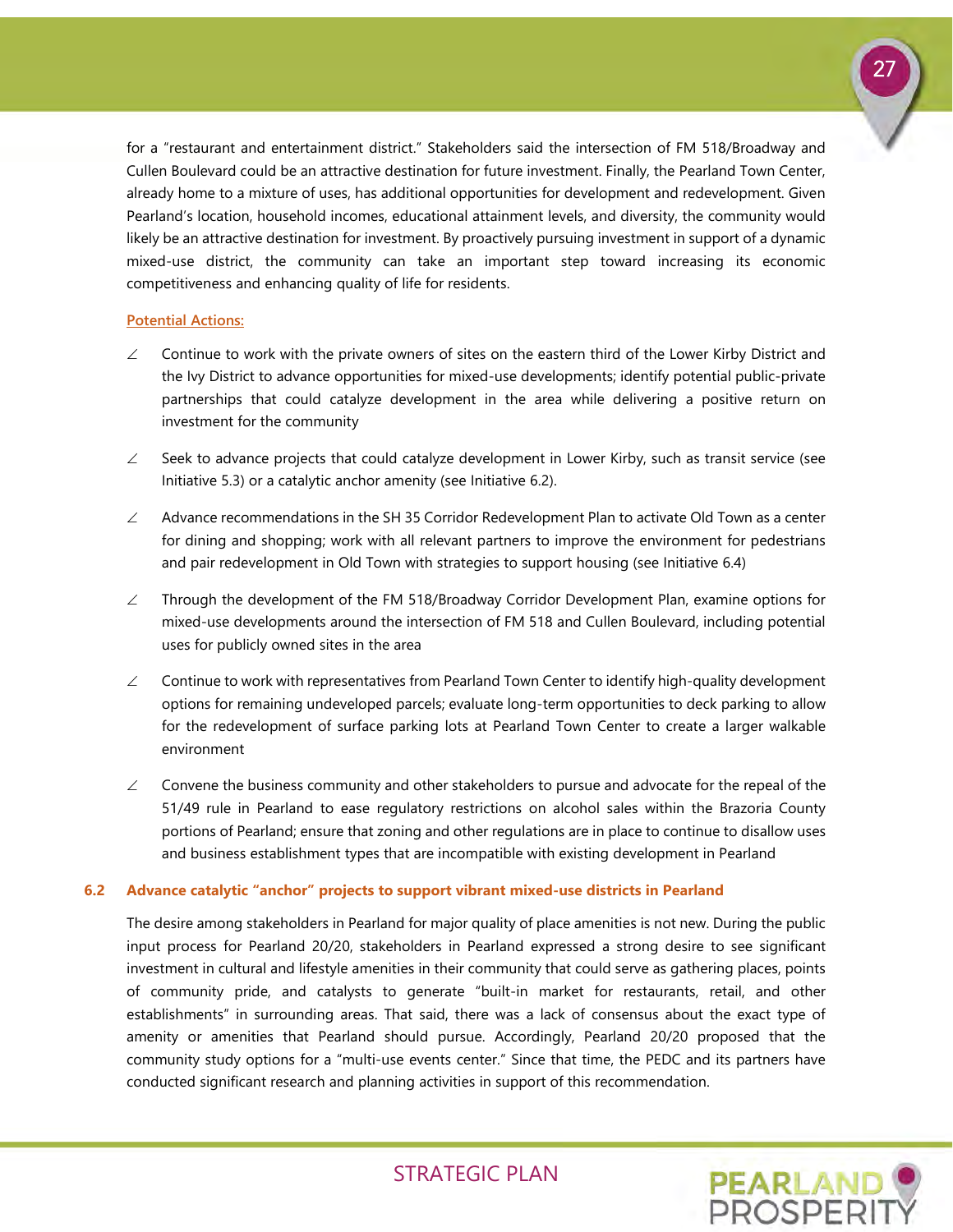

In 2017, the PEDC partnered with a consultant, CSL, to study market demand, supportable programs, and financing options for a variety of concepts that could fit within the multi-use events center framework. The consultant considered multiple facility types including an arena, a standalone convention/conference center, a hotel/conference center, an expo-multipurpose venue, a performing arts/cultural arts venue, an amphitheater, and indoor and outdoor amateur sports facilities. Through the study, stakeholders determined that an indoor sports facility and a hotel-based conference center would be the most viable options for Pearland to pursue.

Since that time, neither concept has advanced beyond the conceptual stage. Stakeholders in Pearland elected to postpone issuing an RFP related to a new hotel/conference center while waiting for market conditions to improve and pending the identification of a potential opportunity for a public-private partnership. For the indoor sports facility, stakeholders in Pearland commissioned a follow-up study by Sports Facilities Advisory. This study, completed in 2019, determined that an indoor sports facility would be viable in Pearland. The study noted, however, that while the facility would generally be profitable from an operating perspective, public funding would be required to cover the debt service on construction costs. In June 2019, the Pearland City Council decided to postpone the consideration of an indoor amateur sports facility.

Building consensus around major investments is not always easy, especially when public subsidies are required to make a project viable. But in many cases, these costs can be far outweighed by other economic and quality of life benefits that such investments can bestow on a community. Additionally, if Pearland is to remain a highly desirable community in the future, it must consider how it is appealing to a wide variety of current and future residents. Accordingly, Market Street recommends that Pearland continue to pursue the development of a hotel/conference center and indoor sports facility. In order to maximize their economic impact and chances for success, these facilities would ideally be co-located with existing or proposed mixeduse developments if feasible and economical.

### **Potential Actions:**

- $\angle$  Advance the development of a hotel/conference center and an indoor sports facility; if feasible, seek to develop these facilities in walkable proximity to existing or planned mixed-use centers and development sites, potentially including the area immediately south of Bass Pro in the Lower Kirby District and the Pearland Town Center
- ∠ Pursue private partners to build and operate facilities; consider leveraging economic development resources and/or public-private partnerships to advance amenity development
- $\angle$  As development of "anchor" amenities proceeds, formalize master development plan(s) to ensure that these amenities are well-integrated into dynamic, walkable mixed-use districts

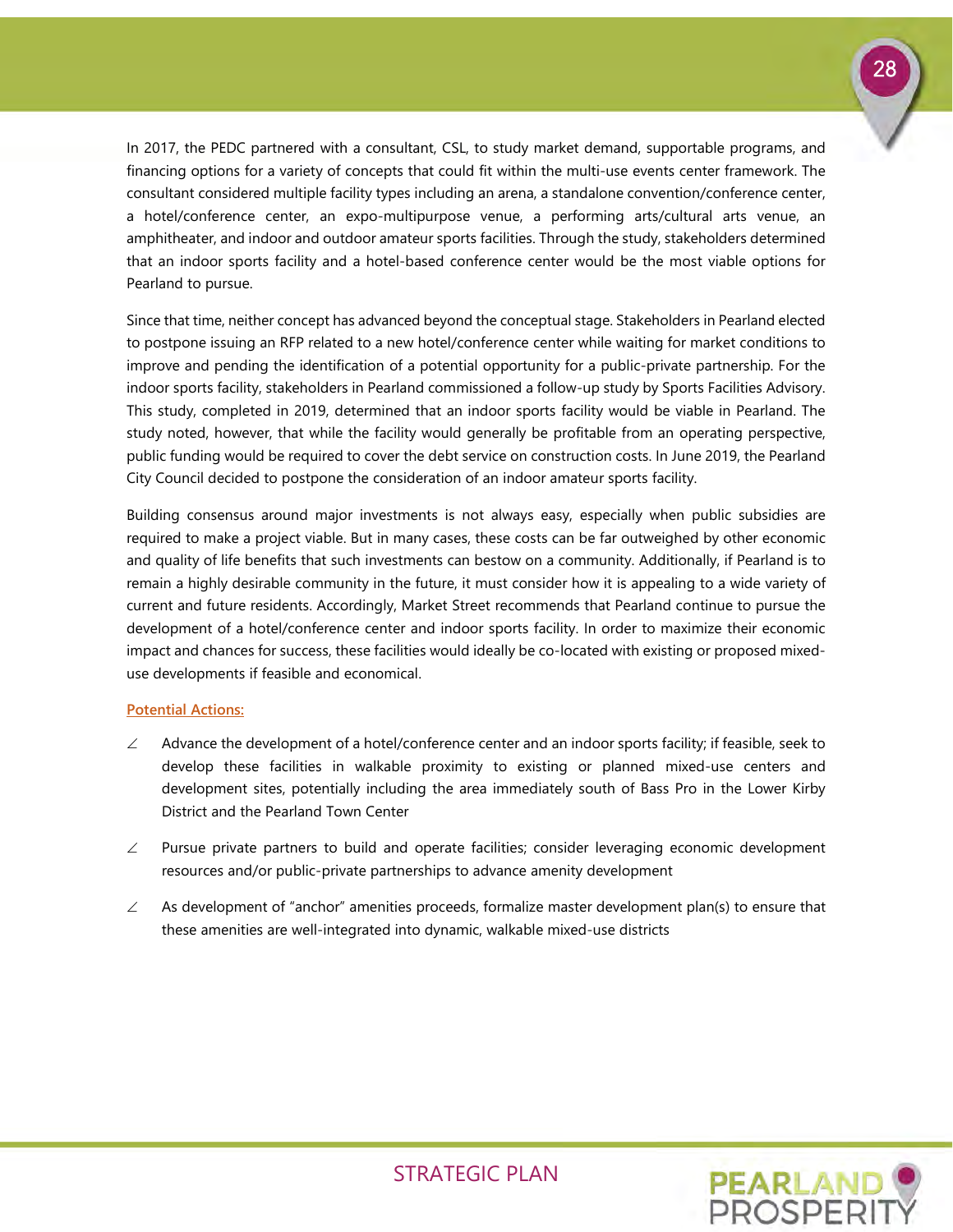### **6.3 Develop and implement the Parks and Multi-Modal Master Plans**

During the public input process, Pearland stakeholders praised the recent advancement of parks and trails projects as significant positive additions in the community. In recent years, Pearland has advanced numerous aspects of the 2015 Parks Master Plan, including renovations to Independence Park and the first phases of Shadow Creek Ranch Park and the Hickory Slough Sports Complex. Trail improvements have included the first phase of the JHEC Nature Trails, connectivity improvements from Centennial Park to Independence Park, and the Shadow Creek Ranch Trail from Nature Park to Kirby Drive. Pearland is now taking the next step by developing new Parks and Multi-Modal Master Plans that will provide a blueprint for the city's parks, trails, and sidewalks. Preliminary plans and recommendations will be presented to the public in early 2020. The community is also developing the Clear Creek Trail Master Plan and planning for additional upgrades to Independence Park, among other projects. This Initiative focuses on advancing the development and implementation of existing and forthcoming plans and ensuring that Pearland continues to make progress on signature parks and trails.

### **Potential Actions:**

- $\angle$  Develop the Parks and Multi-Modal Master Plans and prepare for implementation upon completion of the process
- $\angle$  Advance the development of signature parks including the second phases of Independence Park, Shadow Creek Ranch Park (which is being funded through a TIRZ, with design underway and construction expected to begin in FY 2020), the Hickory Slough Sports Complex and, potentially, an indoor sports facility (see Initiative 6.2)
- ∠ Complete the Clear Creek Trail Master Plan and begin implementation of recommendations to incorporate existing and planned trails to ultimately create a signature continuous 21-mile trail connecting the east and west ends of Pearland; ensure that the project connects to Pearland's existing trail networks, Harris County parks and trails, etc.
- ∠ Advance other key trail and bicycle/pedestrian connectivity projects identified in the updated master plans; for all trail and bicycle/pedestrian projects, seek to promote connectivity to existing and potential retail and entertainment districts
- $∠$  Prepare to resource needed improvements to Pearland's parks and trails; work with public and private partners to educate and inform key stakeholders and the general public on the need for recreation amenities that are critical to attracting jobs and investment
- $\angle$  As park and trail improvements are realized, promote these enhancements through social media, earned media, and other means in Pearland and the Greater Houston region

**BEST PRACTICE #4:** Bicycle and pedestrian infrastructure (Carmel, IN)



29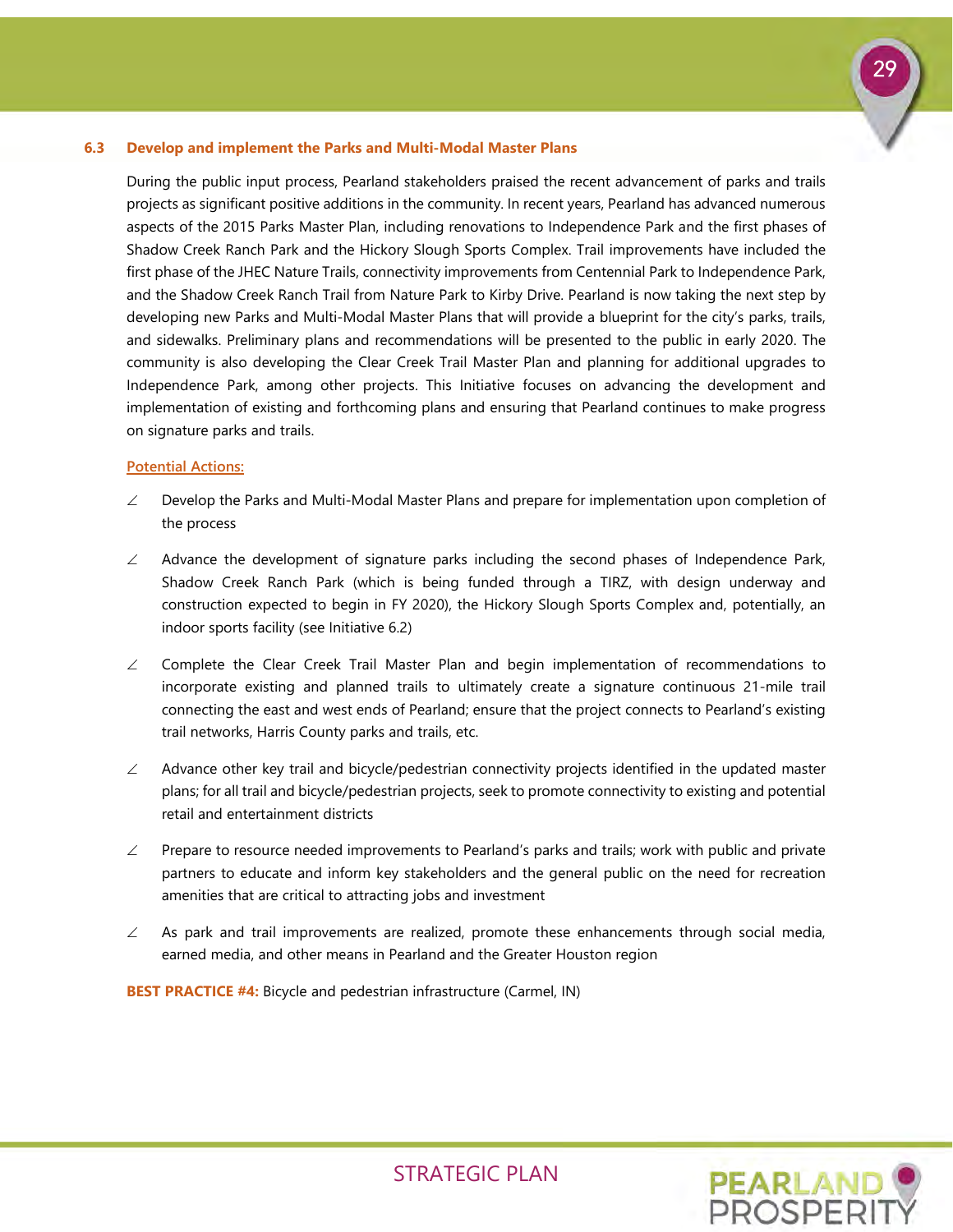

### **6.4 Diversify and maintain Pearland's housing stock**

Among the many factors that influence quality of place, housing plays an important role when it comes to attracting and retaining residents. Communities that feature high-quality housing options that appeal to a broad range of current and prospective residents will likely be at a competitive advantage for talent, particularly as consumer preferences evolve over time. Pearland recently experienced a decades-long building boom that substantially increased the community's housing supply. But as the community matures and large residential sites dwindle, some Pearland stakeholders said the community must consider new approaches to housing.

Input participants discussed the potential to diversify the community's housing stock by encouraging the development of products such as townhomes and high-end condominiums and multifamily residences. It should be noted that there was not consensus on the topic, with some residents expressing opposition to diversifying the community's housing supply. Proponents noted, however, that a broader variety of options could enhance the community's appeal to a wider range of prospective residents, including young professionals. These stakeholders noted that housing products such as townhomes could make efficient use of smaller sites that are not conducive to large-scale single-family residential development, thereby helping to sustain the community's tax base in the long run.

Another issue raised by stakeholders during the public input process was the need to maintain the attractiveness of Pearland's existing neighborhoods and housing stock as the community matures. Input participants noted that in the coming years, other communities in Greater Houston will be able to boast newer homes. To remain a community of choice and ensure that property values remain stable, Pearland should pursue actions to support the community's existing housing supply. Accordingly, Market Street recommends that Pearland seek to both maintain its existing housing and encourage a broader range of high-quality housing options.

### **Potential Actions:**

- $\angle$  Convene public and private partners to identify areas in Pearland that would be well-suited to residential products such as townhomes or high-end multifamily dwellings; ensure that land use plans and zoning allow for the desired uses and that regulations are in place to require high development standards
- $\angle$  Promote high-quality residential development mixed-use development sites such as Lower Kirby
- $\angle$  Leverage community development and planning staff capacity to investigate and implement strategies to ensure that Pearland's existing single-family and multifamily housing stock remains in good condition; where applicable, utilize Community Development Block Grant (CDBG) and other state and federal monies to assist with housing rehabilitation, neighborhood development, and other approaches to stabilization
- $\angle$  Evaluate the feasibility of creating or engaging a non-profit development entity to buy, refurbish, and sell older homes in areas that are beginning to show signs of distress

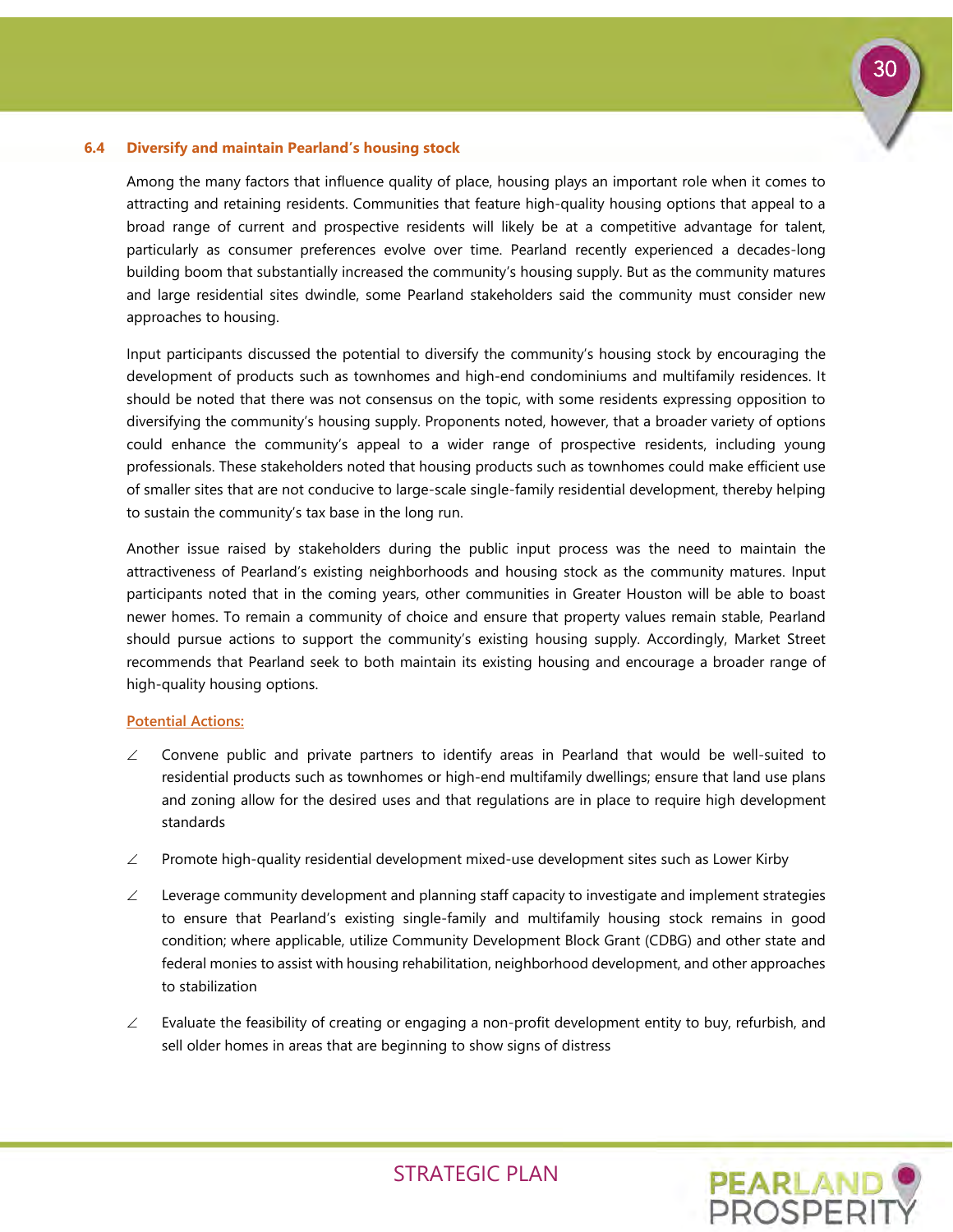# <span id="page-32-0"></span>7. Workforce & Talent

In the modern economy, access to an educated and skilled workforce is the most important factor driving location decisions for businesses. Accordingly, it is also a key determinant of a community's success and prosperity. Pearland is a highly educated community that boasts excellent PK-12 public schools and proximity to numerous higher education institutions and training providers. Pearland is also a highly desirable community within the Greater Houston region, one of the nation's premier "talent magnet" metros that is attracting new residents from around the country and world. That said, the public input process revealed several opportunities to further leverage Pearland's advantages with respect to talent development and address outstanding workforce and training needs. This Focus Area encompasses actions that public, private, and non-profit partners in Pearland can take to further enhance the community's workforce and, by extension, its competitiveness for jobs and investment.

### STRATEGIC INITIATIVES

### **7.1 Connect and enhance Pearland's talent pipeline through a collaborative approach**

Pearland is served by excellent education and training resources. The two public PK-12 school districts that serve a majority of the community's residents, Alvin ISD and Pearland ISD, were widely regarded as exceptional by stakeholders during the public input process. Stakeholders viewed continued support for these assets as vital to the community's status as a community of choice within Greater Houston. Pearland is also served by multiple higher education institutions, including Alvin Community College, San Jacinto Community College, and the University of Houston-Clear Lake at Pearland. Additionally, Pearland is part of a large, dynamic regional labor market that has numerous higher education institutions and programs that enhance the region's talent base and competitiveness for jobs and investment.

Simply put, Pearland's education and training resources stand out as significant competitive advantages, particularly when viewed in the context of the community's strong existing talent base. But stakeholders also identified a need to better connect aspects of the local talent pipeline and ensure that Pearland's business community is well-networked with education and training providers in Pearland and throughout the Greater Houston region. This can be accomplished by regularly convening representatives from education and training providers, private businesses, non-profits, and other relevant partners to work collaboratively to improve individual outcomes and ensure that current and prospective employers in Pearland have access to the workforce they need to grow and thrive.

Part of this work will entail building connections between local businesses and existing talent and workforce development efforts in Greater Houston. It will also involve enhancing partnerships among Pearland's businesses and the education and training providers that directly serve the community. Stakeholders from the business community said this is important because they have a far easier time attracting and retaining workers who live in or near Pearland as opposed to other parts of the region given the shorter commute times; accordingly, local partnerships make sense. This Strategic Initiative is focused on supporting a formal framework aligning Pearland's talent pipeline and connecting employers to existing education and training resources in and around Pearland.



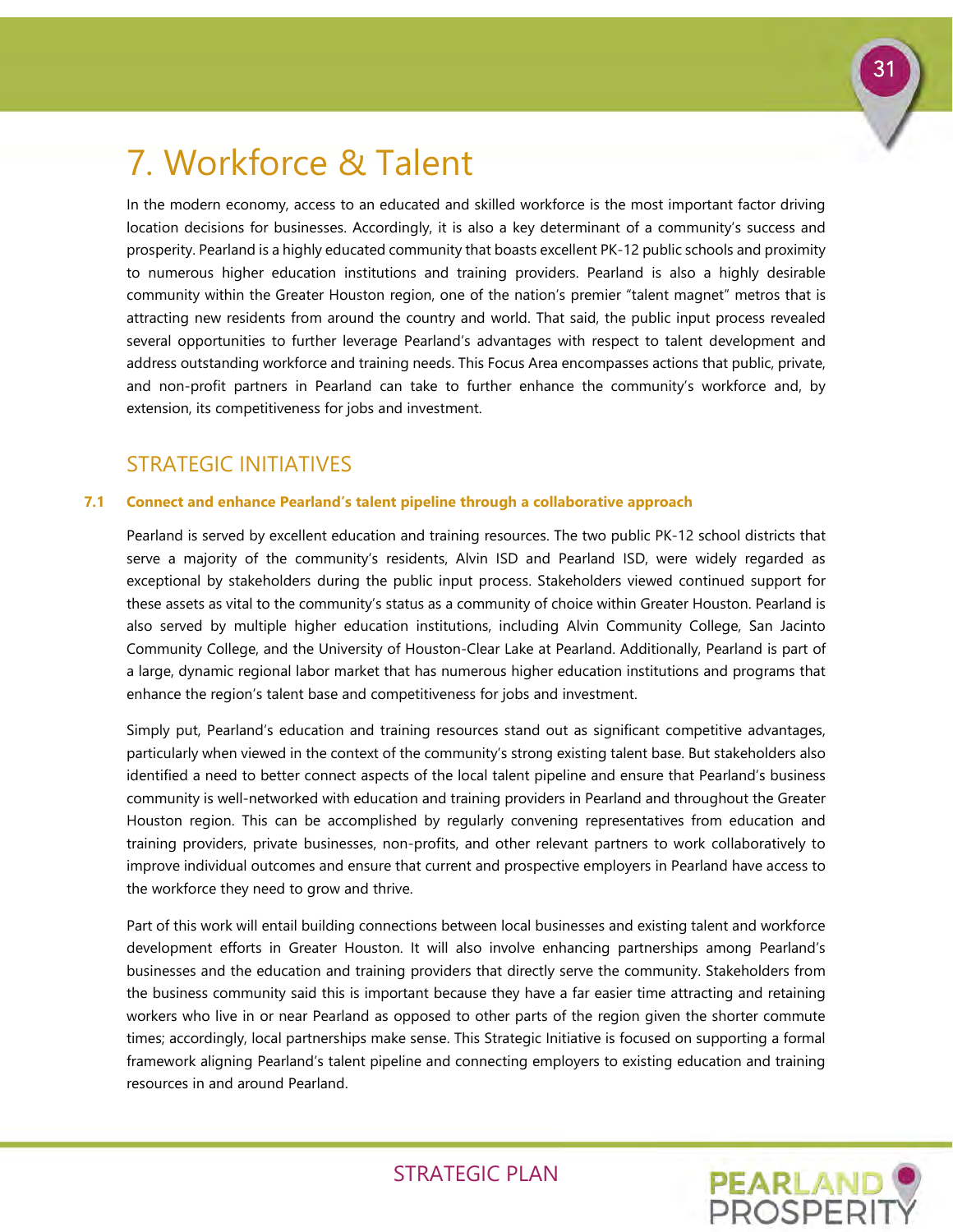

### **Potential Actions:**

-

- $\angle$  Bring together representatives from the business community, education and training providers, relevant non-profits, and other key partners in a formal framework dedicated to strengthening Pearland's talent pipeline and ensuring that employers have access to a competitive workforce; leverage the Pearland Chamber of Commerce's existing Workforce Council to support collaboration<sup>[2](#page-33-0)</sup>
- ∠ Ensure that the Workforce Council is action-oriented and provides strong value to businesses by identifying near- and long-term strategies to address workforce needs; further leverage findings from the community's business retention and expansion (BRE) program (see Strategic Initiative 1.2)to further inform these discussions
- $\angle$  Identify opportunities to assist adults without high school diplomas and/or college degrees to further their education and acquire new skills; work with employers to offer assistance such as flexible work hours around class schedules, guaranteed raises upon employment, etc. and leverage non-profit organizations to identify grants and other monies to support "upskilling"
- ∠ Work with Turner College and Career High School, the JB Hensler College and Career Academy, Alvin Community College, San Jacinto Community College, and the University of Houston-Clear Lake at Pearland to identify opportunities for expansion or enhanced promotion of degree and certificate programs
- $\angle$  Sustain support for high-quality public PK-12 education in Pearland; when applicable, convene public, private, and non-profit stakeholders to educate and inform the public about the importance of continued investment in schools and school facilities
- $\angle$  Reach out to the Greater Houston Partnership and any other relevant entities to engage the Pearland community in regional workforce and talent initiatives such as UpSkill Houston; seek opportunities to connect local businesses to internship programs, college fairs, ambassador initiatives, etc. and extend relevant programming to Pearland

**BEST PRACTICE #5:** Greater Wichita Partnership Business Education Alliance (Wichita, KS)

### **7.2 Leverage Pearland's special diversity and promote a culture of inclusion in Pearland**

As previously discussed, a talented workforce is the most important factor driving the location decisions of businesses. Additionally, many businesses are seeking to grow diverse workforces to expand viewpoints and perspectives within their company and to better reflect and serve a diversifying customer base. Accordingly, Pearland's highly educated, highly diverse population stands out as a competitive advantage for jobs and investment that few communities in the country can match. As noted in the Community Assessment, of the more than 300 cities in the United States with at least 100,000 people as of 2017, Pearland is just one of 17 where Asian, black, Hispanic, and white non-Hispanic categories each make up least 10 percent of the total population. During the public input process, stakeholders said they viewed Pearland's diversity as a major

<span id="page-33-0"></span> $2$  Note: while the Chamber's Workforce Council would serve as the venue through which partners could come together for alignment, the Chamber itself would not necessarily provide any workforce or training services.

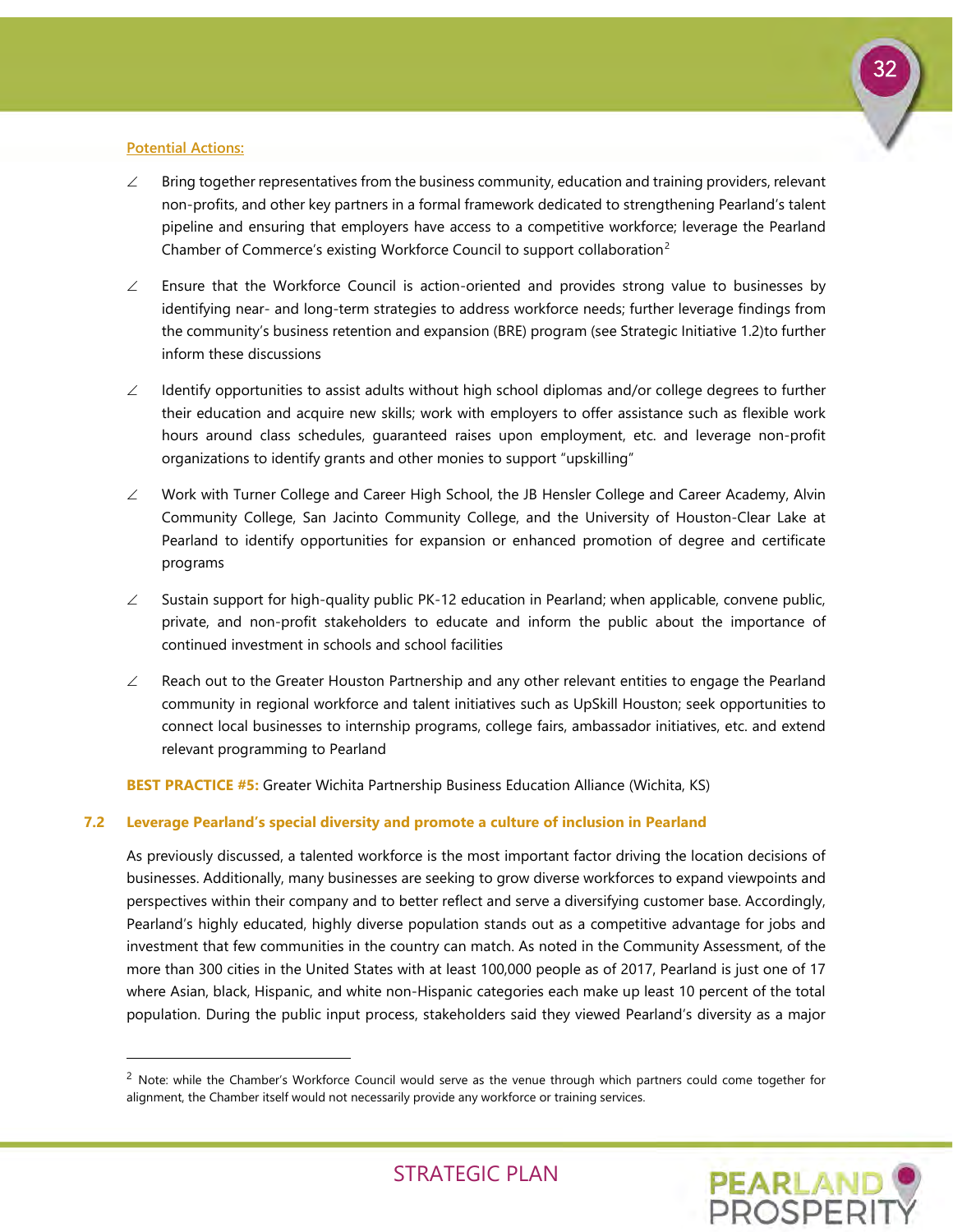

community strength. That said, stakeholders said that they would like to see both public and private sector institutions and businesses be more intentional in their efforts related to diversity and inclusion. Additionally, research from the Knight Foundation suggests that "openness" or the ability for all types of people to build networks and thrive is an important factor for "attaching" residents to a community. This Initiative focuses on promoting a culture of inclusion in Pearland and its business community through the creation of a Diversity Business Council.

### **Potential Actions:**

- $\angle$  Work with major employers, PEDC, the Pearland Chamber of Commerce, and other public and private partners to form a Diversity Business Council; could be modeled after successful initiatives such as the Greater Des Moines Partnership Inclusion Council
- $\angle$  Seek broad participation in the program; establish connections to existing employee resource groups (ERGs) and encourage firms without ERG programs to start them (ERGs are affinity groups for employees to join together in a workplace based on shared characteristics or experiences)
- ∠ Task the Council with promoting diversity on local boards of directors and establishing an annual workplace inclusivity survey for Pearland employers to identify and measure local diversity and inclusion efforts; publish findings in an annual report
- $\angle$  Establish an annual diversity summit to raise the profile of the community's commitment to creating opportunities and increasing prosperity for all residents

**BEST PRACTICE #6:** Greater Des Moines Partnership Inclusion Council (Des Moines, IA)

**BEST PRACTICE #7:** Madison Region Economic Development & Diversity Summit (Madison, WI)

### **7.3 Engage Pearland's young professionals and emerging leaders**

Pearland is home to a large population of relatively young individuals. According to Census data, there were nearly 29,000 individuals in Pearland between the ages of 25 and 40 as of 2017, accounting for roughly 23 percent of the community's population. Ensuring that these individuals are engaged in and attached to their community will be vital to Pearland's future success. Stakeholders contacted through the public input process also said that they would like to see new arrivals become more involved in Pearland's civic life and culture. Many communities seek to strengthen ties with future leaders and volunteers through "leadership programs" that introduce these individuals to community institutions and peer networks. Some best-practice programs go even further, emphasizing community initiatives and service projects and helping program participants build lasting connections with local organizations and efforts. Partners in Pearland can emulate such a program in order to help attach talented young residents to their community. This emerging leadership program would be differentiated from other leadership programs in its focus on preparing participants for community involvement and service on local non-profit boards. It would also complement an existing leadership program at the Pearland Chamber of Commerce that is geared toward more established professionals. While exact enrollment parameters could vary, the program would ideally be geared toward emerging leaders in their late 20s and 30s who are established in the workforce but have not yet advanced to senior leadership positions in business or the community.

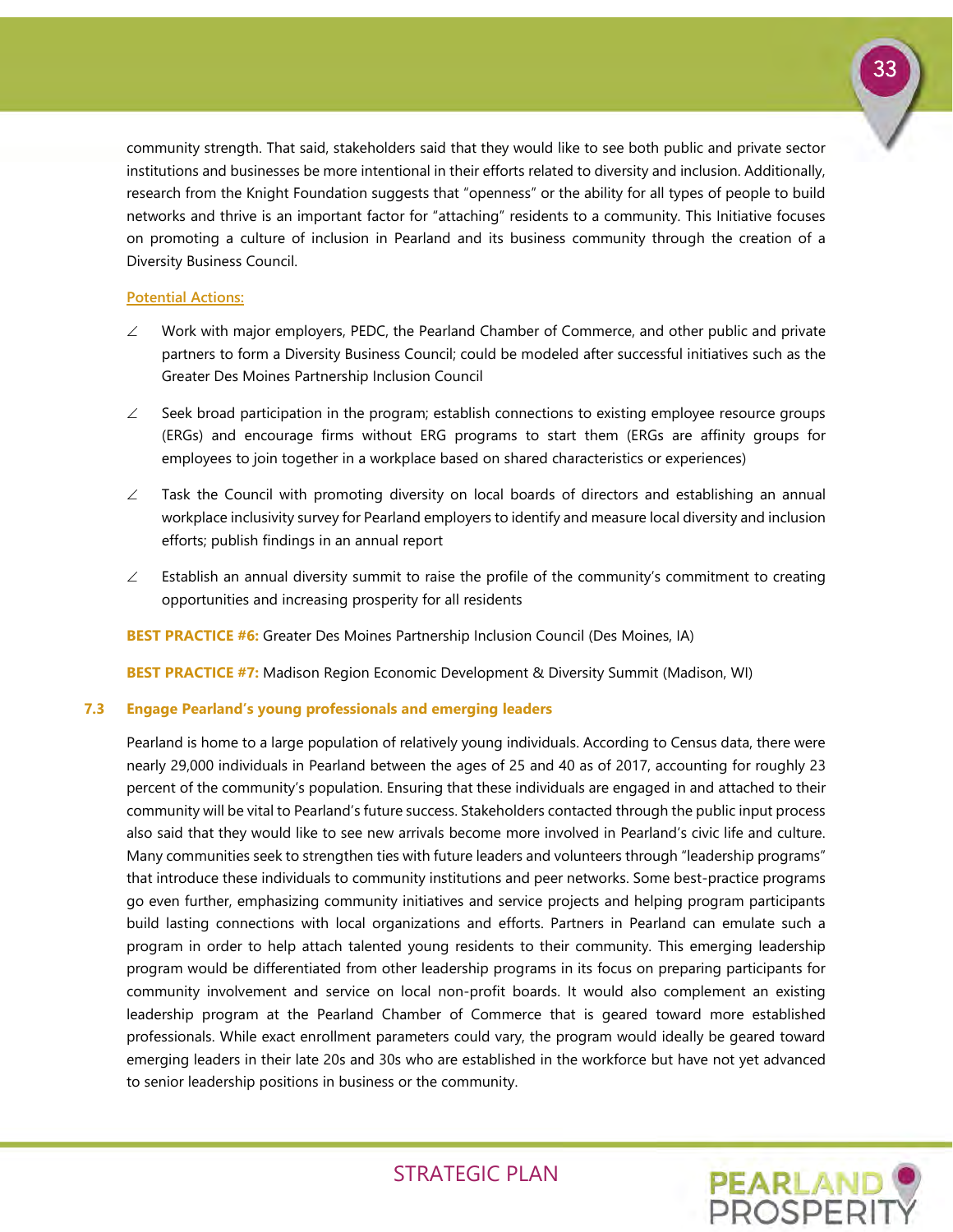

### **Potential Actions:**

- ∠ With the Pearland Chamber of Commerce and other partners in the public, private, and non-profit sectors, develop an emerging leadership program framework; could be based off of successful programs such as Northwest Arkansas Emerging Leaders
- $\angle$  Develop a board service certification program and events that educate and engage members and make a positive impact on the community
- ∠ Work with businesses and non-profit organizations in Pearland to identify promising emerging leaders for enrollment in the program; work loosely with non-profits in and around Pearland to connect participants with near-term opportunities for board service upon "graduation" from the program
- ∠ Ensure that participating non-profits reflect Pearland's diversity in terms of geography, race/ethnicity, and so on

**BEST PRACTICE #8:** Northwest Arkansas Emerging Leaders (Rogers-Lowell, AR)

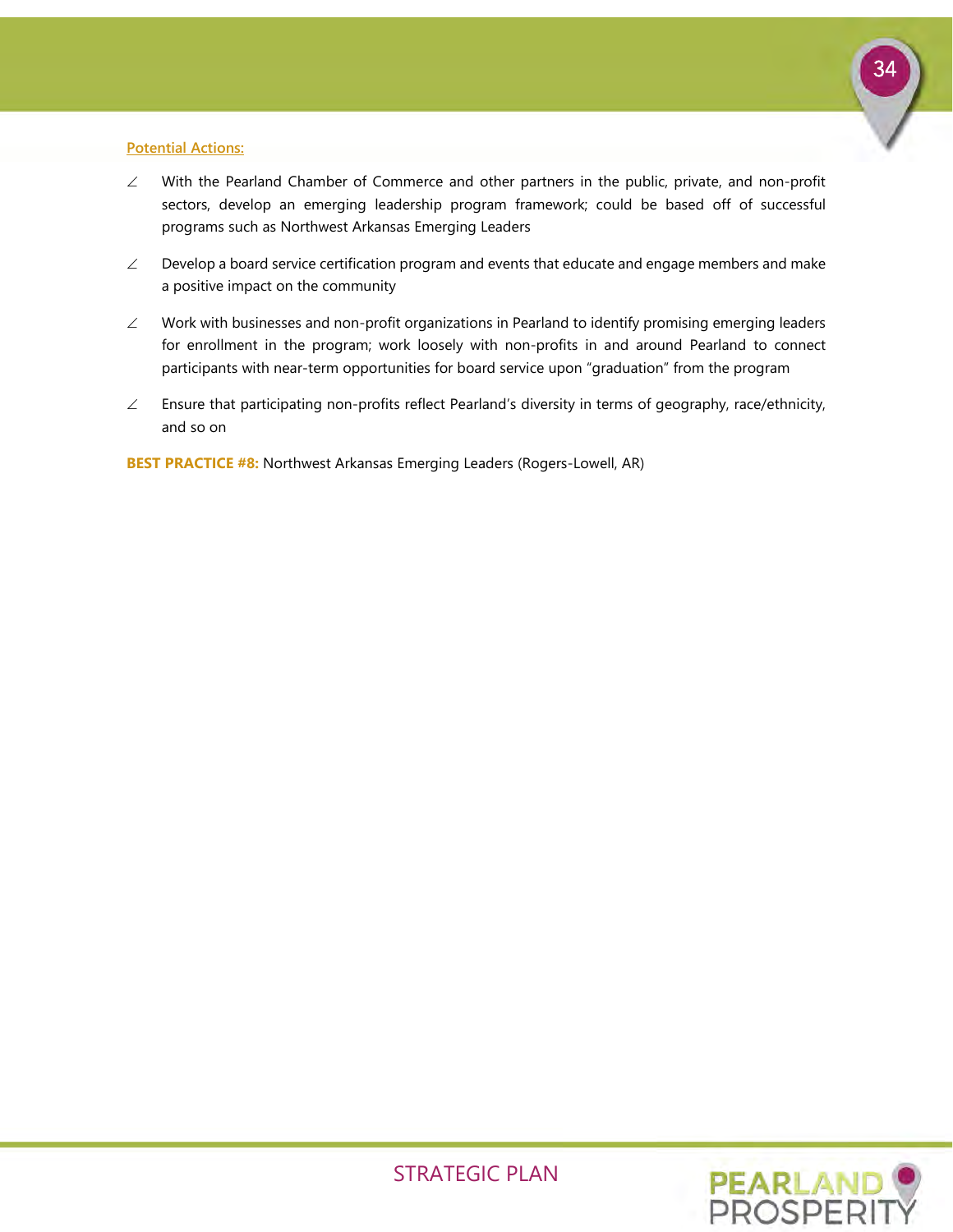# <span id="page-36-0"></span>APPENDIX: BEST PRACTICES

### #1: BUSINESS FIRST (RICHMOND, VA)

### *businessfirstrichmond.com*

Launched in 2006, Business First is a collaborative, regional, existing business retention and expansion (BRE) program of the Greater Richmond Regional Partnership (GRP) and its local government partners. Professional economic development staff and trained volunteers from the business community interview CEOs and other top company officials to fully understand the company's competitiveness and its long-term prospects for growth. Interviews cover a wide range of topics and findings, including hiring prospects for the next year, perceptions of the regional workforce and specific skill shortages, projected sales, and business climate issues. The data allows the GRP to gauge the health of the regional economy, develop an early warning system to foretell potential future layoffs, and provide targeted solutions to existing businesses. Typical services offered through Business First visits include the following:

- ∠ Expansion support
- ∠ Connection to state and local incentive programs
- ∠ Workforce recruiting and training
- ∠ Financing
- ∠ Business planning
- ∠ Coordination of municipal services
- ∠ Downsizing prevention and management

### #2: TECH ALPHARETTA INNOVATION CENTER (ALPHARETTA, GA)

### *www.techalpharetta.com/startups/*

Alpharetta, Georgia is a suburban community located roughly 25 miles north of downtown Atlanta on Georgia 400, a key highway transportation corridor. The community has long been home to a thriving technology sector, with more than 700 tech companies located within its relatively small footprint. Leaders in the community recognized, however, that Alpharetta had relatively limited capacity to support startups and entrepreneurs in comparison to the "intown" areas of the Atlanta region. In 2012, the City of Alpharetta responded by creating the Alpharetta Technology Commission, a strategic advisory board of local tech executives charged with identifying and pursuing key investment opportunities and policy decisions for local technology companies. Soon after, the organization transformed into a 501(c)(6) and launched an incubator in 2015. (The organization rebranded as Tech Alpharetta in 2017 to reflect its broader focus.) The Tech Alpharetta Innovation Center is a startup incubator located in a city-owned building in downtown Alpharetta; the center is also located in close proximity to Avalon, a new walkable mixed-use development. Tech



35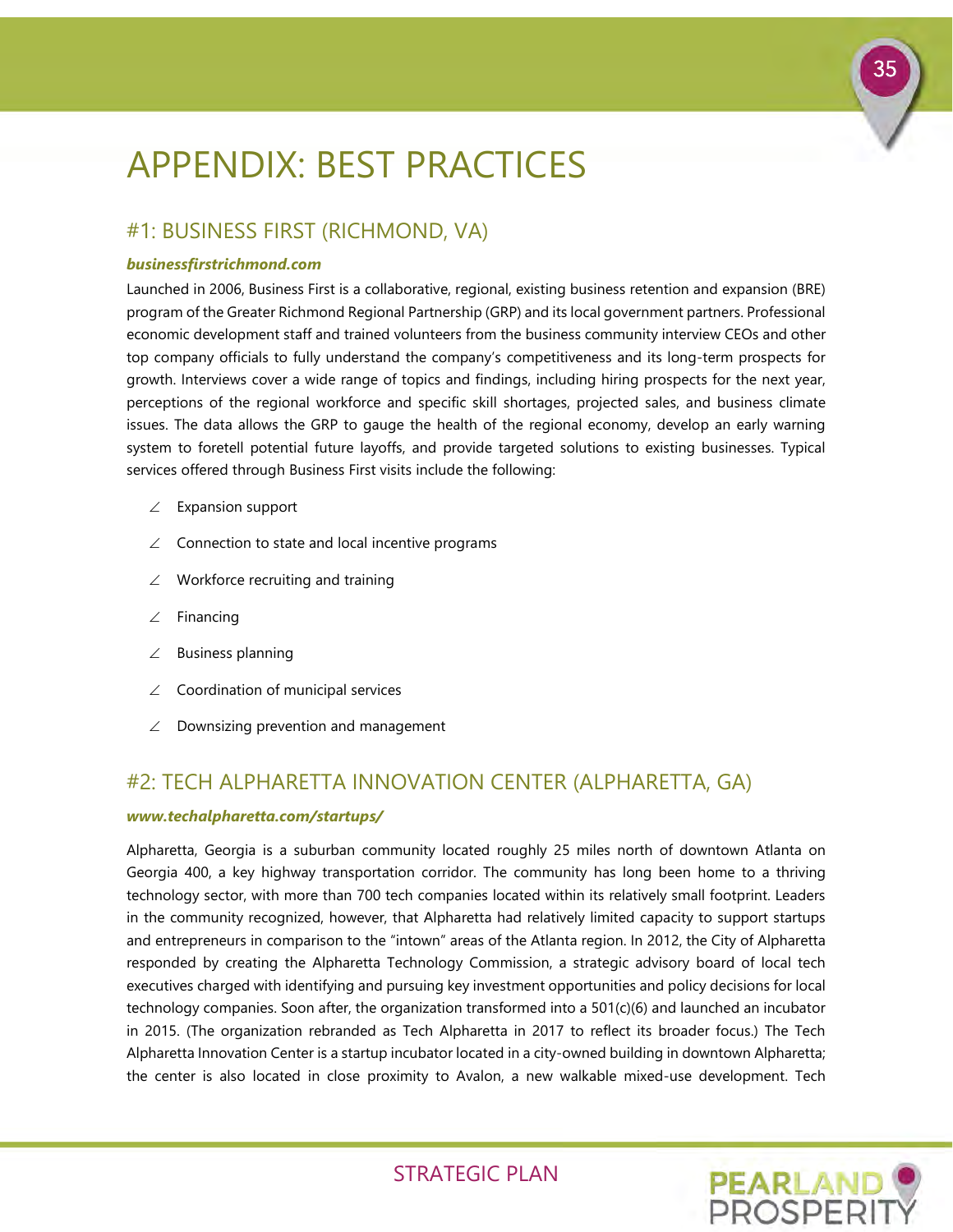

Alpharetta is supported by membership fees and an annual \$100,000 operating subsidy from the City of Alpharetta. According to published reports, the center is home to 50 startups. Since its founding, it has graduated nine technology companies that have created [3](#page-37-0)50 job in the city.<sup>3</sup>

### #3: REVOLVING LOAN FUND PROGRAM (PHARR, TX)

### *pharr-tx.gov/business/revolving-loan-fund-program/*

Communities across the country have successfully utilized revolving loan funds (RLFs) to further a variety of aims such as downtown redevelopment and small businesses growth. According to the Council of Development Finance Agencies (CDFA), an RLF is, "a gap financing measure primarily used for development and expansion of small businesses. It is a self-replenishing pool of money, utilizing interest and principal payments on old loans to issue new ones." RLFs represent flexible tools that can be used in combination with more conventional tools such as loans that can be obtained on the private market. (Some RLFs, however, are designed specifically to support individuals who cannot access traditional sources of capital.) Typical uses for RLF loans include operating capital, acquisition of land and buildings, machinery and equipment, startup costs, and so on.[4](#page-37-1) An example of a revolving loan fund in Texas may be found in the City of Pharr, where the Pharr Economic Development Corporation operates an RLF designed to assist small and emerging firms with gross revenues of less than \$1 million and that employ 50 or fewer employees.

### #4: BICYCLE AND PEDESTRIAN INFRASTRUCTURE (CARMEL, IN)

### *carmel.in.gov/living/fun-things-to-do/bike-carmel*

-

Carmel, Indiana is a city of approximately 91,000 located just north of Indianapolis. A highly desirable suburb, the community boasts educational attainment rates that are well above the national average and offices of corporations such as Geico and CNO Financial Group (formerly Conseco). It has been recognized as the #1 best place to live in America by CNNMoney and Niche. The community has long placed an emphasis on alternative transportation and walkable mixed-use developments. It employs an alternative transportation director in its Planning & Zoning department and operates programs such as a bike share and bike safety classes. But the most significant investment the community has made has come in the form of infrastructure such as multi-use paths. In 2008, the city designated Carmel Access Bikeways, a network of bike routes and loops that connect various amenities and neighborhoods throughout the community. The community is recognized as a Bronze Level Bicycle Friendly City by the League of American Bicyclists. In addition to bicycle infrastructure, Carmel has also implemented infrastructure that promotes walking while making conditions safer for both pedestrians and motorists. As an example, in 2017 it approved a \$13.4 million upgrade that reduced the number of automotive travel lanes and added roundabouts to a key road through its downtown. It also added multi-use paths, protected bike lanes, and highly visible pedestrian crosswalks.

<span id="page-37-1"></span><sup>4</sup> For additional information from the CDFA, see: https://www.cdfa.net/cdfa/cdfaweb.nsf/pages/revolving-loan-funds.html



<span id="page-37-0"></span><sup>3</sup> Ibata, Dvaid. "Alpharetta Oks \$200K for city's technology incubator." *Atlanta Journal-Constitution.* August 30, 2019. Retrieved from: https://www.ajc.com/news/local/alpharetta-oks-200k-for-city-technology-incubator/DF2M1FriStnwJ8K2gPOltN/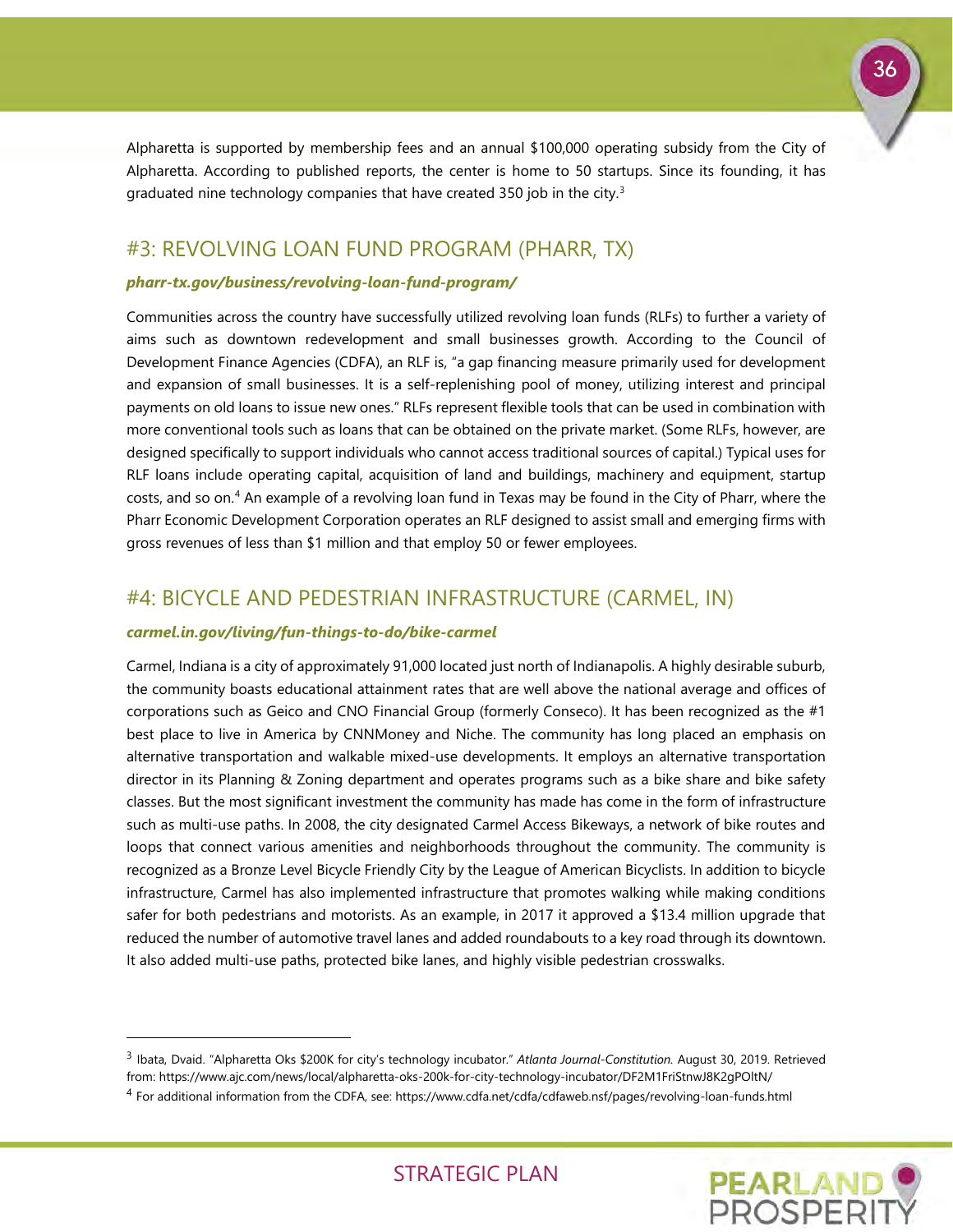

# #5: GREATER WICHITA PARTNERSHIP BUSINESS EDUCATION ALLIANCE (WICHITA, KS)

### *greaterwichitapartnership.org/about\_us/business\_education\_alliance*

The Business Education Alliance was created in 2012 and brings together businesses, public school districts, nonprofits, and local colleges and universities to align education and business "to cultivate a globally competitive workforce for the region." The program's mission is "aligning education and business communities to ensure a productive workforce needed for sustained economic growth for the region." The organization's 2016 Action Plan is directed at the focus areas of Literacy; Workforce Development; Workforce Readiness; Certificate and Degree Attainment; and Policy.

# #6: GREATER DES MOINES PARTNERSHIP INCLUSION COUNCIL (DES MOINES, IA)

### *dsmpartnership.com/growing-business-here/business-resources/inclusion*

The Greater Des Moines Partnership is the economic and community development organization serving the Greater Des Moines, Iowa region. One of the Partnership's many initiatives is an Inclusion Council that seeks to promote a diverse and inclusive community. The Council is comprised of representatives from the region's businesses, non-profit organizations, and educational institutions. It seeks to act as a "catalyst to mobilize the business community toward a broad economic development vision that incorporates all people as valued contributors and valuable customers." Its program of work includes quarterly multicultural receptions, webinars, an inclusion-focused magazine, and support for an international talent strategy.

### #7: MADISON REGION ECONOMIC DEVELOPMENT & DIVERSITY SUMMIT (MADISON, WI)

In 2013, the Madison Region's Economic Partnership (MadREP) and the Urban League of Greater Madison (ULGM) partnered to host a joint event on diversity and economic development for Madison Region businesses and community leaders. Now in its third year, the annual Summit focuses on the community's collective commitment to advancing talent, opportunity, and prosperity for all of its residents. Participants include hundreds of representatives from the eight-county Madison region and range from HR professionals and hiring managers to educators, entrepreneurs, elected officials, and emerging leaders. Recognizing the link between diversity and economic growth and that thriving communities embody, embrace, and encourage diversity, Summit participants are committed to tackling economic, workforce, and community development issues in the Madison region. Each year, conversations held at the Summit focus on diversity and economic development, with the goal of molding the region to become a model for economic inclusion. Recent breakout session topics included "Building Business through Supplier Diversity," "Combating Implicit Bias in the Workplace," "Entrepreneurship in Communities of Color," and "Immigration and the Madison Region Workforce & Economy."

**PEARLAND**<br>PROSPERIT